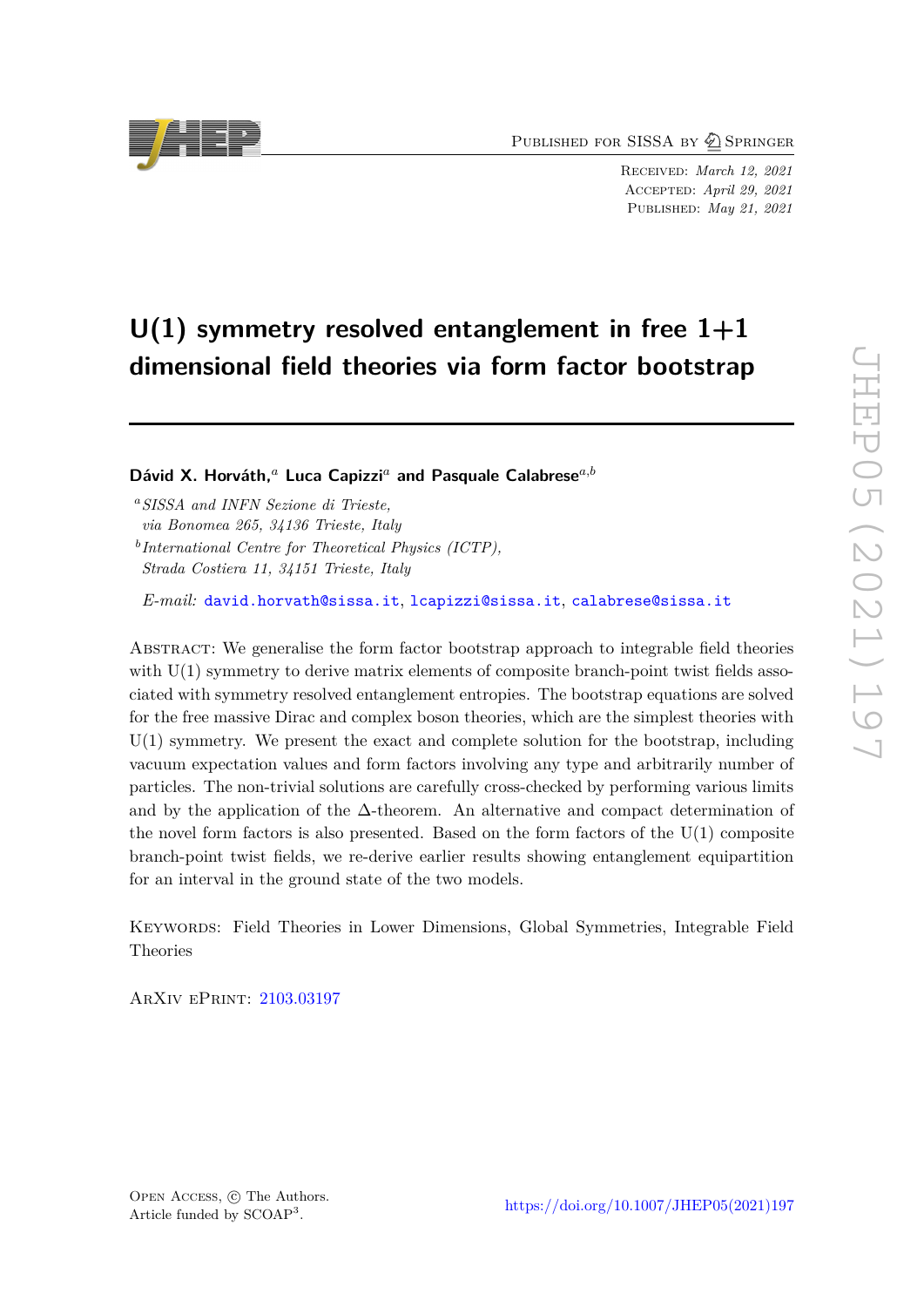# **Contents**

| 1        | Introduction                                                                                                                                                                                                                                                                                                       | $\mathbf{1}$                           |
|----------|--------------------------------------------------------------------------------------------------------------------------------------------------------------------------------------------------------------------------------------------------------------------------------------------------------------------|----------------------------------------|
| $\bf{2}$ | Form factors of the branch-point twist fields in integrable models<br>Branch-point twist field form factors in the Dirac field theory<br>$2.1\,$<br>Branch-point twist field form factors in the free complex boson theory<br>2.2<br>2.3<br>The form factors of the stress energy tensor $\Theta$ in free theories | $\overline{\mathbf{4}}$<br>8<br>8<br>9 |
| 3        | Form factors of the composite $U(1)$ branch-point twist field in the Dirac<br>theory<br>3.1<br>$\Delta$ -theorem test and higher-particle FFs                                                                                                                                                                      | 9<br>13                                |
| 4        | Form factors of the composite $U(1)$ branch-point twist field in the com-<br>plex boson theory<br>4.1 $\Delta$ -theorem test and higher-particle FFs                                                                                                                                                               | 14<br>17                               |
| $\bf{5}$ | Form factors of the composite $U(1)$ branch-point twist field via diagonal-<br>isation in replica space<br>Complex bosons<br>5.1<br>Dirac fermions<br>5.2                                                                                                                                                          | 17<br>19<br>19                         |
| 6        | $U(1)$ charged moments in free massive QFTs                                                                                                                                                                                                                                                                        | <b>20</b>                              |
| 7        | $U(1)$ symmetry resolved partition functions and entropies                                                                                                                                                                                                                                                         | 22                                     |
| 8        | Conclusions                                                                                                                                                                                                                                                                                                        | 24                                     |
|          | A Analytic continuation for $f_{D/B}^{\alpha}(\vartheta, n)$                                                                                                                                                                                                                                                       | 25                                     |
|          | B Vacuum expectation value of $\mathcal{T}_{D,n}^{\alpha}$                                                                                                                                                                                                                                                         | 30                                     |
|          | C Vacuum expectation value of $\mathcal{T}_{B,n}^{\alpha}$                                                                                                                                                                                                                                                         | 32                                     |
|          |                                                                                                                                                                                                                                                                                                                    |                                        |

# JHEP05 (2021)197 JHEP05(2021)197

# <span id="page-1-0"></span>**1 Introduction**

Symmetries play an inevitable role in modern physics and deeply interlace the whole discipline in versatile ways. Restricting to merely a practical point of view, it is generally a very fruitful idea to exploit the additional structures imposed by symmetry for almost any type of physical object. Interestingly, such an idea has only recently been investigated in the study of entanglement of extended quantum systems. As widely known, when a system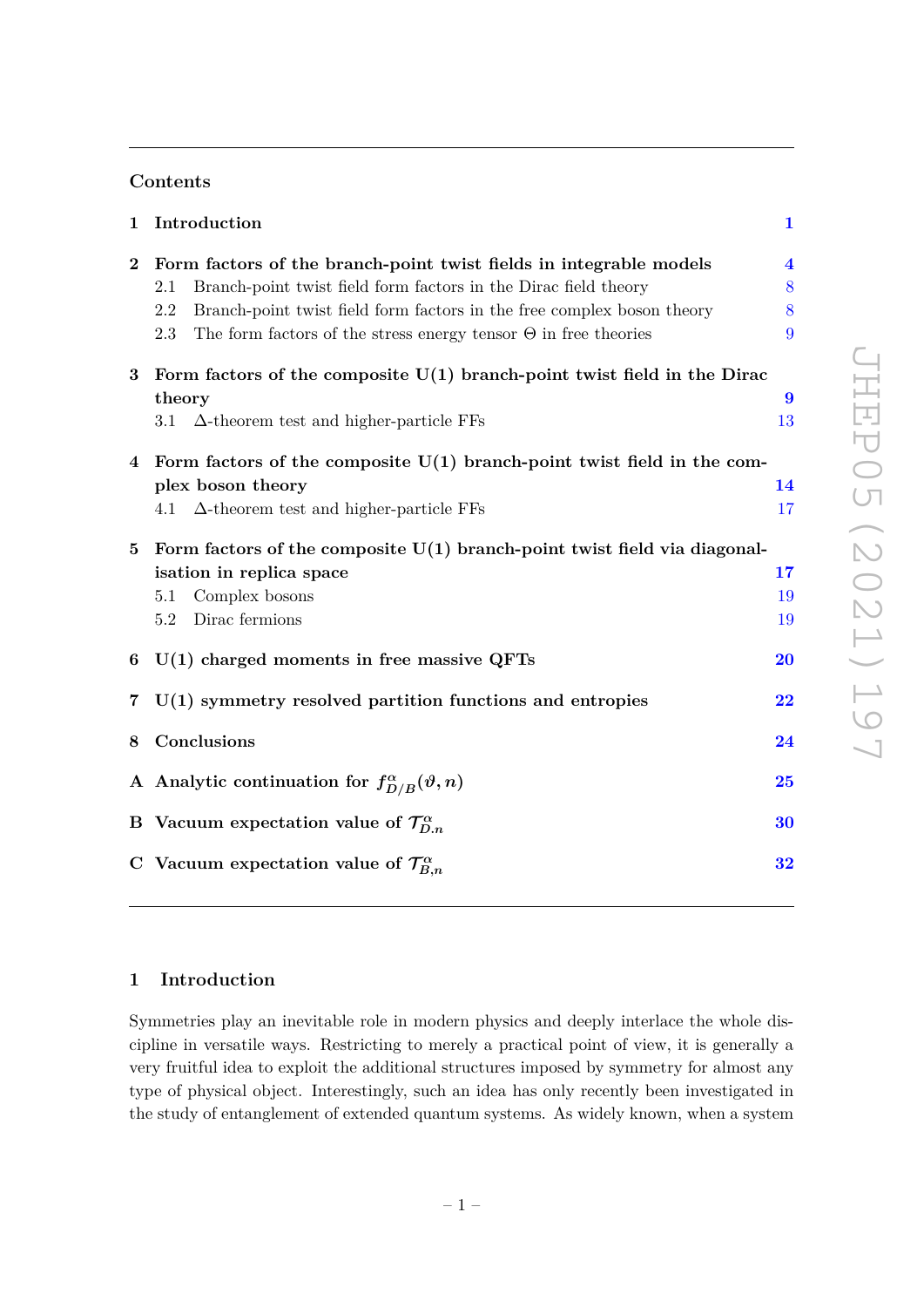is in a pure state, the bipartite entanglement of a subsystem *A* may be quantified by the Rényi entanglement entropies [\[1–](#page-34-0)[4\]](#page-34-1)

$$
S_n = \frac{1}{1-n} \ln \text{Tr} \rho_A^n, \qquad (1.1)
$$

defined in terms of the reduced density matrix (RDM)  $\rho_A$  of the subsystem *A*. From those, in the replica limit  $n \to 1$  the von Neumann entropy

$$
S = -\text{Tr}\rho_A \ln \rho_A,\tag{1.2}
$$

is obtained. However, the knowledge of Rényi entropies for different *n* contains more information than the simple *S*, as, e.g., it provides the entire spectrum of the reduced density matrix  $\rho_A$  [\[5,](#page-34-2) [6\]](#page-34-3).

The recent and explicit idea of considering generally the internal structure of entanglement associated with symmetry was put forward in refs.  $[7-10]$  $[7-10]$ . In a symmetric state, the conserved charge corresponding to the symmetry  $\hat{Q}$  commutes with density matrix; under general circumstances also the restriction of  $\hat{Q}$  to the subsystem  $\hat{Q}_A$ , commutes with the RDM as

$$
[\rho_A, \hat{Q}_A] = 0. \tag{1.3}
$$

Such commutation implies that  $\rho_A$  is block-diagonal, each block corresponding to an eigenvalue of  $\hat{Q}_A$ . This fact has the important consequence that the Rényi and von Neumann entropies can be decomposed according to the symmetry sectors of  $\hat{Q}_A$ . The symmetry resolved Rényi and von Neumann entropies are defined as

$$
S_n(q_A) = \frac{1}{1-n} \ln \left[ \frac{\mathcal{Z}_n(q_A)}{\mathcal{Z}_1^n(q_A)} \right], \quad \text{and} \quad S(q_A) = -\frac{\partial}{\partial n} \left[ \frac{\mathcal{Z}_n(q_A)}{\mathcal{Z}_1^n(q_A)} \right]_{n=1}, \quad (1.4)
$$

in terms of the symmetry resolved partition sums

$$
\mathcal{Z}_n(q_A) = \text{Tr}\left(\rho_A^n \mathcal{P}(q_A)\right) \,,\tag{1.5}
$$

where  $\mathcal{P}(q_A)$  is the projector onto the sector corresponding to the eigenvalue  $q_A$ .

The calculation of all these symmetry resolved quantities requires in general the diagonalisation of  $\rho_A$  and the resolution of the spectrum in the conserved charge. An ingenious way to circumvent this difficult path passes through the charged moments [\[8\]](#page-34-6)

<span id="page-2-0"></span>
$$
Z_n(\alpha) = \text{Tr}\left(\rho_A^n e^{i\alpha \hat{Q}_A}\right),\tag{1.6}
$$

that are nothing but the Fourier transform in of the desired partition sums, i.e. [\[8\]](#page-34-6)

<span id="page-2-1"></span>
$$
\mathcal{Z}_n(q_A) = \text{Tr}\left(\rho_A^n \mathcal{P}(q_A)\right) = \int_{-\pi}^{\pi} \frac{d\alpha}{2\pi} Z_n(\alpha) e^{-i\alpha q_A}.\tag{1.7}
$$

This way of proceeding is particularly powerful for field theoretical calculations in the path-integral formalism. In a replica approach, that is reviewed in the following,  $\text{Tr}\rho_A^n$  is a partition function on an *n*-sheeted Riemann surface  $\mathcal{R}_n$ , obtained by joining cyclically the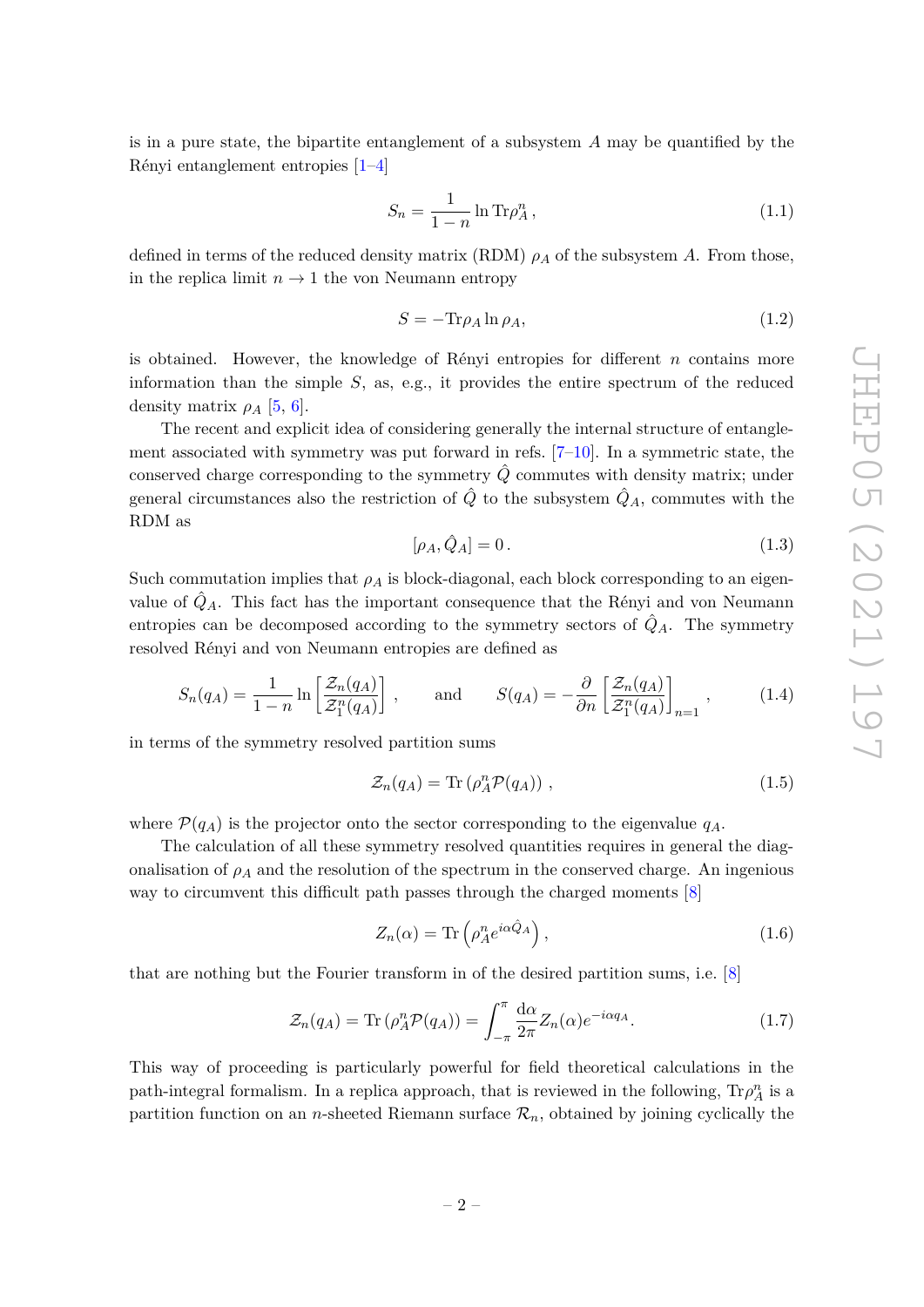*n* sheets along the subsystem  $A$  [\[11–](#page-34-7)[13\]](#page-34-8). In this language, the charged moments [\(1.6\)](#page-2-0) correspond to introducing an Aharonov-Bohm flux on one of the sheets of  $\mathcal{R}_n$  [\[8\]](#page-34-6). Symmetry resolved entropies have been studied in various field theoretical contexts such as conformal field theories (CFTs) [\[7,](#page-34-4) [8,](#page-34-6) [14–](#page-34-9)[19\]](#page-35-0), free [\[20\]](#page-35-1) and interacting integrable QFTs [\[21\]](#page-35-2), and holographic settings [\[22\]](#page-35-3). Many results are also known for microscopical models on the lattice [\[7,](#page-34-4) [14–](#page-34-9)[16,](#page-34-10) [23–](#page-35-4)[31\]](#page-35-5), disordered systems [\[32](#page-35-6)[–34\]](#page-35-7), and for non-trivial topological phases [\[35,](#page-36-0) [36\]](#page-36-1). Symmetry resolved quantities can also be measured experimentally [\[37\]](#page-36-2). It is worth saying that the charged moments  $(1.6)$  have also been the subject of field theoretical studies before their application to symmetry resolved entropies was recognised [\[38–](#page-36-3)[44\]](#page-36-4).

A very standard and powerful trick, used a lot in quantum field theory (QFT) context, is to replace the partition function on the *n*-sheeted surfaces with an *n*-copy version of the original model with specific boundary conditions among the replicated fields [\[45\]](#page-36-5). Crucially, in 1+1 dimension, these boundary conditions can be implemented via local fields in the *n*-copy theory that are known as branch-point twist fields [\[12,](#page-34-11) [46\]](#page-36-6). The moments of  $\rho_A$ are eventually equivalent to an appropriate multi-point function of the branch-point twist fields in the *n*-copy theory. In 2D CFT, the scaling dimensions of these fields are exactly known [\[12,](#page-34-11) [47,](#page-36-7) [48\]](#page-36-8) and provide their two-point function, i.e. the entanglement entropy of a single interval for a generic CFT [\[12\]](#page-34-11). The behaviour of multi-point correlation functions of the branch-point twist fields are known for special CFTs [\[49](#page-36-9)[–57\]](#page-37-0).

In 2D off-critical integrable and free theories, the form factor (FF) bootstrap allows for the calculation of the matrix elements of the branch-point twist field [\[46,](#page-36-6) [58,](#page-37-1) [59\]](#page-37-2). Although all matrix elements are in principle computable, the multi-point correlation functions at large distances are generically dominated by the first few sets of form factors. This property has been exploited in integrable QFTs (IQFTs) to obtain predictions for the entanglement entropy in many different physical circumstances  $[60-75]$  $[60-75]$ .

In 2D CFT, the symmetry resolved entropies are obtained as multipoint correlations of composite branch-point twist fields which fuse the action of the replicas and of the flux of charge [\[8\]](#page-34-6). These composite twist fields have been recently identified also in some massive theories: free massive Dirac and complex boson QFT [\[20\]](#page-35-1), the off-critical Ising and sinh-Gordon theories [\[21\]](#page-35-2). As shown in our previous work [\[21\]](#page-35-2), form factors of the composite twist fields can be determined with the bootstrap program, similarly to the usual branch-point twist fields  $[46, 58, 59]$  $[46, 58, 59]$  $[46, 58, 59]$  $[46, 58, 59]$  $[46, 58, 59]$ . Using these form factors, one can obtain a systematic expansion for the correlation functions of the composite twist fields, which eventually relate to the symmetry resolved entropies.

Our previous work [\[21\]](#page-35-2) focused on the symmetry resolution of the discrete  $\mathbb{Z}_2$  symmetry in the Ising and sinh-Gordon models [\[21\]](#page-35-2). Here, instead, we initiate the study of continuous symmetries: we use appropriate bootstrap equations for the composite branch-point twist fields related to the  $U(1)$  symmetry and solve these equations. For simplicity, we consider the free massive Dirac theory and the free massive complex boson theory. Although the symmetry resolution of these theories has already been performed [\[20\]](#page-35-1), it is extremely instructive to study them from the point of view of form factor bootstrap, being the simplest examples of theories with more than one particle species. Indeed, multi-particle theories usually introduce quite a few technicalities, which can be kept at a minimum level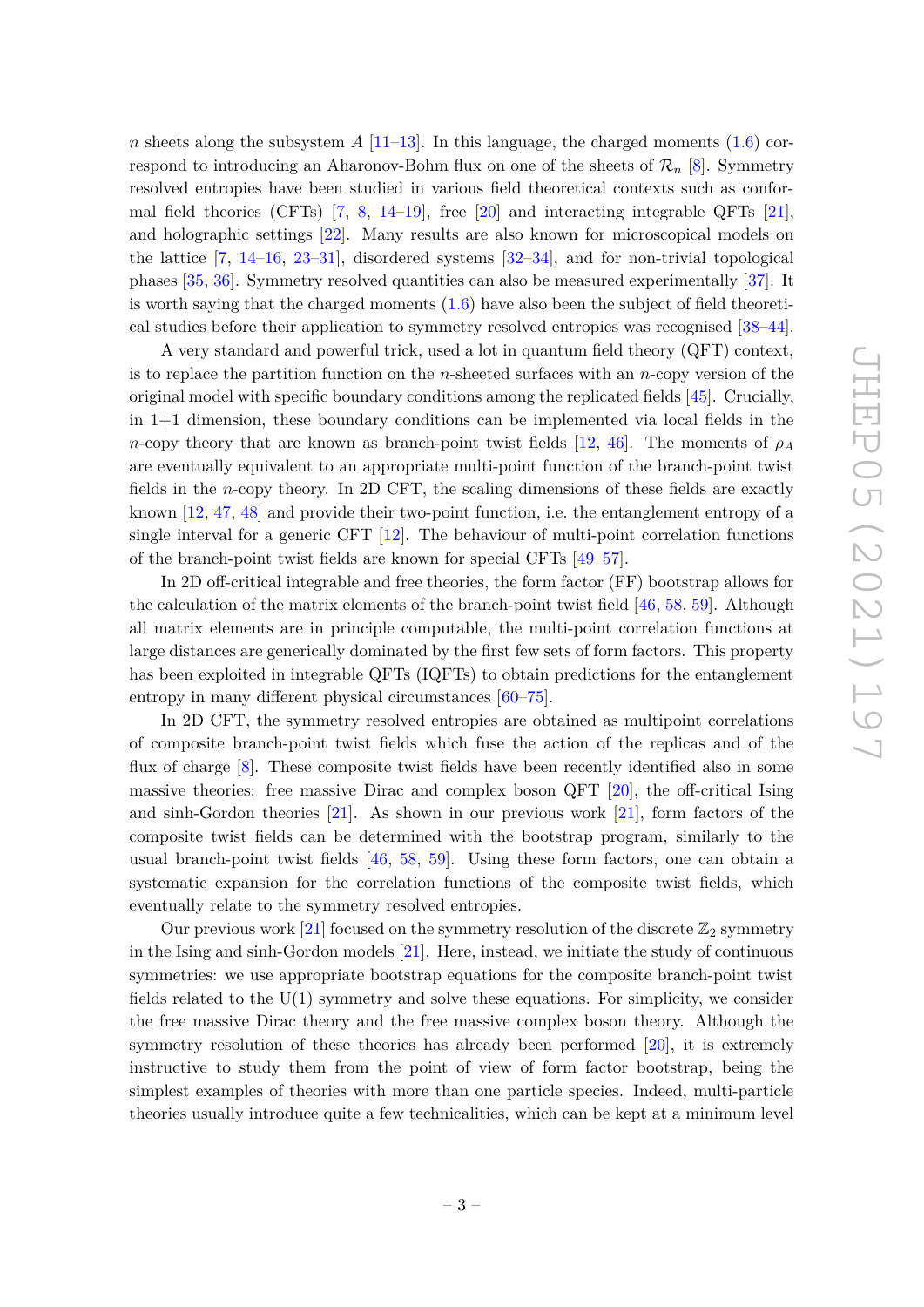in free theories. Nevertheless, as we show here, the form factors of the composite twist fields are non-trivial objects even in free theories. Hence, our main result is the determination and solution of the bootstrap equations for these form factors. We then use them to infer the behaviour of the charged moments when the subsystem is a long interval. Finally, for completeness, we also compute the symmetry resolved partition functions and entropies within the two-particle approximation.

The paper is structured as follows. In section [2](#page-4-0) the FF approach for conventional branch-point twist fields is briefly reviewed, and the FF solutions in the free massive Dirac and complex boson theory are presented. Sections [3](#page-9-1) and [4](#page-14-0) are devoted to the FFs of the composite branch-point twist fields in the Dirac and complex boson theory, respectively. Starting from the appropriate bootstrap equations the 2-particle FFs are determined first, from which FFs involving any number of particles are obtained as well. Our solutions are carefully cross-checked by studying various limits of the FFs and by applying the  $\Delta$ theorem [\[76\]](#page-38-1). In section [5](#page-17-1) a compact, alternative derivation of the 2-particle FFs are presented, which is based on an explicit diagonalisation in the replica space. Section [6](#page-20-0) reports general and specific results for  $U(1)$  charged moments that can be deduced from the IQFT structure. The leading and sub-leading contributions of the symmetry resolved entanglement are explicitly calculated in section [7.](#page-22-0) We finally conclude in section [8,](#page-24-0) which is followed by the appendices containing some details on the analytic continuation of the replica index  $n \to 1$  (appendix [A\)](#page-25-0), and the determination of the vacuum expectation value (VEV) of the composite branch-point twist field (appendix [B](#page-30-0) and [C\)](#page-32-0).

# <span id="page-4-0"></span>**2 Form factors of the branch-point twist fields in integrable models**

A primary focus of this work is on the composite branch-point twist field and their FFs in free models, nevertheless, before discussing these objects, it is natural to review the standard branch-point twist fields and the corresponding FFs first. These FFs are an important reference point for our later investigations. Moreover this brief overview allows us to conveniently introduce some basic ingredients of IQFTs, which are essential building blocks in our derivations. Such central objects in our investigations are the FF bootstrap equations and the FFs themselves. Following closely the logic of ref. [\[46\]](#page-36-6), we introduce the bootstrap equations for branch-point twist field and comment on their solution. Since it takes little effort and helps keep connection with interacting IQFTs, we keep the following discussion more general, which thus describes the case of interacting theories with diagonal but non-trivial scattering as well.

First of all, let us recall that form factors (FF) are matrix elements of (semi-)local operators  $O(x, t)$  between the vacuum and asymptotic states, i.e.,

$$
F^O_{\beta_1,\dots,\beta_n}(\vartheta_1,\dots,\vartheta_n) = \langle 0|O(0,0)|\vartheta_1,\dots,\vartheta_n\rangle_{\beta_1,\dots,\beta_n}.\tag{2.1}
$$

In massive field theories, the asymptotic states are spanned by multi-particle excitations whose dispersion relation can be parametrised as  $(E, p) = (m_{\beta_i} \cosh \vartheta, m_{\beta_i} \sinh \vartheta)$ , where  $\beta_i$  indicates the particle species and  $\vartheta$  is the rapidity of the particle. In such models, any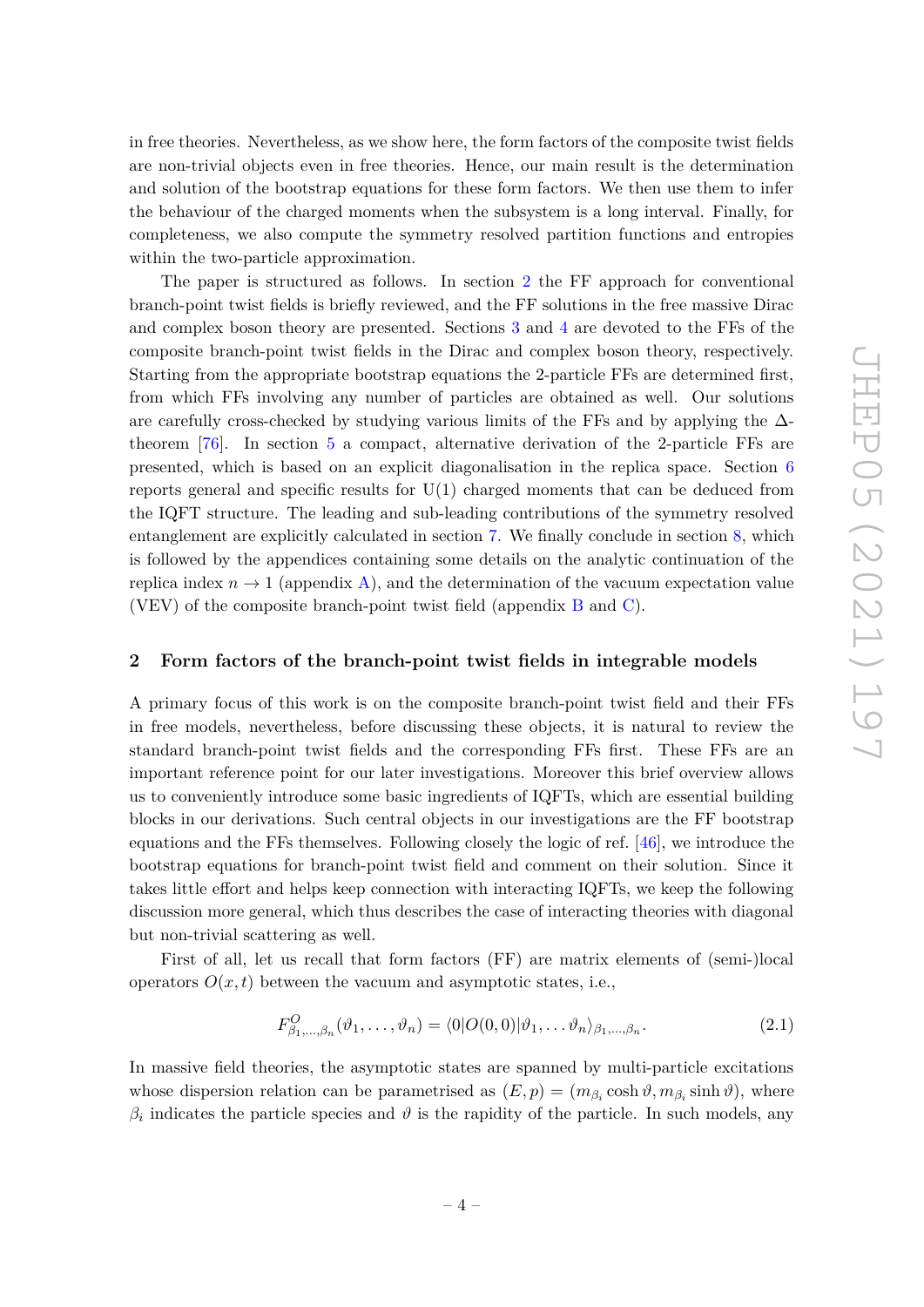multi-particle state can be constructed from vacuum state  $|0\rangle$  as

$$
|\vartheta_1, \vartheta_2, \dots, \vartheta_n \rangle_{\beta_1, \dots, \beta_n} = A^{\dagger}_{\beta_1}(\vartheta_1) A^{\dagger}_{\beta_2}(\vartheta_2) \dots A^{\dagger}_{\beta_n}(\vartheta_n) |0\rangle, \qquad (2.2)
$$

where  $A^{\dagger}$ s are particle creation operators; in particular the operator  $A^{\dagger}_{\beta}$ *βi* (*ϑi*) creates a particle of species  $\beta_i$  with rapidity  $\vartheta_i$ . In an IQFT with factorised scattering, the creation and annihilation operators *A* †  $\phi_{\beta_i}^{\dagger}(\vartheta)$  and  $A_{\beta_i}(\vartheta)$  satisfy the Zamolodchikov-Faddeev (ZF) algebra, which, for diagonal scattering, reads

$$
A_{\beta_i}^{\dagger}(\vartheta_i) A_{\beta_j}^{\dagger}(\vartheta_j) = S_{\beta_i, \beta_j}(\vartheta_i - \vartheta_j) A_{\beta_j}^{\dagger}(\vartheta_j) A_{\beta_i}^{\dagger}(\vartheta_i),
$$
  
\n
$$
A_{\beta_i}(\vartheta_i) A_{\beta_j}(\vartheta_j) = S_{\beta_i, \beta_j}(\vartheta_i - \vartheta_j) A_{\beta_j}(\vartheta_j) A_{\beta_i}(\vartheta_i),
$$
  
\n
$$
A_{\beta_i}(\vartheta_i) A_{\beta_j}^{\dagger}(\vartheta_j) = S_{\beta_i, \beta_j}(\vartheta_j - \vartheta_i) A_{\beta_j}^{\dagger}(\vartheta_j) A_{\beta_i}(\vartheta_i) + \delta_{\beta_i, \beta_j} 2\pi \delta(\vartheta_i - \vartheta_j),
$$
\n(2.3)

where  $S_{\beta_i,\beta_j}(\vartheta_i-\vartheta_j)$  denotes the two-particle S-matrix of the theory that describes the scattering of particles  $\beta_i$  and  $\beta_j$ .

Turning to an *n*-copy IQFT one describes the scattering between particles in different and in the same copies as

$$
S_{(\beta_i\mu_i),(\beta_j\mu_j)}(\vartheta) = 1, \qquad i, j = 1, ..., n \text{ and } \mu_i \neq \mu_j,
$$
  
\n
$$
S_{(\beta_i\mu_i),(\beta_j\mu_j)}(\vartheta) = S_{\beta_i,\beta_j}(\vartheta), \qquad i, j = 1, ..., n \text{ and } \mu_i = \mu_j,
$$
\n(2.4)

where we introduced the replica index  $\mu_i$ , which takes values from 1 to *n*. As known, in the *n*-copy QFT the branch-point twist fields are related to the symmetry  $\sigma \Psi_i = \Psi_{i+1}$ , with  $n + i \equiv i$ . When a twist field  $\mathcal T$  (or  $\mathcal T_n$ ) is inserted in a correlation function, its action can be summarised as

$$
\Psi_i(y)\mathcal{T}(x) = \mathcal{T}(x)\Psi_{i+1}(y) \qquad x < y,
$$
  

$$
\Psi_i(y)\mathcal{T}(x) = \mathcal{T}(x)\Psi_i(y) \qquad x > y.
$$
\n(2.5)

In a similar way, one can also define  $\tilde{\mathcal{T}}$  with action

<span id="page-5-3"></span><span id="page-5-2"></span><span id="page-5-1"></span><span id="page-5-0"></span>
$$
\Psi_i(y)\tilde{\mathcal{T}}(x) = \tilde{\mathcal{T}}(x)\Psi_{i-1}(y) \qquad x > y,
$$
  

$$
\Psi_i(y)\tilde{\mathcal{T}}(x) = \tilde{\mathcal{T}}(x)\Psi_i(y) \qquad x < y.
$$
\n(2.6)

The bootstrap equations for branch-point twist fields are natural modifications of the form factor bootstrap equations for conventional fields [\[77–](#page-38-2)[79\]](#page-38-3). Exploiting the relation of the twist fields to the symmetry  $\sigma \Psi_i = \Psi_{i+1}$ , the corresponding bootstrap equations can be written as [\[46\]](#page-36-6)

$$
F_k^{\mathcal{T}[(\beta\mu)]}(\underline{\vartheta}) = S_{(\beta_i\mu_i),(\beta_{i+1}\mu_{i+1})}(\vartheta_{i,i+1}) F_k^{\mathcal{T}[\dots(\beta_{i+1}\mu_{i+1}),(\beta_i\mu_i)\dots}(\dots\vartheta_{i+1},\vartheta_i,\dots),\tag{2.7}
$$

$$
F_k^{\mathcal{T}[(\beta\mu)]}(\vartheta_1 + 2\pi i, \vartheta_2, \dots, \vartheta_k) = F_k^{\mathcal{T}[(\beta_2\mu_2), \dots, (\beta_k\mu_k), (\beta_1\hat{\mu}_1)]}(\vartheta_2, \dots, \vartheta_n, \vartheta_1),
$$
(2.8)

$$
-i\underset{\vartheta_0'=\vartheta_0+i\pi}{\operatorname{Res}}F_{k+2}^{\mathcal{T}[(\beta\mu),(\bar{\beta}\mu),(\beta\mu)]}(\vartheta_0',\vartheta_0,\underline{\vartheta})=F_k^{\mathcal{T}[(\beta\mu)]}(\underline{\vartheta}),\tag{2.9}
$$

$$
-i\underset{\vartheta_{0}'=\vartheta_{0}+i\pi}{\text{Res}}F_{k+2}^{\mathcal{T}[(\beta\mu),(\bar{\beta}\hat{\mu}),(\beta\mu)}(\vartheta_{0}',\vartheta_{0},\underline{\vartheta})=-\prod_{i=1}^{k}S_{(\beta\hat{\mu}),(\beta_{i}\mu_{i})}(\vartheta_{0i})F_{k}^{\mathcal{T}[(\beta\mu)}(\underline{\vartheta}),
$$

$$
-i\underset{\vartheta_{0}'=\vartheta_{0}+i\bar{u}_{\beta\gamma}}{\text{Res}}F_{k+2}^{\mathcal{T}[(\beta\mu),(\gamma\mu'),(\beta\mu)}(\vartheta_{0}',\vartheta_{0},\underline{\vartheta})=\delta_{\mu\mu'}\Gamma_{\beta\gamma}^{\delta}F_{k+1}^{\mathcal{T}[(\delta\mu),(\beta\mu)}(\vartheta_{0},\underline{\vartheta}),
$$
(2.10)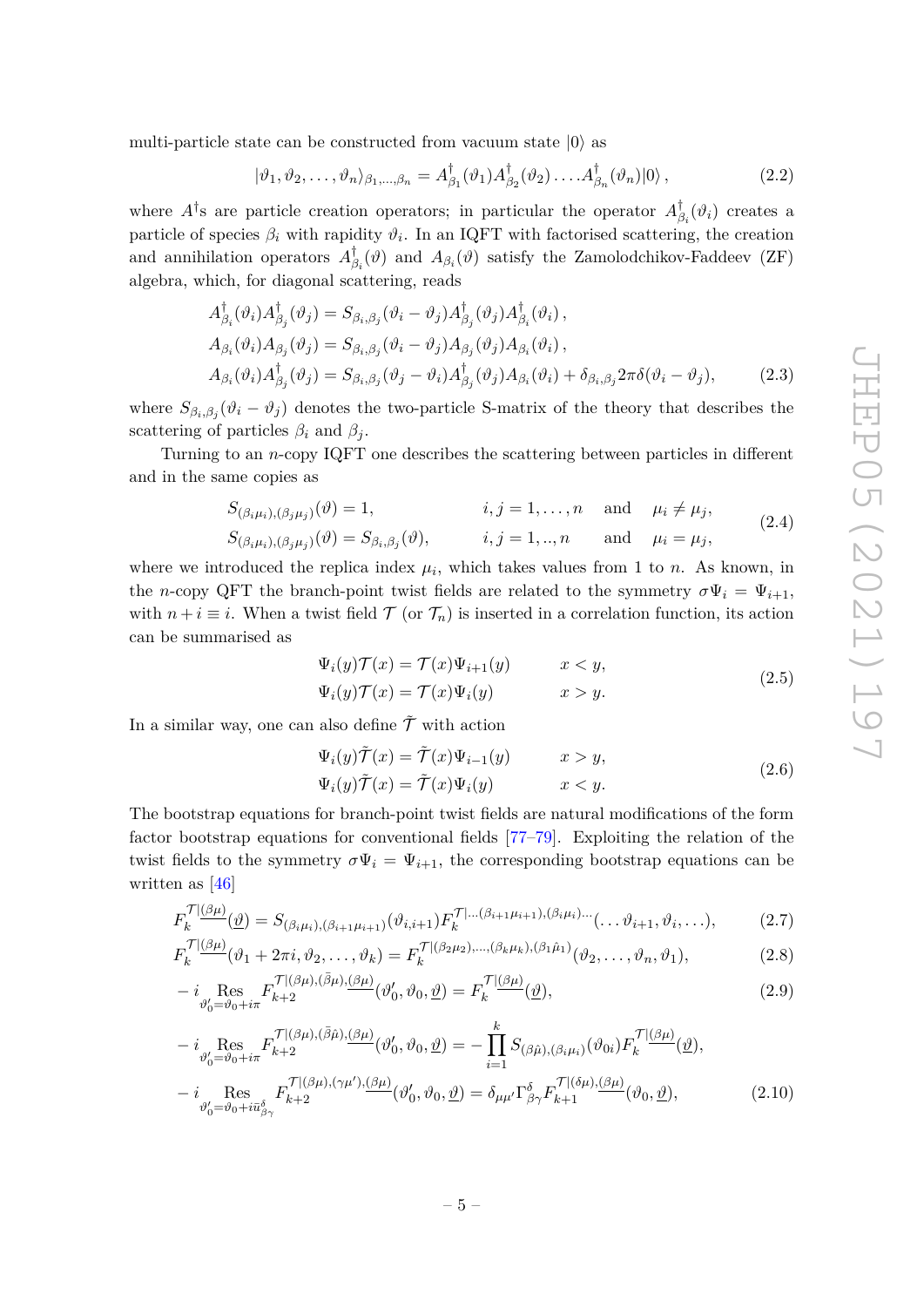where  $\vartheta_{ij} = \vartheta_i - \vartheta_j$ ,  $\underline{\vartheta}$  and  $(\beta\mu)$  are shorthands for  $\vartheta_1, \vartheta_2, \ldots, \vartheta_k$  and  $(\beta_1\mu_1), (\beta_2\mu_2) \ldots$  $(\beta_k \mu_k)$  respectively;  $\hat{\mu} = \mu + 1$  and  $\bar{\beta}$  denotes the anti-particle of species  $\beta$ . In the last equation  $\bar{u}^{\delta}_{\beta\gamma}$  refers to the position of the pole of the bound state of the particle  $\delta$  in the S-matrix  $S_{\beta,\gamma}$  and  $i\left(\Gamma_{\beta\gamma}^{\delta}\right)^2$  is the corresponding pole-strength. Furthermore, relativistic invariance implies

<span id="page-6-0"></span>
$$
F_k^{\mathcal{T}|\underline{(\beta\mu)}}(\vartheta_1 + \Lambda, \dots, \vartheta_k + \Lambda) = e^{s\Lambda} F_k^{\mathcal{T}|\underline{(\beta\mu)}}(\vartheta_1, \dots, \vartheta_k), \tag{2.11}
$$

where *s* is the Lorentz spin of the operator, which is zero for the branch-point twist fields. The free Dirac and massive complex boson theories have no bound states; consequently eqs.  $(2.7)$ – $(2.9)$  and  $(2.11)$  give all the constraints for form factors of the branch-point twist fields.

The above bootstrap equations have many inequivalent solutions. Some additional information is generally needed to sort out a given physical solution. In this respect a very useful tool is the  $\Delta$ -theorem [\[76\]](#page-38-1). Such a theorem states that when at some length scale *R* the theory is described by a CFT, the difference between the conformal weight of an operator  $O$  and its conformal weight in the infrared  $(IR)$  limit is

$$
D(R) - \Delta^{\text{IR}} = -\frac{1}{4\pi \langle O \rangle} \int_{x^2 > R} d^2x \langle \Theta(x) O(0) \rangle_c, \qquad (2.12)
$$

where  $\Theta$  is the trace of the stress-energy tensor. Using the form factors to write the correlation function in the integral above, we have

<span id="page-6-1"></span>
$$
D(r) - \Delta^{\text{IR}} = -\frac{1}{2\langle O \rangle} \sum_{n=1}^{\infty} \sum_{\beta_1, \dots, \beta_n} \int \frac{\mathrm{d}\vartheta_1 \dots \mathrm{d}\vartheta_n}{(2\pi)^n n!} \frac{e^{-rE_n}(1 + E_n r)}{m^2 E_n^2} F_n^{\Theta|\beta}(\vartheta_1, \dots, \vartheta_n) F_n^{O|\beta}(\vartheta_1, \dots, \vartheta_n)^*,
$$
\n(2.13)

where *m* is a mass scale  $r = Rm$  and  $mE_n$  are the *n*-particle energies with  $E_n =$  $\sum_{k=1}^{n} m_{\beta_k} \cosh \vartheta_k / m$ . For massive theories, the conformal weights in the IR are zero. Hence taking  $r = 0$  in [\(2.13\)](#page-6-1) gives the conformal dimension of the operator O as

<span id="page-6-2"></span>
$$
\Delta^{\text{UV}} = -\frac{1}{2 \langle O \rangle} \sum_{n=1}^{\infty} \sum_{\beta_1, \dots, \beta_n} \int \frac{d\vartheta_1 \dots d\vartheta_n}{(2\pi)^n n!} m^{-2} E_n^{-2} F_n^{\Theta|\beta} (\vartheta_1, \dots, \vartheta_n) F_n^{O|\beta} (\vartheta_1, \dots, \vartheta_n)^* .
$$
\n(2.14)

Consequently, given a set of FFs satisfying the axioms  $(2.7)$ – $(2.10)$  and  $(2.11)$ , the  $\Delta$ theorem allows us to identify to which physical operator it corresponds (as long as its conformal dimension is known). Although in principle the  $\Delta$ -theorem sum rule requires the knowledge of infinitely many terms and FFs, it is usually a very rapidly converging sum; therefore the first few-particle FFs are enough to identify the UV conformal dimension. Finally, we notice that the UV dimension imposes also a constraint on the growth of FFs for large rapidities. When one rapidity of the FF goes to  $\pm \infty$ , its growth is utmost  $e^{y_O|\vartheta_i|}$ with  $y_o \leq \Delta_O$ , where *O* is the operator of interest.

The FFs of various fields are usually found first solving eqs.  $(2.7)$ – $(2.10)$  and then removing the possible ambiguities using the  $\Delta$ -theorem sum rule. The starting point is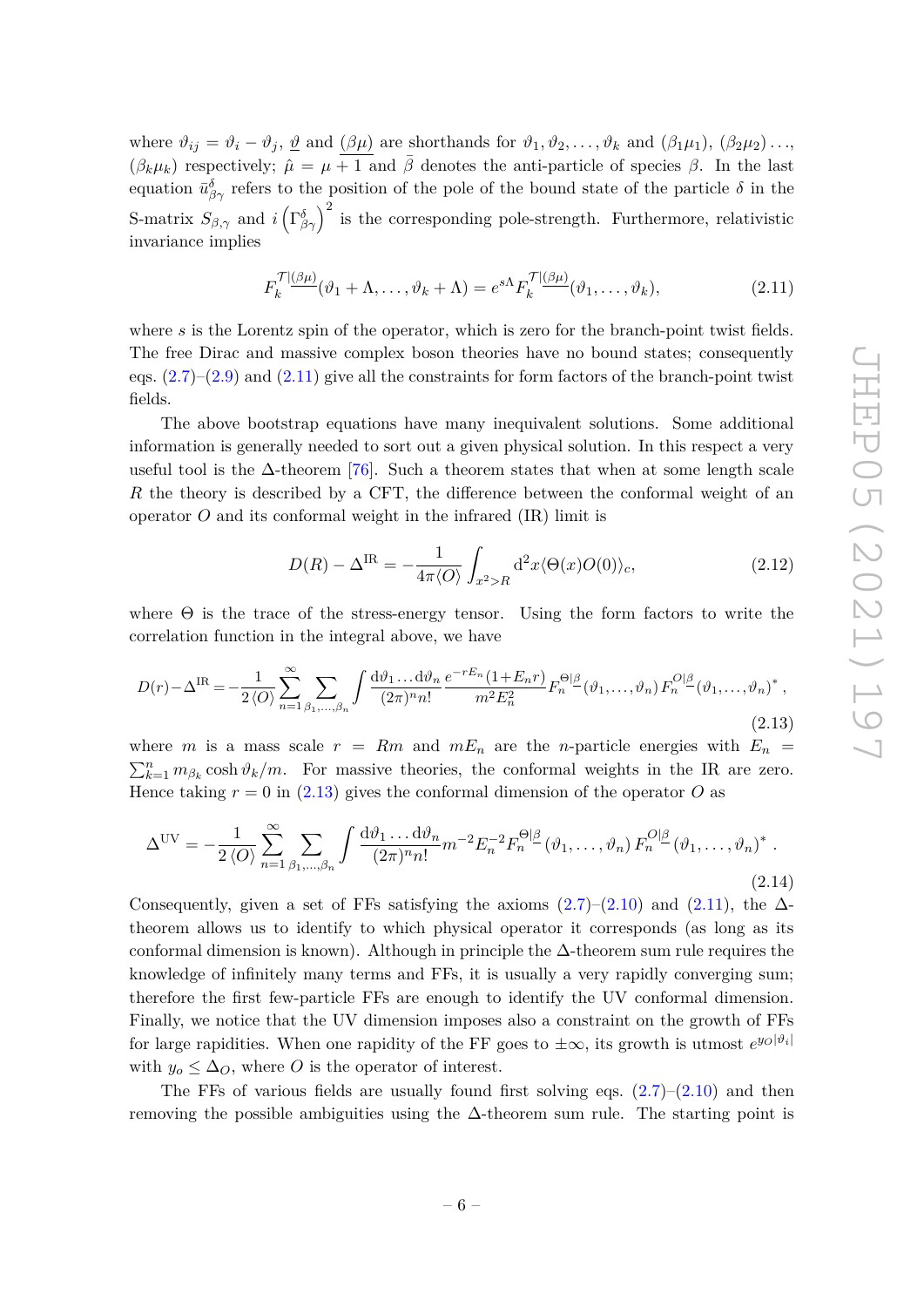the minimal form factor  $F_{\min}^{\mathcal{T}|(\beta j), (\gamma k)}(\vartheta, n)$  defined as the solution of the first two equations, eqs.  $(2.7)$  and  $(2.8)$ , i.e., it satisfies

$$
F_{\min}^{\mathcal{T}|(\beta k), (\gamma j)}(\vartheta, n) = F_{\min}^{\mathcal{T}|(\gamma j), (\beta k)}(-\vartheta, n) S_{(\beta k), (\gamma j)}(\vartheta) = F_{\min}^{\mathcal{T}|(\gamma j), (\beta k + 1)}(2\pi i - \vartheta, n). \tag{2.15}
$$

As a consequence we have

$$
F_{\min}^{\mathcal{T}|(\beta i), (\gamma i+k)}(\vartheta, n) = F_{\min}^{\mathcal{T}|(\beta j), (\gamma j+k)}(\vartheta, n) \quad \forall i, j, k
$$
  
\n
$$
F_{\min}^{\mathcal{T}|(\beta 1), (\gamma j)} = F_{\min}^{\mathcal{T}|(\gamma 1), (\beta 1)}(2\pi i(j-1) - \vartheta, n) \quad \forall j \neq 1,
$$
\n(2.16)

and hence

<span id="page-7-0"></span>
$$
F_{\min}^{\mathcal{T}|(\beta j),(\gamma k)} = \begin{cases} F_{\min}^{\mathcal{T}|(\gamma 1),(\beta 1)}(2\pi i(k-j) - \vartheta, n) & \text{if } k > j, \\ F_{\min}^{\mathcal{T}|(\beta 1),(\gamma 1)}(2\pi i(j-k) + \vartheta, n) & \text{otherwise,} \end{cases} \tag{2.17}
$$

so that the only independent quantity is  $F_{\min}^{\mathcal{T}((\beta1),(\gamma1))}$ . The latter is determined by eq. [\(2.16\)](#page-7-0) rewritten as

$$
F_{\min}^{\mathcal{T}|(\beta 1),(\gamma 1)} = F_{\min}^{\mathcal{T}|(\gamma 1),(\beta 1)}(-\vartheta, n) S_{\beta,\gamma}(\vartheta) = F_{\min}^{\mathcal{T}|(\gamma 1),(\beta 1)}(-\vartheta + 2\pi i n, n).
$$
 (2.18)

To solve the last equation, we introduce  $f_{11}(\vartheta)$  satisfying

<span id="page-7-1"></span>
$$
f_{(\beta 1),(\gamma 1)}(\vartheta) = f_{(\gamma 1),(\beta 1)}(-\vartheta)S_{\beta,\gamma}(n\vartheta) = f_{(\gamma 1),(\beta 1)}(-\vartheta + 2\pi i), \qquad (2.19)
$$

so that

$$
F_{\min}^{\mathcal{T}[(\beta 1),(\gamma 1)}(\vartheta, n) = f_{(\beta 1),(\gamma 1)}(\vartheta/n).
$$
 (2.20)

Eq. [\(2.19\)](#page-7-1) is just the standard equation for minimal form factors of conventional local operators, but with an S-matrix  $S(n\theta)$  rather then  $S(\theta)$ . Exploiting now the standard parametrisation of  $S(\vartheta)$ 

$$
S_{\beta,\gamma}(\vartheta) = \exp\left[\int_0^\infty \frac{\mathrm{d}t}{t} g_{\beta,\gamma}(t) \sinh\frac{t\vartheta}{i\pi}\right],\tag{2.21}
$$

with some function  $g(t)$ , the minimal FF is

$$
f_{(\beta 1),(\gamma 1)}(\vartheta) = \mathcal{N} \exp\left[\int_0^\infty \frac{\mathrm{d}t}{t} \frac{g_{\beta,\gamma}(t)}{\sinh nt} \sin^2\left(\frac{itn}{2}\left(1 + \frac{i\vartheta}{\pi}\right)\right)\right],\tag{2.22}
$$

where the normalisation  $\mathcal N$  guarantees  $f_{11}(\pm \infty) = 1$ . Finally we have

$$
F_{\min}^{\mathcal{T}|(\beta1),(\gamma1)}(\vartheta,n) = \mathcal{N} \exp\left[\int_0^\infty \frac{\mathrm{d}t}{t \sinh nt} g_{\beta,\gamma}(t) \sin^2\left(\frac{it}{2}\left(n + \frac{i\vartheta}{\pi}\right)\right)\right].\tag{2.23}
$$

The minimal form factors are the building blocks to obtain all form factors with particle number  $k \geq 2$ , simplifying the solution of the bootstrap equations. We recall that the zero and the one-particle FFs must be obtained by other means. In the absence of bound states, the two-particle form factors (which are the most relevant FFs) for the branch-point twist field, satisfying also the kinematic poles axioms, have been determined as [\[46\]](#page-36-6)

$$
F_2^{\mathcal{T}|(\beta k),(\bar{\beta}j)}(\vartheta,n) = \frac{\langle \mathcal{T}_n \rangle \sin \frac{\pi}{n}}{2n \sinh\left(\frac{i\pi (2(j-k)-1)+\vartheta}{2n}\right) \sinh\left(\frac{i\pi (2(k-j)-1)-\vartheta}{2n}\right)} \frac{F_{\min}^{\mathcal{T}|(\beta k),(\bar{\beta}j)}(\vartheta,n)}{F_{\min}^{\mathcal{T}|(\beta 1),(\bar{\beta}1)}(i\pi,n)},\tag{2.24}
$$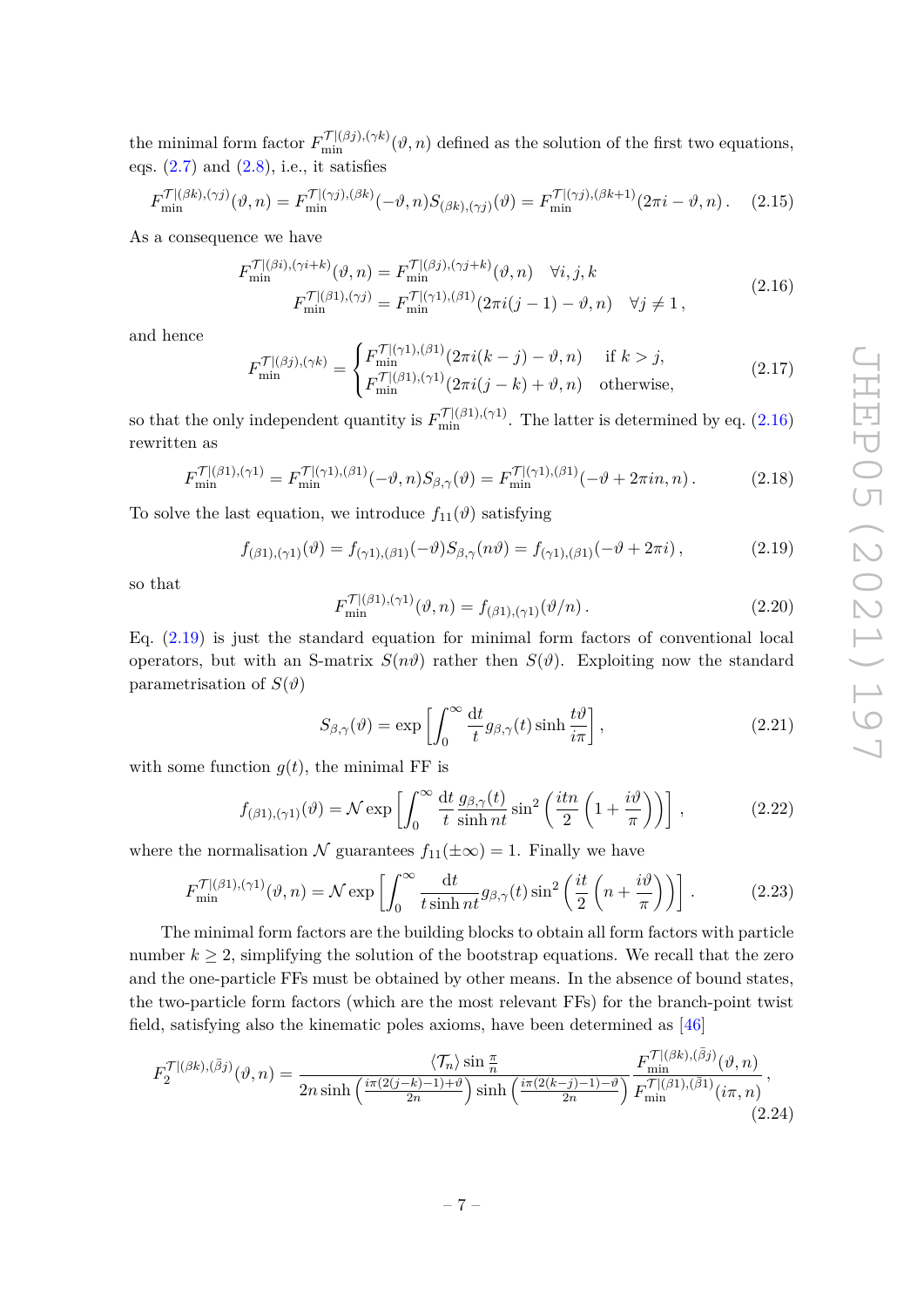where  $\langle \mathcal{T}_n \rangle = F_0^{\mathcal{T}}$  is the vacuum expectation value (VEV) of  $\mathcal{T}$ . Furthermore, relativistic invariance implies that  $F_2^{\mathcal{T}\mid (\beta k), (\gamma j)}$  $\mathcal{L}^{(1)(\beta k), (\gamma j)}(\vartheta_1, \vartheta_2, n)$  depends only on the rapidity difference  $\vartheta_1 - \vartheta_2$ , justifying writing  $F_2^{\mathcal{T}\mid (\beta \bar{k}), (\gamma j)}$  $\sum_{2}^{T\mid(\beta k),(\gamma j)}(\vartheta_{1}-\vartheta_{2},n)$  or simply  $F_{2}^{\mathcal{T}\mid(\beta k),(\gamma j)}$  $2^{1/(\beta\kappa),(\gamma\jmath)}(\vartheta_{12},n)$ . Because of the replica symmetry, for  $\hat{\mathcal{T}}$  we have

$$
F_2^{\mathcal{T}\left(\beta k\right),(\gamma j)}(\vartheta,n) = F_2^{\hat{\mathcal{T}}\left(\beta n-j\right),(\gamma n-k)}(\vartheta,n) \,. \tag{2.25}
$$

# <span id="page-8-0"></span>**2.1 Branch-point twist field form factors in the Dirac field theory**

The free Dirac theory has a massive fermion particle (denoted by  $+$ ) and anti-particle (denoted by −) and the simple S-matrix with elements

$$
S_{\pm\pm}(\vartheta) = S_{\pm\mp}(\vartheta) = -1.
$$
\n(2.26)

Consequently we have

$$
F_{\min}^{\mathcal{T}_D|(\pm 1),(\mp 1)}(\vartheta, n) = F_{\min}^{\mathcal{T}_D|1,1}(\vartheta, n) = -i \sinh \frac{\vartheta}{2n}.
$$
 (2.27)

For this model, the FFs of the branch-point twist fields are only non-vanishing for even particle number [\[46,](#page-36-6) [59\]](#page-37-2). Moreover, the FFs for any even *n* can be written as a Pfaffain of the two-particle FF [\[60\]](#page-37-3).

The FFs of the branch-point twist field is only non-vanishing for neutral states containing an equal number of particles and anti-particles. In the Dirac theory, in particular, we have  $[46, 67]$  $[46, 67]$  $[46, 67]$ 

<span id="page-8-2"></span>
$$
F_2^{\mathcal{T}_D|(+j),(-k)}(\vartheta,n) = \frac{\langle \mathcal{T}_{D,n} \rangle \sin \frac{\pi}{n}}{2n \sinh\left(\frac{i\pi (2(j-k)-1)+\vartheta}{2n}\right) \sinh\left(\frac{i\pi (2(k-j)-1)-\vartheta}{2n}\right)} \frac{F_{\min}^{\mathcal{T}_D|j,k}(\vartheta,n)}{F_{\min}^{\mathcal{T}_D|1,1}(i\pi,n)},
$$
  

$$
F_2^{\mathcal{T}_D|(-j),(+k)}(\vartheta,n) = \frac{\langle \mathcal{T}_{D,n} \rangle \sin \frac{\pi}{n}}{2n \sinh\left(\frac{i\pi (2(j-k)-1)+\vartheta}{2n}\right) \sinh\left(\frac{i\pi (2(k-j)-1)-\vartheta}{2n}\right)} \frac{F_{\min}^{\mathcal{T}_D|j,k}(\vartheta,n)}{F_{\min}^{\mathcal{T}_D|1,1}(i\pi,n)},
$$
(2.28)

that is  $F_2^{\mathcal{T}_D\vert (+j),(-k)} = F_2^{\mathcal{T}_D\vert (-j),(+k)}$ .  $\mathcal{T}_D$  refers to the branch-point twist field of the Dirac theory and accordingly  $\langle \mathcal{T}_{D,n} \rangle$  denotes the VEV of this field in the *n*-sheeted theory.

# <span id="page-8-1"></span>**2.2 Branch-point twist field form factors in the free complex boson theory**

Also, the free complex boson theory has a particle  $(+)$  and an antiparticle  $(-)$ . The S-matrix is identically 1 between and within each species, so

$$
S_{\pm\pm}(\vartheta) = S_{\pm\mp}(\vartheta) = 1,\tag{2.29}
$$

where  $\pm$  refers to particles and anti-particles. The minimal form factor is also unity

$$
F_{\min}^{\mathcal{T}_B[(\pm 1),(\pm 1)}(\vartheta, n) = F_{\min}^{\mathcal{T}_B[1,1]}(\vartheta, n) = 1, \qquad (2.30)
$$

for any *n*.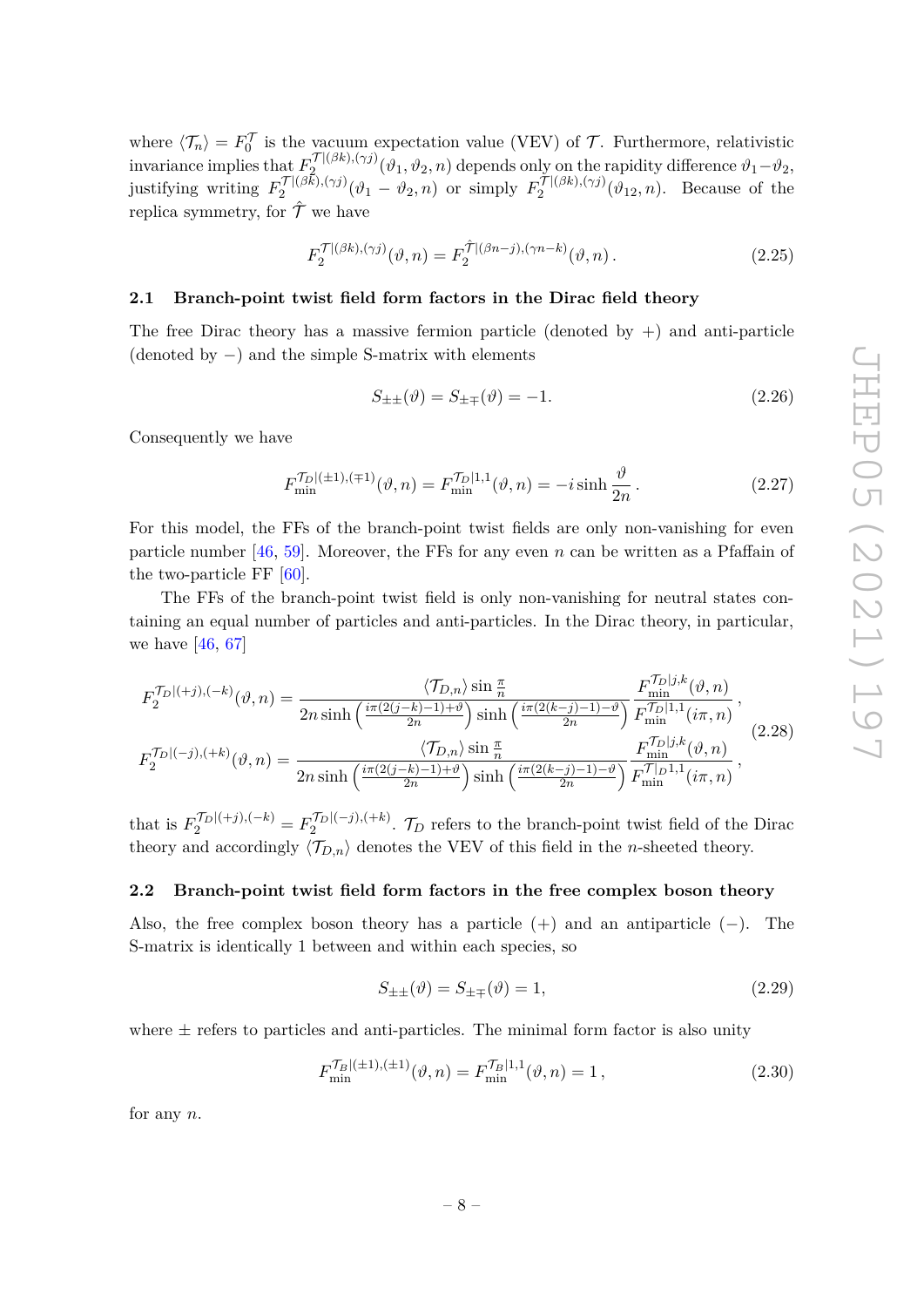The FFs of the branch-point twist field is only non-vanishing for neutral states containing an equal number of particles and anti-particles. In particular, we have the simple expressions [\[67\]](#page-37-4)

$$
F_2^{\mathcal{T}_B|(+j),(-k)}(\vartheta,n) = \frac{\langle \mathcal{T}_{B,n} \rangle \sin \frac{\pi}{n}}{2n \sinh\left(\frac{i\pi (2(j-k)-1)+\vartheta}{2n}\right) \sinh\left(\frac{i\pi (2(k-j)-1)-\vartheta}{2n}\right)},
$$
  

$$
F_2^{\mathcal{T}_B|(-j),(+k)}(\vartheta,n) = \frac{\langle \mathcal{T}_{B,n} \rangle \sin \frac{\pi}{n}}{2n \sinh\left(\frac{i\pi (2(j-k)-1)+\vartheta}{2n}\right) \sinh\left(\frac{i\pi (2(k-j)-1)-\vartheta}{2n}\right)}.
$$
 (2.31)

In this case we find again that  $F_2^{\mathcal{T}_B|(+j),(-k)} = F_2^{\mathcal{T}_B|(-j),(+k)}$ .  $\mathcal{T}_B$  now refers to the branchpoint twist field of the free massive complex boson theory and accordingly  $\langle \mathcal{T}_{B,n} \rangle$  denotes the VEV of this field in the *n*-sheeted theory.

# <span id="page-9-0"></span>**2.3 The form factors of the stress energy tensor Θ in free theories**

Later on we will need also the FFs of the  $\Theta$  field and so we report here some basic details about them. In both the free massive Dirac and the free massive complex boson theory this field has only a non-vanishing 2-particle FF, which reads

$$
F_{D,2}^{\Theta|(\pm),(\mp)}(\theta) = -i2\pi m^2 \sinh\frac{\vartheta}{2},\tag{2.32}
$$

for the 1-copy Dirac and

$$
F_{B,2}^{\Theta((\pm),(\mp)}(\theta) = 2\pi m^2, \tag{2.33}
$$

for the 1-copy complex boson theory, where *m* is mass of the fermion and boson. In the *n*-copy theories, the FF of this field behaves in an additive way, that is [\[46\]](#page-36-6)

$$
F_{D,2}^{\Theta|(\pm j),(\mp k)}(\theta,n) = \begin{cases} -i2\pi m^2 \sinh\frac{\vartheta}{2} & j=k\\ 0 & j \neq k \end{cases}
$$
 (2.34)

and

$$
F_{B,2}^{\Theta|(\pm j),(\mp k)}(\theta,n) = \begin{cases} 2\pi m^2 & j=k\\ 0 & j \neq k \end{cases}
$$
 (2.35)

# <span id="page-9-1"></span>**3 Form factors of the composite U(1) branch-point twist field in the Dirac theory**

The bootstrap equations for the FFs of the branch-point twist field can be naturally modified to obtain the corresponding quantities of the composite branch-point twist fields [\[21\]](#page-35-2). We define the semi-local (or mutual locality) index  $e^{i\alpha}$  of an operator O with respect to another field  $\phi$  via the condition

$$
O(x,t)\phi(y,t') = e^{i\alpha}\phi(y,t')O(x,t),\tag{3.1}
$$

or, when using the radial quantisation picture,

<span id="page-9-2"></span>
$$
O(e^{-i2\pi}z, e^{i2\pi}\bar{z})\phi(0,0) = e^{i\alpha}O(z,\bar{z})\phi(0,0).
$$
 (3.2)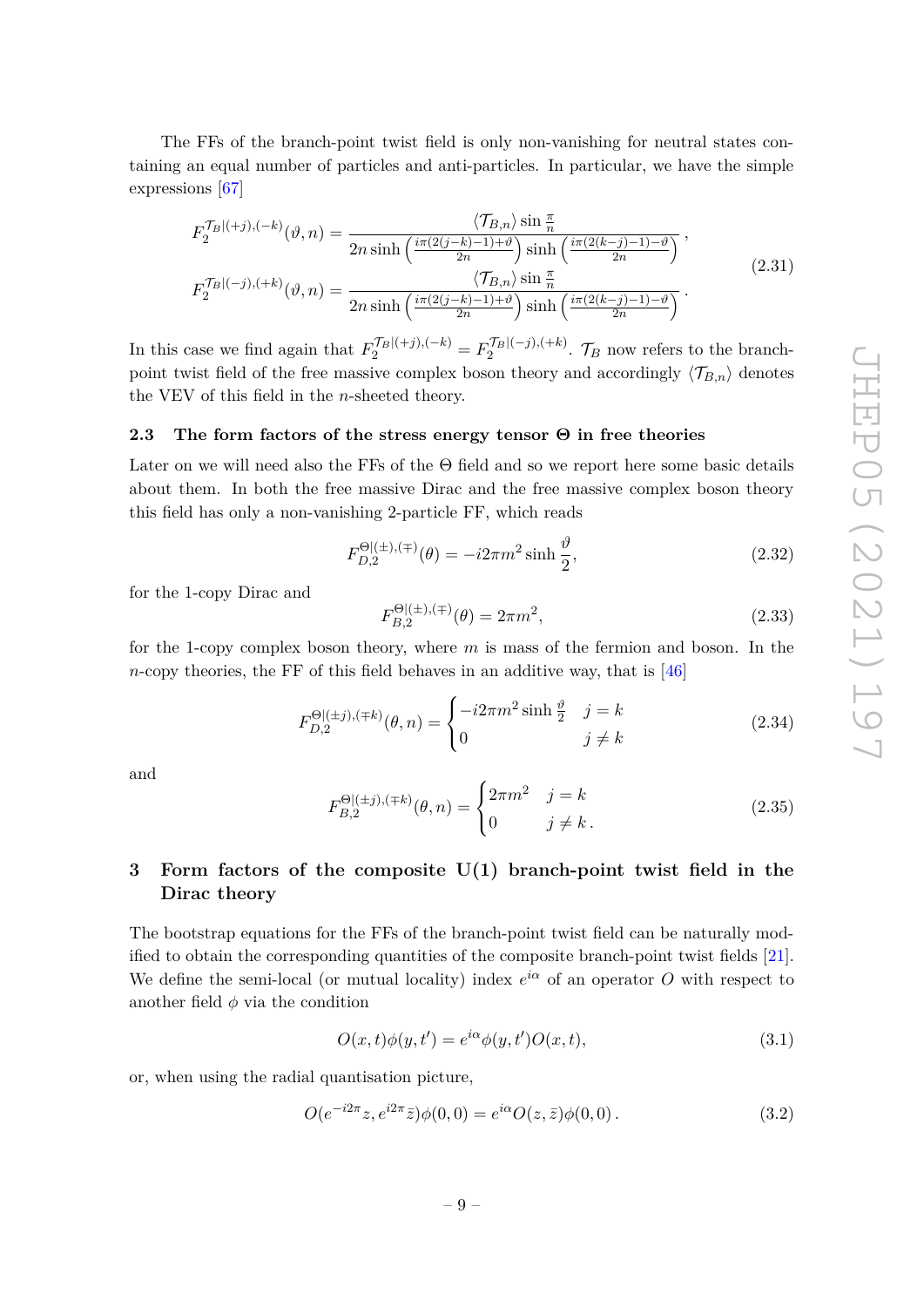Mutually local operators correspond to  $e^{i\alpha} = 1$ , while fields with  $e^{i\alpha} \neq 1$  are called mutually semi-local. In ref. [\[21\]](#page-35-2) it was argued that it is natural to assume that the flux phase  $e^{i\alpha}$ can be related with the mutual locality index appearing in the bootstrap equation. This assumption can be based on the intuitive picture associated with the insertion of the Aharonov-Bohm flux on one of the Riemann sheets. In this picture, the flux is carried by the particles of the theory, but eq. [\(3.2\)](#page-9-2) is just an equivalent rephrasing of this idea when  $\phi$  is an interpolating field associated with creation or annihilation of particles. These ideas can be equivalently rephrased by writing the exchange relations for the composite branch-point twist fields of the *n*-copy theory as

$$
\Psi_{p,i}(y)\mathcal{T}^{\alpha}(x) = e^{i\alpha/n}\mathcal{T}^{\alpha}(x)\Psi_{p,i+1}(y) \qquad x < y,
$$
  
\n
$$
\Psi_{p,i}(y)\mathcal{T}^{\alpha}(x) = \mathcal{T}^{\alpha}(x)\Psi_{p,i}(y) \qquad x > y,
$$
\n(3.3)

and similarly for  $\tilde{\mathcal{T}}$ 

$$
\Psi_{p,i}(y)\tilde{\mathcal{T}}^{\alpha}(x) = e^{-i\alpha/n}\tilde{\mathcal{T}}^{\alpha}(x)\Psi_{p,i-1}(y) \qquad x > y,
$$
\n(2.4)

<span id="page-10-2"></span><span id="page-10-1"></span><span id="page-10-0"></span>
$$
\Psi_{p,i}(y)\tilde{\mathcal{T}}^{\alpha}(x) = \tilde{\mathcal{T}}^{\alpha}(x)\Psi_{p,i}(y) \qquad x < y,
$$
\n(3.4)

where  $\Psi_{p,i}(x)$  is a generic quantum field living on the *i*th replica and possessing a definite  $U(1)$  charge  $p \in \mathbb{Z}$ . Our choice for  $\alpha/n$  is dictateded by the requirement, that the total phase picked up by the particle when turning around the entire Riemann surface has to be  $e^{i\alpha}$ . Specialising now the bootstrap equations of a semi-local U(1) composite branch-point twist field  $\mathcal{T}^{\alpha}$  to the Dirac theory, we can write

$$
F_k^{\mathcal{T}_D^{\alpha}(\mathcal{B}\mu)}(\underline{\vartheta}) = S_{(\beta_i\mu_i),(\beta_{i+1}\mu_{i+1})}(\vartheta_{i,i+1}) F_k^{\mathcal{T}_D^{\alpha}(\dots(\beta_{i+1}\mu_{i+1}),(\beta_i\mu_i)\dots}(\dots\vartheta_{i+1},\vartheta_i,\dots),\tag{3.5}
$$

$$
F_k^{\mathcal{T}_D^{\alpha}(\beta\mu)}(\vartheta_1 + 2\pi i, \vartheta_2, \dots, \vartheta_k) = e^{i\alpha\beta_1/n} F_k^{\mathcal{T}_D^{\alpha}(\beta_2\mu_2), \dots, (\beta_k\mu_k), (\beta_1\hat{\mu}_1)}(\vartheta_2, \dots, \vartheta_n, \vartheta_1), \quad (3.6)
$$

$$
-i \underset{\vartheta'_0 = \vartheta_0 + i\pi}{\text{Res}} F_{k+2}^{\mathcal{T}_{D}^{s}(\beta\mu), (\bar{\beta}\mu), (\beta\mu)}(\vartheta'_0, \vartheta_0, \underline{\vartheta}) = F_{k}^{\mathcal{T}_{D}^{s}(\beta\mu)}(\underline{\vartheta}), \tag{3.7}
$$

$$
-i\underset{\vartheta'_0=\vartheta_0+i\pi}{\operatorname{Res}}F_{k+2}^{\mathcal{T}_{D}^{\alpha}(\beta\mu),(\bar{\beta}\hat{\mu}),(\alpha\mu)}(\vartheta'_0,\vartheta_0,\underline{\vartheta})=-e^{i\alpha\beta/n}\prod_{i=1}^k S_{(\beta\hat{\mu}),(\beta_i\mu_i)}(\vartheta_{0i})F_{k}^{\mathcal{T}_{D}^{\alpha}(\beta\mu)}(\underline{\vartheta}),
$$

where  $\beta$  and  $\beta_i = \pm 1$  (sometimes simply shortened in  $\pm$ ).  $\mathcal{T}_{D}^{\alpha}$  denotes the composite U(1) branch-point twist field in the free massive Dirac QFT. To avoid confusion, the standard U(1) twist field in the Dirac theory is denoted by  $\mathcal{V}_D^{\alpha}$ . This field is also referred to as the vertex operator, but based on its monodromy properties it can be equivalently called a U(1)-twist field. In both cases, the superscript  $\alpha$  corresponds to the inserted flux.

The FFs of the composite  $U(1)$  branch-point twist fields are non-zero for even number of particles and charge-neutral configurations. This is also true for  $\mathcal{V}_D^{\alpha}$  which can be obtained from the above equations for  $n = 1$ . It is instructive to write down its 2-particle FFs, known from earlier investigations [\[80](#page-38-4)[–82\]](#page-38-5),

<span id="page-10-3"></span>
$$
F_2^{\mathcal{V}_D^{\alpha}](\pm),(\mp)}(\vartheta,\alpha) = \pm \frac{i2\sin\frac{\alpha}{2}e^{\pm\frac{\vartheta\alpha}{2\pi}}\sinh\frac{\vartheta}{2}}{\sinh\vartheta}.
$$
 (3.8)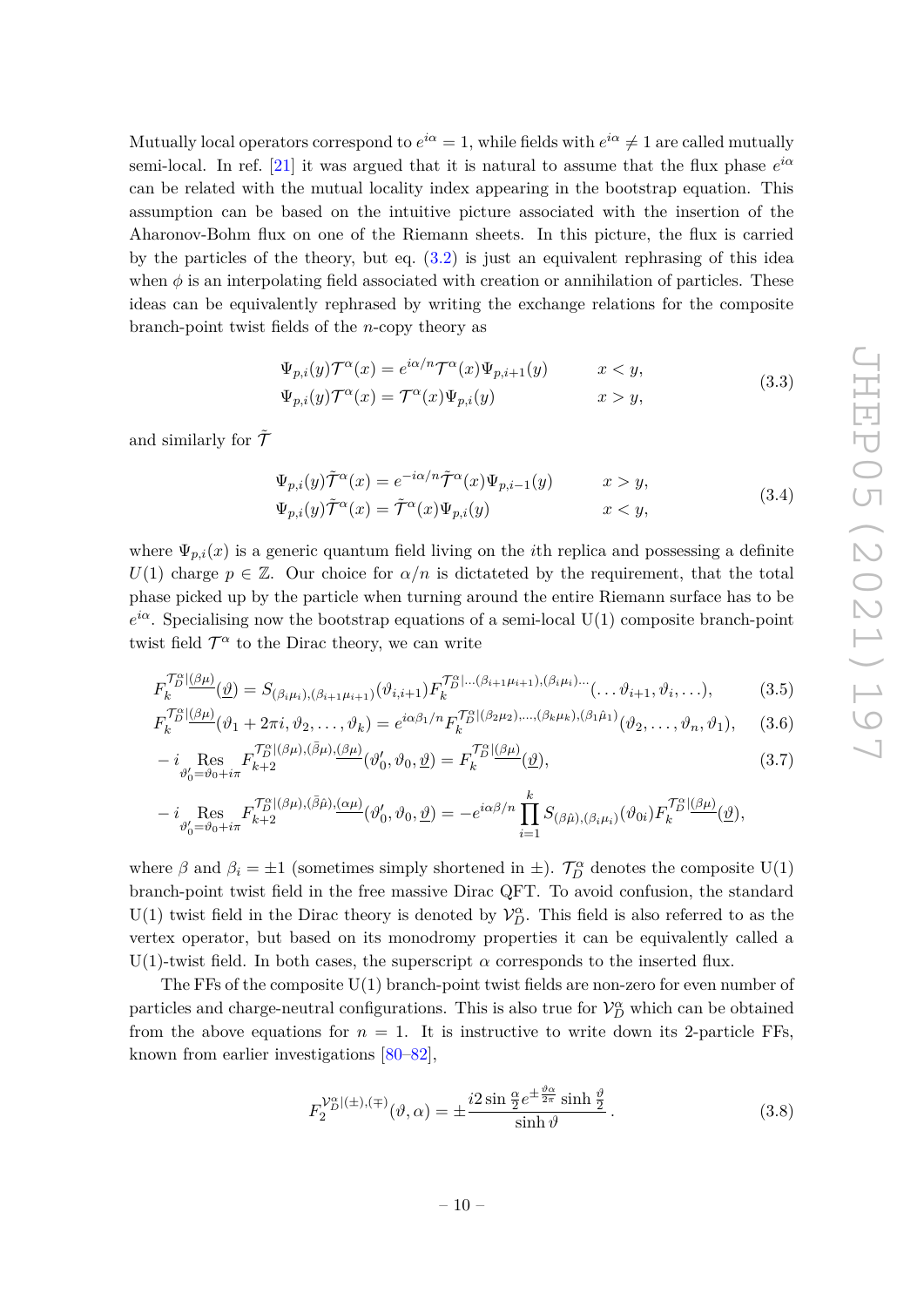Having obtained the defining equations for the form factors, following the logic of section [2,](#page-4-0) we can write

$$
F_{\min}^{\mathcal{T}_{D}^{\alpha}|(+k),(-j)}(\vartheta,n) = F_{\min}^{\mathcal{T}_{D}^{\alpha}|(-j),(+k)}(-\vartheta,n)S_{k,j}(\vartheta) = e^{+i\alpha/n}F_{\min}^{\mathcal{T}_{D}^{\alpha}|(-j),(+k+1)}(2\pi i - \vartheta,n),
$$
  
\n
$$
F_{\min}^{\mathcal{T}_{D}^{\alpha}|(-k),(+j)}(\vartheta,n) = F_{\min}^{\mathcal{T}_{D}^{\alpha}|(+j),(-k)}(-\vartheta,n)S_{k,j}(\vartheta) = e^{-i\alpha/n}F_{\min}^{\mathcal{T}_{D}^{\alpha}|(+j),(k+1)}(2\pi i - \vartheta,n),
$$
\n(3.9)

for the minimal form factor  $F_{\min}^{\mathcal{T}_{\hat{D}}^{\alpha}}$  of the composite branch-point twist field. From this we find

$$
F_{\min}^{\mathcal{T}_{D}^{\alpha}|(\pm i),(\mp i+k)}(\vartheta,n) = F_{\min}^{\mathcal{T}_{D}^{\alpha}|(\pm j),(\mp j+k)}(\vartheta,n)
$$
  
\n
$$
F_{\min}^{\mathcal{T}_{D}^{\alpha}|(\mp 1),(\pm j)}(\vartheta,n) = e^{\mp i\alpha(j-1)/n} F_{\min}^{\mathcal{T}_{D}^{\alpha}|(\pm 1),(\mp 1)}(2\pi i(j-1) - \vartheta,n)
$$
  $\forall j \neq 1,$  (3.10)

and finally we get

<span id="page-11-4"></span>
$$
F_{\min}^{\mathcal{T}_{D}^{\alpha}|(\pm j),(\mp k)}(\vartheta,n) = \begin{cases} e^{\pm i\alpha(k-j)/n} F_{\min}^{\mathcal{T}_{D}^{\alpha}|(\mp 1),(\pm 1)}(2\pi i(k-j) - \vartheta, n) & \text{if } k > j, \\ e^{\mp i\alpha(j-k)/n} F_{\min}^{\mathcal{T}_{D}^{\alpha}|(\pm 1),(\mp 1)}(2\pi i(j-k) + \vartheta, n) & \text{otherwise.} \end{cases}
$$
(3.11)

Akin to the previous case, the only independent quantity is  $F_{\min}^{\mathcal{T}_{D}^{\alpha}|(\pm 1),(\mp 1)}(\vartheta, n)$ . We exploit eq.  $(3.10)$  to write

$$
F_{\min}^{\mathcal{T}_{D}^{\alpha}|(\pm 1),(\mp 1)}(\vartheta,n) = -F_{\min}^{\mathcal{T}_{D}^{\alpha}|(\mp 1),(\pm 1)}(-\vartheta,n) = e^{\pm i\alpha} F_{\min}^{\mathcal{T}_{D}^{\alpha}|(\mp 1),(\pm 1)}(-\vartheta + 2\pi in, n). \tag{3.12}
$$

The solution of  $F_{\min}^{\mathcal{T}_{D}^{\alpha}(\pm 1), (\mp 1)}$  can be obtained by introducing  $f_{(\pm 1), (\mp 1)}^{\mathcal{T}_{D}^{\alpha}}(\vartheta)$  as

<span id="page-11-0"></span>
$$
F_{\min}^{\mathcal{T}_{D}^{\alpha}|(\pm 1),(\mp 1)}(\vartheta,n) = f_{(\pm 1),(\mp 1)}^{\mathcal{T}_{D}^{\alpha}}(\vartheta/n) ,
$$
\n(3.13)

that satisfies

<span id="page-11-1"></span>
$$
f_{(\pm 1),(\mp 1)}^{\mathcal{T}_{D}^{\alpha}}(\vartheta) = -f_{(\pm 1),(\mp 1)}^{\mathcal{T}_{D}^{\alpha}}(-\vartheta) = e^{\pm i\alpha} f_{(\pm 1),(\mp 1)}^{\mathcal{T}_{D}^{\alpha}}(-\vartheta + 2\pi i).
$$
 (3.14)

Luckily,  $f_{(\pm 1), (\mp 1)}^{\mathcal{T}_{\beta}^{\alpha}}$  can be easily obtained from  $f_{11}$  by multiplying the latter by an appropriately chosen CDD factor,  $f_{\text{CDD}}^{\mathcal{T}_{D}^{\alpha}|(\pm 1), (\mp 1)}$ . Such a factor must obey

<span id="page-11-3"></span>
$$
f_{\text{CDD}}^{\mathcal{T}_{D}^{s}((\pm 1), (\mp 1)}(\vartheta) = f_{\text{CDD}}^{\mathcal{T}_{D}^{s}((\pm 1), (\mp 1)}(-\vartheta)) = e^{\pm i\alpha} f_{\text{CDD}}^{\mathcal{T}_{D}^{s}((\pm 1), (\mp 1)}(-\vartheta + 2\pi i), \tag{3.15}
$$

guaranteeing that  $f_{(\pm 1),(\mp 1)}^{\mathcal{T}_{\mathcal{D}}^{\mathcal{B}}}(\vartheta) = f_{\text{CDD}}^{\mathcal{T}_{\mathcal{D}}^{\mathcal{B}}[(\pm 1),(\mp 1)}(\vartheta) f_{11}(\vartheta)$  satisfies eq. [\(3.14\)](#page-11-1). The correct choice for  $f_{\text{CDD}}$  turns out to be

<span id="page-11-2"></span>
$$
f_{\text{CDD}}^{\mathcal{T}_{D}^{a}(\pm 1), (\mp 1)}(\vartheta) = e^{\pm \frac{\vartheta \alpha}{2\pi}}, \qquad (3.16)
$$

and hence the minimal FF is

$$
F_{\min}^{\mathcal{T}_{D}^{a}|\left(\pm1\right),\left(\mp1\right)}(\vartheta,n,\alpha) = -ie^{\pm\frac{\vartheta\alpha}{2\pi n}}\sinh\frac{\vartheta}{2n}.
$$
\n(3.17)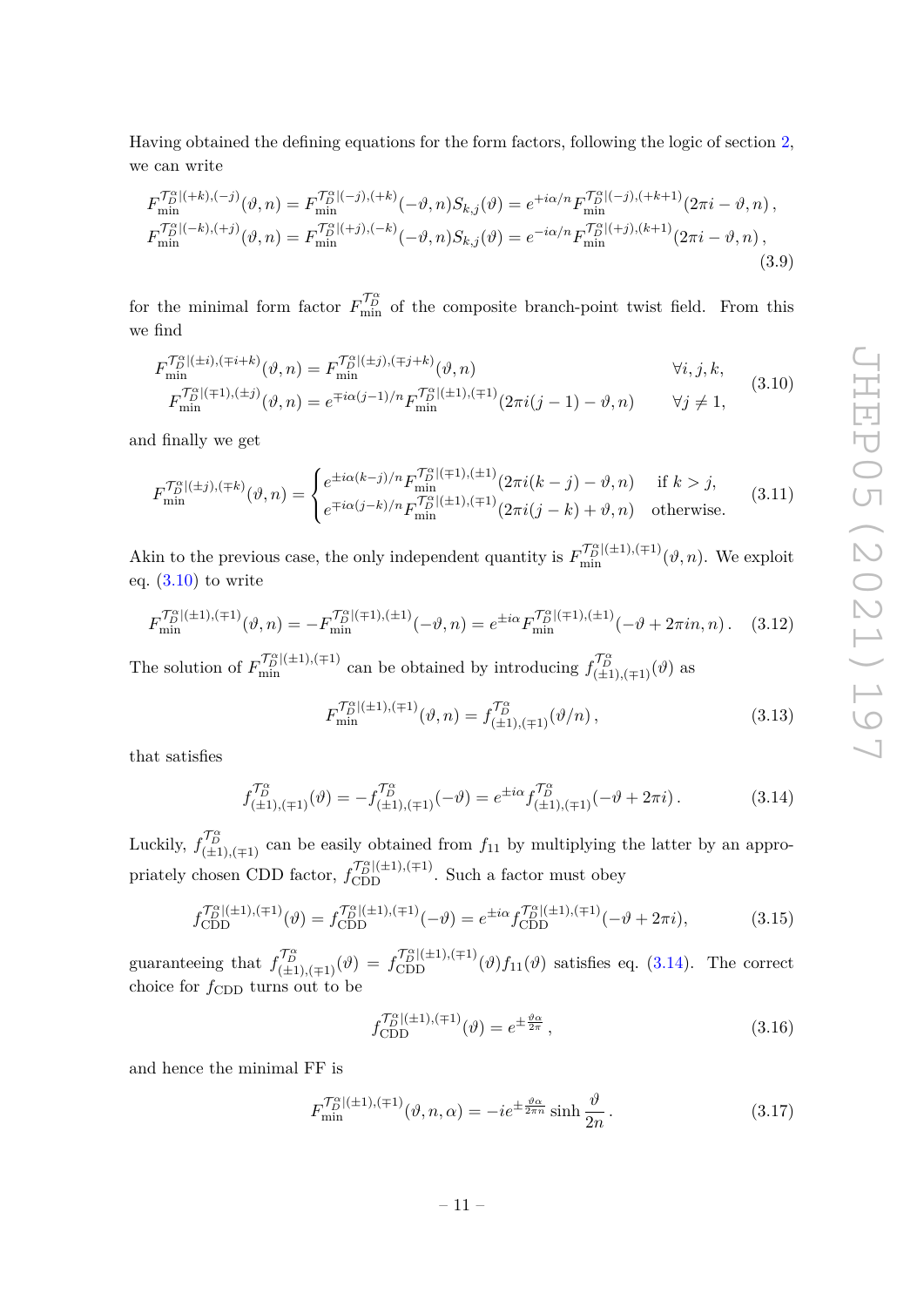It is easy to check that the ansatz  $(3.16)$  satisfies eq.  $(3.15)$ , and any further CDD ambiguity is excluded by exploiting the  $\Delta$ -theorem checks performed in the next sections.

With the minimal form factor at hand, we can write the 2-particle form factor as a product

<span id="page-12-3"></span>
$$
F_2^{\mathcal{T}_D^{a}(\pm j),(\mp k)}(\vartheta,n,\alpha) = P_D^{(\pm j),(\mp k)}(\vartheta,n,\alpha) F_{\min}^{\mathcal{T}_D^{a}(\pm j),(\mp k)}(\vartheta,n,\alpha) ,\qquad (3.18)
$$

where the function  $P_D^{(\pm j), (\mp k)}$  accounts for the pole structure in eq. [\(3.7\)](#page-10-0). Using eqs. [\(3.5\)](#page-10-1) and [\(3.6\)](#page-10-2), one finds that

<span id="page-12-4"></span>
$$
P_D^{(\pm j),(\mp k)}(\vartheta,n,\alpha) = \begin{cases} P_D^{(\mp 1j),(\pm 1)}(2\pi i(k-j) - \vartheta,n,\alpha) & \text{if } k > j, \\ P_D^{(\pm 1j),(\mp 1)}(2\pi i(j-k) + \vartheta,n,\alpha) & \text{otherwise.} \end{cases}
$$
(3.19)

The only independent quantity is  $P^{(+1), (-1)}$  satisfying

<span id="page-12-1"></span>
$$
P_D^{(+1),(-1)}(\vartheta,n,\alpha) = P_D^{(-1),(+1)}(-\vartheta,n,\alpha),\tag{3.20}
$$

<span id="page-12-0"></span>together with the important property

$$
P_D^{(+1),(-1)}(2\pi ni + \vartheta, n, \alpha) = P_D^{(-1),(+1)}(-\vartheta, n, \alpha),
$$
  
\n
$$
P_D^{(-1),(+1)}(2\pi ni + \vartheta, n, \alpha) = P_D^{(+1),(-1)}(-\vartheta, n, \alpha).
$$
\n(3.21)

<span id="page-12-2"></span>Combining eq. [\(3.7\)](#page-10-0) with the minimal form factor, we have

$$
-i \underset{x=0}{\text{Res}} P_D^{(\pm 1),(\mp 1)}(x + i\pi, n, \alpha) \sinh \frac{i\pi}{2n} e^{\pm i\alpha/(2n)} = 1,
$$
  
\n
$$
-i \underset{x=0}{\text{Res}} P_D^{(\pm 1),(\mp 1)}(x - i\pi, n, \alpha) \sinh \frac{i\pi}{2n} e^{\mp i\alpha/(2n)} e^{\pm i\alpha/(n)} = -e^{\pm i\alpha/n}.
$$
\n(3.22)

We can easily check that for  $\alpha = 0$ , i.e., the case of the conventional branch-point twist field when  $P_D^{(+1),(-1)}$  equals  $P_D^{(-1),(+1)}$ , the function

$$
P(\vartheta, n, 0) = \frac{\sin \frac{\pi}{n}}{2n \sinh \frac{i\pi - \vartheta}{2n} \sinh \frac{i\pi + \vartheta}{2n} \sinh \frac{i\pi}{2n}}
$$
(3.23)

solves the above equations. When  $\alpha \neq 0$ , we have to account for the complex phase factors but still respecting the cyclic property  $(3.21)$  of  $P<sub>D</sub>$ . This can be achieved multiplying  $P(\vartheta, n, 0)$  by  $2\pi n$  periodic functions along the imaginary axis, whose values at  $i\pi$  and  $-i\pi$ are  $e^{\mp i\alpha/(2n)}$  and  $e^{\pm i\alpha/(2n)}$ , respectively. The simplest choice for such a function is

$$
p_D^{\pm}(\vartheta, n, \alpha) = \cos\frac{\alpha}{2n} \mp \sin\frac{\alpha}{2n} \frac{\sinh\frac{\vartheta}{n}}{\sin\frac{\pi}{n}}.
$$
 (3.24)

 $P_D^{(\pm 1),(\mp 1)}(\vartheta,n,\alpha) = p_D^{\pm}(\vartheta,n,\vartheta)P(\vartheta,n,0)$  satisfies the parity and cyclic property eqs. [\(3.20\)](#page-12-1) and [\(3.21\)](#page-12-0) and the equivalent of [\(3.7\)](#page-10-0), i.e., [\(3.22\)](#page-12-2). Furthermore,  $p_D^{\pm}(\vartheta, n, \alpha)$  does not introduce any additional poles on the physical sheet.

Using thus  $(3.11)$  and the product formula  $(3.18)$  for the 2-particle FF, all the defining axioms  $(3.5)$ ,  $(3.6)$ ,  $(3.7)$  are satisfied. Unfortunately this solution is not the correct one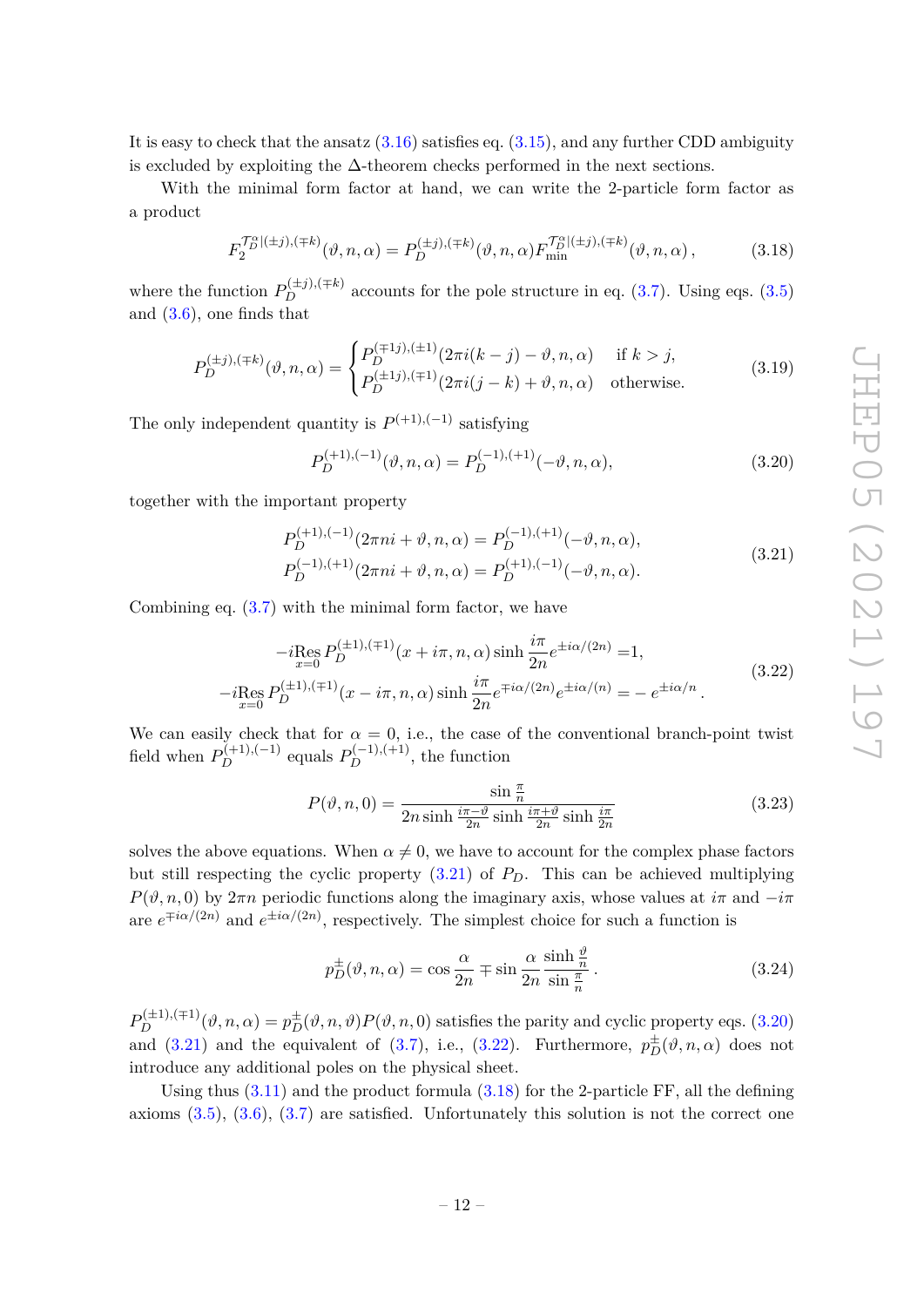corresponding to the composite U(1) branch-point twist field. Although for  $\alpha = 0$  the FF of the conventional twist field is recovered, for  $n \to 1$  the solution is also expected to simplify to the conventional  $U(1)$  twist field form factor, which is not the case. Based on this quantity the right choice for  $p^{\pm}$  can be determined. The correct solution for  $P_D^{(\pm 1),(\mp 1)}(\vartheta,n,\alpha)$  reads

<span id="page-13-1"></span>
$$
P_D^{(\pm 1),(\mp 1)}(\vartheta,n,\vartheta) = \frac{\sin\frac{\pi}{n}}{2n\sinh\frac{i\pi-\vartheta}{2n}\sinh\frac{i\pi+\vartheta}{2n}\sinh\frac{i\pi}{2n}} \left(\cos\frac{\alpha}{2n} \pm \sin\frac{\alpha}{2n}\frac{\sin^2\frac{\pi}{2n}\sinh\frac{\vartheta}{n}}{\sin\frac{\pi}{n}\sinh^2\frac{\vartheta}{2n}}\right),\tag{3.25}
$$

in which the correct choice for  $p_D^{\pm}(\vartheta, n, \alpha)$ 

$$
p_D^{\pm}(\vartheta, n, \alpha) = \cos\frac{\alpha}{2n} \pm \sin\frac{\alpha}{2n} \frac{\sin^2\frac{\pi}{2n}\sinh\frac{\vartheta}{n}}{\sin\frac{\pi}{n}\sinh^2\frac{\vartheta}{2n}}
$$
(3.26)

does not introduce additional poles on the physical sheet (similarly to our previous naive choice) and for large rapidities it tends to a constant. Using the formula  $(3.25)$  to construct the 2-particle form factors via  $(3.18)$  and  $(3.19)$  all the axioms  $(3.5)$ ,  $(3.6)$ ,  $(3.7)$  are satisfied and the  $\alpha \to 0$  and  $n \to 1$  limits yield the desired results. i.e., the conventional branch-point  $(2.28)$  and the standard  $U(1)$  twist field FFs  $(3.8)$ , which one can easily check. Performing algebraic simplifications, the full two-particle FF can be therefore written as

<span id="page-13-2"></span>
$$
F_2^{\mathcal{T}_D^{\alpha}|(\pm 1),(\mp 1)}(\vartheta,n,\alpha) = \frac{-i\langle \mathcal{T}_{D,n}^{\alpha}\rangle \sin\frac{\pi}{n}}{2n \sinh\frac{i\pi-\vartheta}{2n} \sinh\frac{i\pi+\vartheta}{2n}} \left(\frac{\cos\frac{\alpha}{2n}\sinh\frac{\vartheta}{2n}}{\sin\frac{\pi}{2n}} \pm \frac{\sin\frac{\alpha}{2n}\cosh\frac{\vartheta}{2n}}{\cos\frac{\pi}{2n}}\right) e^{\pm\frac{\vartheta\alpha}{2n n}},\tag{3.27}
$$

and, using eq. [\(3.11\)](#page-11-4), we arrive at

$$
F_2^{\mathcal{T}_D^{a}|(\pm j),(\mp k)}(\vartheta,n) = \begin{cases} e^{\pm i\alpha(k-j)/n} F_2^{\mathcal{T}_D^{a}|(\mp 1),(\pm 1)}(2\pi i(k-j) - \vartheta, n) & \text{if } k > j, \\ e^{\mp i\alpha(j-k)/n} F_2^{\mathcal{T}_D^{a}|(\pm 1),(\mp 1)}(2\pi i(j-k) + \vartheta, n) & \text{otherwise.} \end{cases}
$$
(3.28)

In all the above treatment  $\alpha$  is within the range  $[-\pi, \pi]$ , otherwise descendant fields are obtained.

### <span id="page-13-0"></span>**3.1 ∆-theorem test and higher-particle FFs**

The validity of the solution can be checked by the  $\Delta$ -theorem, which for the Dirac field can be written as

$$
-\frac{n}{32\pi^{2}m^{2}\langle\mathcal{T}_{D}^{\alpha}\rangle} \int \mathrm{d}\vartheta \frac{F_{D,2}^{\Theta|1,1}(\vartheta)\left(F_{2}^{\mathcal{T}_{D}^{\alpha}|(\pm 1),(\mp 1)}(\vartheta,n)^{*}+F_{2}^{\mathcal{T}_{D}^{\alpha}|(\mp 1),(\pm 1)}(\vartheta,n)^{*}\right)}{\cosh^{2}(\vartheta/2)},\qquad(3.29)
$$

where we (i) used that in the Dirac theory the field  $\Theta$  has only 2-particle FFs (ii) we performed a changed of variables (iiI) we did a final integration in the *k* = 2 term of eq. [\(2.14\)](#page-6-2). The chiral conformal dimensions obtained from the appropriate integrals of the 2-particle FFs gives the exact UV result [\[8\]](#page-34-6)

$$
\Delta_n^{\mathcal{T}_D^{\alpha}} = \frac{1}{24} \left( n - n^{-1} \right) + \frac{\left( \alpha / (2\pi) \right)^2}{2n} \,. \tag{3.30}
$$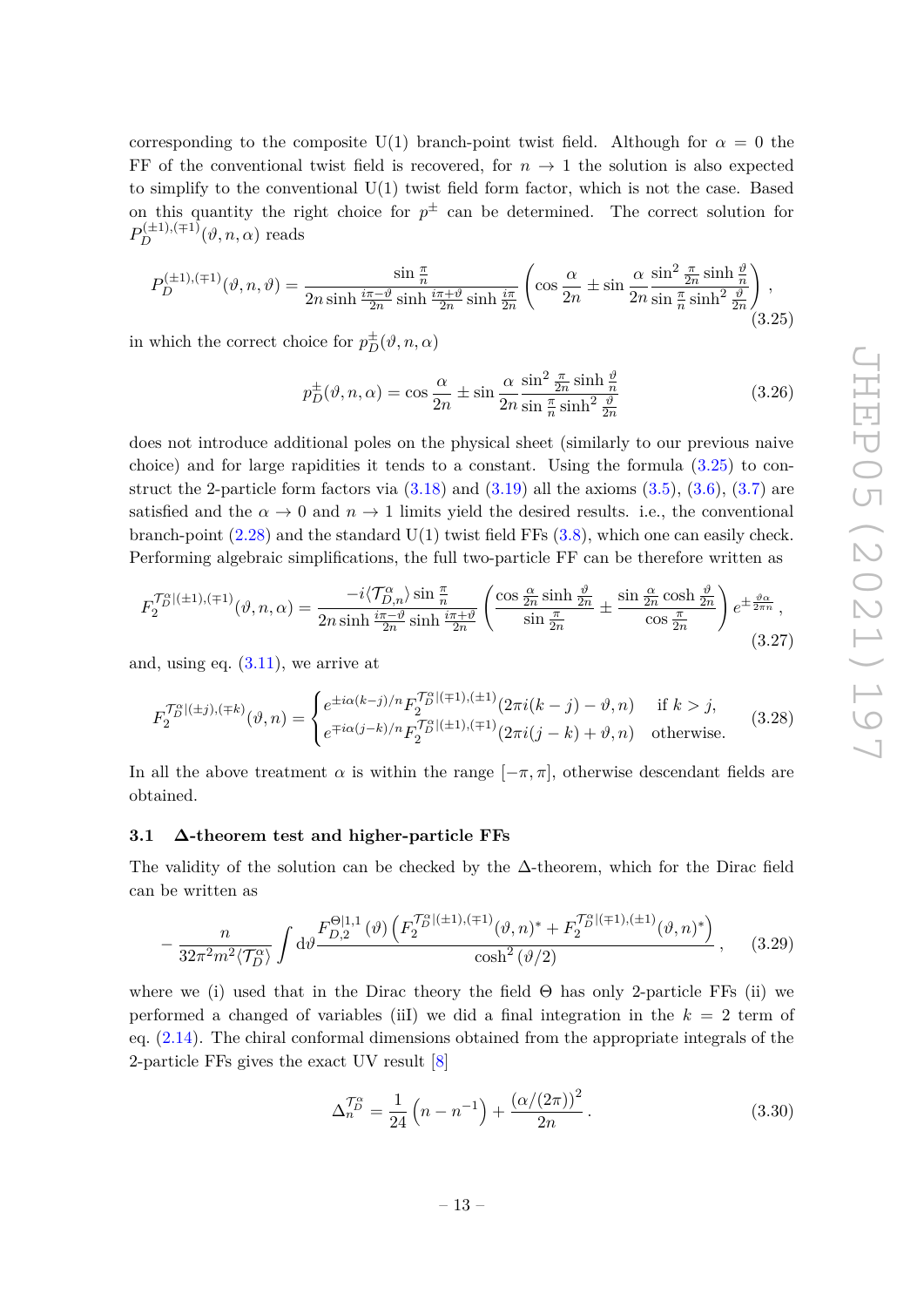It is also easy to obtain the FFs of higher particle numbers in terms of a Pfaffian. Assuming the ordering of the replica index  $\mu_1 \geq \mu_2 \geq \ldots \geq \mu_{2k}$ , one has

$$
F_{2k}^{\mathcal{T}_{D}^{\alpha}}(\underline{\theta}) = \langle \mathcal{T}_{D}^{\alpha} \rangle \text{Pf}(W) , \qquad (3.31)
$$

where *W* is a  $2k \times 2k$  anti-symmetric matrix with entries

$$
W_{lm} = \begin{cases} \frac{F_2^{\mathcal{T}_D^{\alpha}}(\beta_l \mu_l), (\beta_m \mu_m)}{\langle \mathcal{T}_D^{\alpha} \rangle} & m > l, \\ (-1)^{\delta_{\mu_l, \mu_m} + 1} \frac{F_2^{\mathcal{T}_D^{\alpha}}(\beta_l \mu_l), (\beta_m \mu_m)}{\langle \mathcal{T}_D^{\alpha} \rangle} & m < l, \end{cases}
$$
(3.32)

where  $F_2^{\mathcal{T}_{D}^{\alpha}(\beta_{l}\mu_{l}),(\beta_{m}\mu_{m})}$  is zero if  $\beta_l = \beta_m = \pm 1$ , a manifestation of neutrality condition of the composite  $U(1)$  branch point twist field.

Finally, we note that the FFs of the other field  $\tilde{\mathcal{T}}^{\alpha}_{D}$  can be easily obtained from that of  $\mathcal{T}_{D}^{\alpha}$ . As an example, for the 2-particle case we have

<span id="page-14-4"></span><span id="page-14-3"></span><span id="page-14-2"></span>
$$
F_2^{\widetilde{\mathcal{T}}_D^{ \alpha} |(\pm j),(\mp k)}(\vartheta, n, \alpha) = F_2^{\widetilde{\mathcal{T}}_D^{-\alpha} |(\pm n-j),(\mp n-k)}(\vartheta, n, -\alpha). \tag{3.33}
$$

# <span id="page-14-0"></span>**4 Form factors of the composite U(1) branch-point twist field in the complex boson theory**

In this section we treat the case of the free complex boson for which the bootstrap equations of a semi-local U(1) composite branch-point twist field are

$$
F_k^{\mathcal{T}^{\alpha}_{\mathcal{B}}\vert(\beta\mu)}(\underline{\vartheta}) = F_k^{\mathcal{T}^{\alpha}_{\mathcal{B}}\vert\ldots(\beta_{i+1}\mu_{i+1}),(\beta_i\mu_i)\ldots}(\ldots\vartheta_{i+1},\vartheta_i,\ldots),\tag{4.1}
$$

$$
F_k^{\mathcal{T}_B^{\alpha}}(\theta \mu)}(\vartheta_1 + 2\pi i, \vartheta_2, \dots, \vartheta_k) = e^{i\alpha\beta_1/n} F_k^{\mathcal{T}_B^{\alpha}}(\beta_2 \mu_2), \dots, (\beta_k \mu_k), (\beta_1 \hat{\mu}_1)}(\vartheta_2, \dots, \vartheta_n, \vartheta_1), \quad (4.2)
$$

$$
-i\underset{\vartheta'_0=\vartheta_0+i\pi}{\operatorname{Res}}F_{k+2}^{\mathcal{T}_{B}^{\alpha}(\beta\mu),(\bar{\beta}\mu),(\beta\mu)}(\vartheta'_0,\vartheta_0,\underline{\vartheta})=F_{k}^{\mathcal{T}_{B}^{\alpha}(\beta\mu)}(\underline{\vartheta}),\tag{4.3}
$$

$$
-\; i\underset{\vartheta_{0}'=\vartheta_{0}+i\pi}{\operatorname{Res}}F_{k+2}^{\mathcal{T}_{B}^{\alpha} \vert (\beta\mu), (\bar{\beta}\hat{\mu}),(\underline{\beta\mu})}(\vartheta_{0}',\vartheta_{0},\underline{\vartheta})=-e^{i\alpha\beta/n}F_{k}^{\mathcal{T}_{B}^{\alpha} \vert (\underline{\beta\mu})}(\underline{\vartheta}),
$$

since the S-matrix is identically +1 within and between replicas. Again  $\beta$  and  $\beta_i = \pm 1$ often abbreviated as merely  $\pm$  and the FFs of the composite U(1) branch-point twist fields are non-zero for even number of particles and charge-neutral configurations. Following the logic of section [3,](#page-9-1) we can write the equations

$$
F_{\min}^{\mathcal{T}_{B}^{\alpha}|(+k),(-j)}(\vartheta,n) = F_{\min}^{\mathcal{T}_{B}^{\alpha}|(-j),(+k)}(-\vartheta,n) = e^{+i\alpha/n} F_{\min}^{\mathcal{T}_{B}^{\alpha}|(-j),(+k+1)}(2\pi i - \vartheta,n),
$$
  
\n
$$
F_{\min}^{\mathcal{T}_{B}^{\alpha}|(-k),(+j)}(\vartheta,n) = F_{\min}^{\mathcal{T}_{B}^{\alpha}|(+j),(-k)}(-\vartheta,n) = e^{-i\alpha/n} F_{\min}^{\mathcal{T}_{B}^{\alpha}|(+j),(+1)}(2\pi i - \vartheta,n),
$$
\n(4.4)

for the minimal form factor  $F_{\min}^{\mathcal{T}_{\beta}^{\alpha}}$  of the composite branch-point twist field. From this we find

<span id="page-14-1"></span>
$$
F_{\min}^{\mathcal{T}_{B}^{\alpha} | (\pm i), (\mp i + k)}(\vartheta, n) = F_{\min}^{\mathcal{T}_{B}^{\alpha} | (\pm j), (\mp j + k)}(\vartheta, n)
$$
\n
$$
F_{\min}^{\mathcal{T}_{B}^{\alpha} (\mp 1), (\pm j)}(\vartheta, n) = e^{\mp i\alpha(j-1)/n} F_{\min}^{\mathcal{T}_{B}^{\alpha} | (\pm 1), (\mp 1)}(2\pi i(j-1) - \vartheta, n)
$$
\n
$$
\forall j \neq 1,
$$
\n(4.5)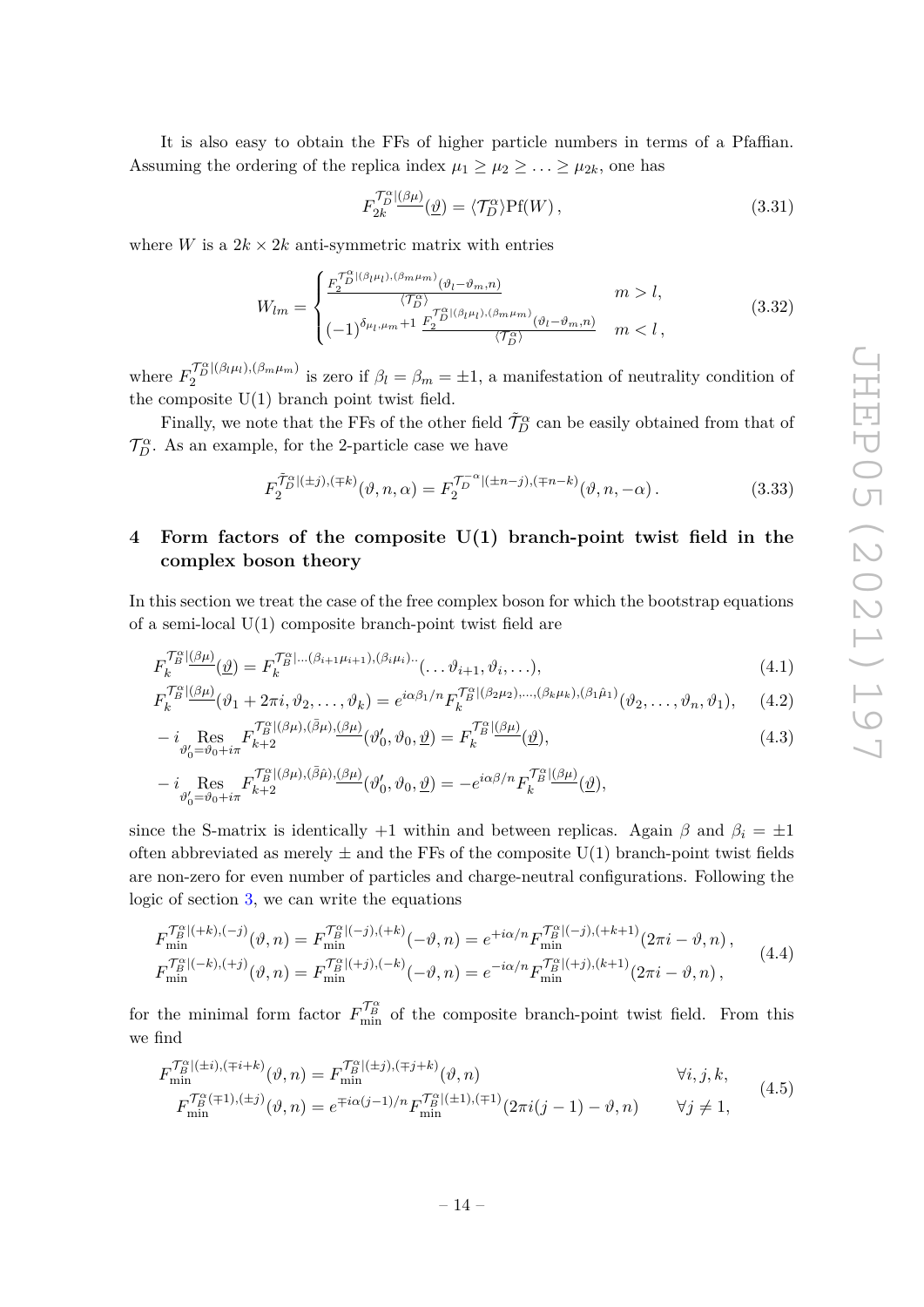and finally we get

$$
F_{\min}^{\mathcal{T}_{B}^{a}|(\pm j),(\mp k)}(\vartheta,n) = \begin{cases} e^{\pm i\alpha(k-j)/n} F_{\min}^{\mathcal{T}_{B}^{a}|(\mp 1),(\pm 1)}(2\pi i(k-j) - \vartheta, n) & \text{if } k > j, \\ e^{\mp i\alpha(j-k)/n} F_{\min}^{\mathcal{T}_{B}^{a}|(\pm 1),(\mp 1)}(2\pi i(j-k) + \vartheta, n) & \text{otherwise.} \end{cases}
$$
(4.6)

Akin to the previous case, the only independent quantity is  $F_{\min}^{\mathcal{T}_{B}^{\alpha}|(\pm 1),(\mp 1)}(\vartheta,n)$ . We exploit eq.  $(4.5)$  to write

$$
F_{\min}^{\mathcal{T}_{B}^{\alpha}|(\pm 1),(\mp 1)}(\vartheta,n) = F_{\min}^{\mathcal{T}_{B}^{\alpha}|(\mp 1),(\pm 1)}(-\vartheta,n) = e^{\pm i\alpha} F_{\min}^{\mathcal{T}_{B}^{\alpha}|(\mp 1),(\pm 1)}(-\vartheta + 2\pi in, n). \tag{4.7}
$$

The solution of  $F_{\min}^{\mathcal{T}_{\beta}^{\alpha}(\pm 1), (\mp 1)}$  can be obtained by introducing  $f_{(\pm 1), (\mp 1)}^{\mathcal{T}_{\beta}^{\alpha}}(\vartheta)$  as

$$
F_{\min}^{\mathcal{T}_{B}^{\alpha}|(\pm 1),(\mp 1)}(\vartheta,n) = f_{(\pm 1),(\mp 1)}^{\mathcal{T}_{B}^{\alpha}}(\vartheta/n) ,
$$
\n(4.8)

that satisfies

<span id="page-15-1"></span>
$$
f_{(\pm 1),(\mp 1)}^{T_B^{\alpha}}(\vartheta) = f_{(\pm 1),(\mp 1)}^{T_B^{\alpha}}(-\vartheta) = e^{\pm i\alpha} f_{(\pm 1),(\mp 1)}^{T_B^{\alpha}}(-\vartheta + 2\pi i).
$$
 (4.9)

To obtain  $f_{(\pm 1),(\mp 1)}^{\mathcal{T}_{\beta}^{\alpha}}$  it is instructive to study first the conventional U(1) twist field  $\mathcal{V}_{B}^{\alpha}$ . The FFs of this field were computed in [\[83\]](#page-38-6), and the two-particle FFs of this field read as

<span id="page-15-0"></span>
$$
F_2^{\mathcal{V}_B^{\alpha}|(\pm 1),(\mp 1)}(\vartheta,\alpha) = -\sin\frac{\alpha}{2}\frac{e^{\pm\frac{\vartheta(\alpha-\pi)}{2\pi}}}{\cosh\frac{\vartheta}{2}},\tag{4.10}
$$

where the range for  $\alpha$  is now [0, 2 $\pi$ ]. From eq. [\(4.10\)](#page-15-0), the minimal FF of the standard U(1) field as well as  $f_{(\pm 1),(\mp 1)}^{\vee_{B}^{\alpha}}$  is inferred to be

$$
f_{(\pm 1),(\mp 1)}^{\mathcal{V}_B^{\alpha}} = -e^{\pm \frac{\vartheta(\alpha - \pi)}{2\pi}} \cosh \frac{\vartheta}{2}
$$
 (4.11)

from which

$$
F_{\min}^{\mathcal{T}_B^n|(\pm 1),(\mp 1)}(\vartheta,n,\alpha) = -e^{\pm \frac{\vartheta(\alpha-\pi)}{2\pi n}} \cosh \frac{\vartheta}{2n}.
$$
 (4.12)

It is straightforward to check that the ansatz  $(4.9)$  satisfies eq.  $(4.1)$  and eq.  $(4.2)$ .

Similarly to the case of the Dirac theory, we can again write the 2-particle form factor as a product

<span id="page-15-2"></span>
$$
F_2^{\mathcal{T}_B^{a}(\pm j),(\mp k)}(\vartheta,n,\alpha) = P_B^{(\pm j),(\mp k)}(\vartheta,n,\alpha) F_{\min}^{\mathcal{T}_B^{a}(\pm j),(\mp k)}(\vartheta,n,\alpha) ,\qquad (4.13)
$$

where *P* satisfies

<span id="page-15-3"></span>
$$
P_B^{(\pm j),(\mp k)}(\vartheta,n,\alpha) = \begin{cases} P_B^{(\mp 1j),(\pm 1)}(2\pi i(k-j) - \vartheta,n,\alpha) & \text{if } k > j, \\ P_B^{(\pm 1j),(\mp 1)}(2\pi i(j-k) + \vartheta,n,\alpha) & \text{otherwise,} \end{cases}
$$
(4.14)

with

$$
P_B^{(+1),(-1)}(\vartheta,n,\alpha) = P_B^{(-1),(+1)}(-\vartheta,n,\alpha)
$$
\n(4.15)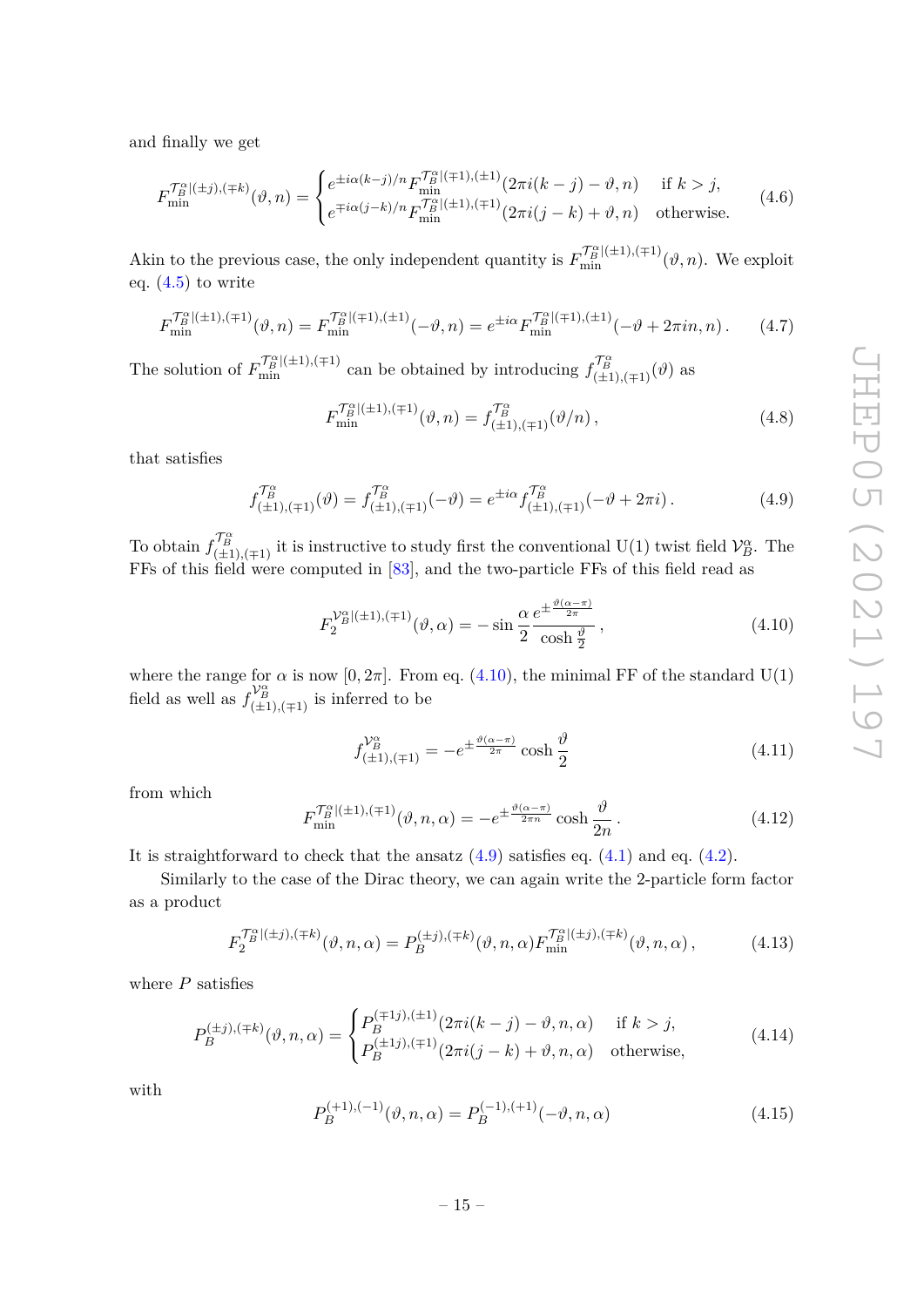together with the important property

$$
P_B^{(+1),(-1)}(2\pi ni + \vartheta, n, \alpha) = P_B^{(-1),(+1)}(-\vartheta, n, \alpha),
$$
  
\n
$$
P_B^{(-1),(+1)}(2\pi ni + \vartheta, n, \alpha) = P_B^{(+1),(-1)}(-\vartheta, n, \alpha).
$$
\n(4.16)

Combining eq. [\(4.3\)](#page-14-4) and the minimal form factor, we have different expressions for the poles compared to the Dirac case, namely

$$
-i \underset{x=0}{\text{Res}} P_B^{(\pm 1),(\mp 1)}(x + i\pi, n, \alpha) \cosh \frac{i\pi}{2n} e^{\pm i(\alpha - \pi)/(2n)} = 1
$$
  
\n
$$
-i \underset{x=0}{\text{Res}} P_B^{(\pm 1),(\mp 1)}(x - i\pi, n, \alpha) \cosh \frac{i\pi}{2n} e^{\mp i(\alpha - \pi)/(2n)} e^{\pm i\alpha/(n)} = -e^{\pm i\alpha/(n)}.
$$
\n(4.17)

We can further factorise  $P_R^{(+1),(-1)}$  $B^{(+1),(-1)}$  and  $P^{(-1),(+1)}_B$  writing them as

$$
P_B^{(\pm 1),(\mp 1)}(\vartheta, n, \alpha) = p_B^{\pm}(\vartheta, n, \alpha) P(\vartheta, n, 0).
$$
 (4.18)

 $P(\vartheta, n, 0)$  is chosen to be the usual one

$$
P(\vartheta, n, 0) = \frac{\sin \frac{\pi}{n}}{2n \sinh \frac{i\pi - \vartheta}{2n} \sinh \frac{i\pi + \vartheta}{2n} \sinh \frac{i\pi}{2n}},
$$
(4.19)

but we must be more careful with the function  $p_B^{\pm}(\vartheta, n, \vartheta)$ . In fact, to be compatible with [\(4.3\)](#page-14-4), it must be  $2\pi n$  periodic functions along the imaginary axis, whose values at  $i\pi$ and  $-i\pi$  are  $e^{\mp i(\alpha-\pi)/(2n)}$  and  $e^{\pm i(\alpha-\pi)/(2n)}$  respectively. The most natural choice for such a function is

<span id="page-16-0"></span>
$$
p_B^{\pm}(\vartheta, n, \vartheta) = \cos\frac{\alpha - \pi}{2n} \mp \sin\frac{\alpha - \pi}{2n} \frac{\sinh\frac{\vartheta}{n}}{\sin\frac{\pi}{n}}.
$$
 (4.20)

With this choice, we re-obtain the standard  $U(1)$  field, when  $n \to 1$ . We also have to recover the conventional branch-point twist field for  $\alpha = 0$ , but unfortunately it is not the case. The latter requirement can, nevertheless, be only satisfied if instead of sin  $\frac{\alpha - \pi}{2n}$  $\frac{\sinh \frac{\vartheta}{n}}{\sin \frac{\pi}{n}}$ in eq. [\(4.20\)](#page-16-0), we use  $\sin \frac{\alpha - \pi}{2n} \sin \frac{\pi}{n} \sinh^2 \frac{\vartheta}{2n} / (\sinh \frac{\vartheta}{n} \sin^2 \frac{\pi}{2n})$ . Note that, interestingly the function that multiplies  $\sin \frac{\alpha - \pi}{2n}$  is exactly the inverse of the corresponding function for the Dirac theory, which multiplies  $\sin \frac{\alpha}{2n}$  in  $p^{\pm}$ . Eventually, we arrive at our final expression for  $P_B^{(\pm 1), (\mp 1)}$  $B^{(\pm 1), (+1)}$ , namely

<span id="page-16-1"></span>
$$
P_B^{(\pm 1),(\mp 1)}(\vartheta,n,\vartheta) = \frac{\sin\frac{\pi}{n}}{2n\sinh\frac{i\pi-\vartheta}{2n}\sinh\frac{i\pi+\vartheta}{2n}\cosh\frac{i\pi}{2n}} \left(\cos\frac{\alpha-\pi}{2n}\mp\sin\frac{\alpha-\pi}{2n}\frac{\sin\frac{\pi}{n}\sinh^2\frac{\vartheta}{2n}}{\sinh\frac{\vartheta}{n}\sin^2\frac{\pi}{2n}}\right). \tag{4.21}
$$

Using the formula  $(4.21)$  to construct the 2-particle form factors via  $(4.13)$  and  $(4.14)$  all the axioms [\(4.1\)](#page-14-2), [\(4.2\)](#page-14-3), [\(4.3\)](#page-14-4) are satisfied and the  $\alpha \to 0$  and  $n \to 1$  limits yield the desired results. i.e., the conventional branch-point and the standard  $U(1)$  twist field FFs. After algebraic simplifications, the full 2-particle FF can be therefore written as

<span id="page-16-2"></span>
$$
F_2^{\mathcal{T}_B^n|(\pm 1),(\mp 1)}(\vartheta,n,\alpha) = \frac{\langle \mathcal{T}_{B,n}^{\alpha} \rangle \sin \frac{\pi}{n}}{2n \sinh \frac{i\pi - \vartheta}{2n} \sinh \frac{i\pi + \vartheta}{2n}} \left( \frac{\cos \frac{\alpha - \pi}{2n} \cosh \frac{\vartheta}{2n}}{\cos \frac{\pi}{2n}} \mp \frac{\sin \frac{\alpha - \pi}{2n} \sinh \frac{\vartheta}{2n}}{\sin \frac{\pi}{2n}} \right) e^{\pm \frac{\vartheta(\alpha - \pi)}{2n}},\tag{4.22}
$$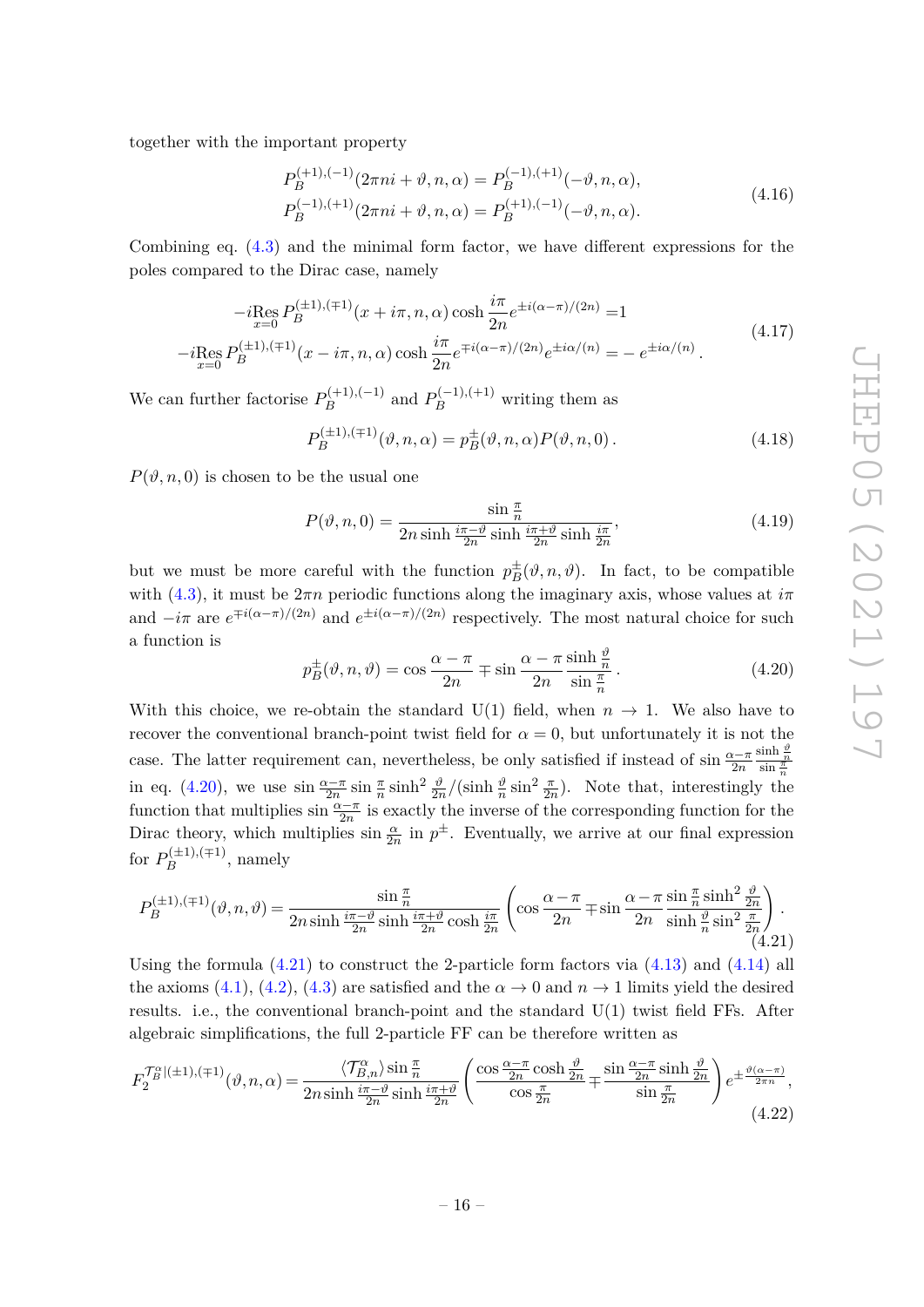where the range of  $\alpha$  is  $[0, 2\pi]$ . We can conform our results to the Dirac case and shift the range of  $\alpha$  to  $[-\pi, \pi]$  by redefining our expression as

$$
F_2^{\mathcal{T}_B^n(\pm 1),(\mp 1)}(\vartheta, n, \alpha)
$$
  
= 
$$
\frac{\langle \mathcal{T}_{B,n}^{\alpha} \rangle \sin \frac{\pi}{n}}{2n \sinh \frac{i\pi - \vartheta}{2n} \sinh \frac{i\pi + \vartheta}{2n}} \left\{ \begin{pmatrix} \frac{\cos \frac{\alpha - \pi}{2n} \cosh \frac{\vartheta}{2n}}{\cos \frac{\pi}{2n}} \mp \frac{\sin \frac{\alpha - \pi}{2n} \sinh \frac{\vartheta}{2n}}{\sin \frac{\pi}{2n}}\\ \frac{\cos \frac{\alpha + \pi}{2n} \cosh \frac{\vartheta}{2n}}{\cos \frac{\pi}{2n}} \mp \frac{\sin \frac{\alpha + \pi}{2n} \sinh \frac{\vartheta}{2n}}{\sin \frac{\pi}{2n}} \end{pmatrix} e^{\pm \frac{\vartheta(\alpha - \pi)}{2\pi n}} \quad \text{if } \alpha \ge 0
$$
(4.23)

Finally, using eq.  $(3.11)$ , we get

$$
F_2^{\mathcal{T}_B^n((\pm j),(\mp k)}(\vartheta,n) = \begin{cases} e^{\pm i\alpha(k-j)/n} F_2^{\mathcal{T}_B^n((\mp 1),(\pm 1)}(2\pi i(k-j) - \vartheta, n) & \text{if } k > j, \\ e^{\mp i\alpha(j-k)/n} F_2^{\mathcal{T}_B^n((\pm 1),(\mp 1)}(2\pi i(j-k) + \vartheta, n) & \text{otherwise} \end{cases}
$$
(4.24)

# <span id="page-17-0"></span>**4.1 ∆-theorem test and higher-particle FFs**

The validity of the solution can be checked by the  $\Delta$ -theorem

$$
-\frac{n}{32\pi^2 m^2 \langle T_D^{\alpha} \rangle} \int d\vartheta \frac{F_{B,2}^{\Theta[1,1]}(\vartheta) \left( F_2^{T_B^{\alpha}[(\pm 1),(\mp 1)}(\vartheta, n)^* + F_2^{T_B^{\alpha}[(\mp 1),(\pm 1)}(\vartheta, n)^* \right)}{\cosh^2(\vartheta/2)} . \tag{4.25}
$$

The chiral conformal dimensions obtained from the appropriate integrals of the 2-particle FFs gives the exact UV result [\[20\]](#page-35-1)

$$
\Delta_n^{\mathcal{T}_B^{\alpha}} = \frac{2}{24} \left( n - n^{-1} \right) + \frac{(|\alpha|/(2\pi))(1 - |\alpha|/(2\pi))}{2n} \,. \tag{4.26}
$$

The FFs of higher particle numbers are obtained by using Wick's theorem. Assuming the ordering of the replica index  $\mu_1 \geq \mu_2 \geq \ldots \geq \mu_{2k}$ , one has

$$
F_{2k}^{\mathcal{T}_{B}^{\alpha} \mid (\beta\mu)}(\underline{\vartheta}) = \langle \mathcal{T}_{B}^{\alpha} \rangle \sum_{\text{all pairings } \{l.m\}} \prod_{\{l.m\}} \frac{F_{2}^{\mathcal{T}_{B}^{\alpha} \mid (\beta_{l}\mu_{l}), (\beta_{m}\mu_{m})}(\vartheta_{l} - \vartheta_{m}, n)}{\langle \mathcal{T}_{B}^{\alpha} \rangle}, \tag{4.27}
$$

where  $\{l, m\}$  runs over the possible pairs and  $F_2^{\mathcal{T}_{B}^{a}(\beta_l\mu_l), (\beta_m\mu_m)}$  $i'^B_B$ <sup>[(*PlHl*),(*Pm* $\mu$ *m*)</sub> is identically zero if  $\beta_l =$ </sup>  $\beta_m = \pm 1$  due to the neutrality condition of the composite U(1) branch-point twist field.

Similarly to the Dirac theory, the FFs of the field  $\tilde{\mathcal{T}}^{\alpha}_B$  can be again easily obtained from that of  $\mathcal{T}_{B}^{\alpha}$ . As long as the range of  $\alpha$  is set to  $[-\pi, \pi]$ , the 2-particle FF can be written as

$$
F_2^{\tilde{\mathcal{T}}_B^{n}|(\pm j),(\mp k)}(\vartheta,n,\alpha) = F_2^{\tilde{\mathcal{T}}_B^{-\alpha}|(\pm n-j),(\mp n-k)}(\vartheta,n,-\alpha). \tag{4.28}
$$

# <span id="page-17-1"></span>**5 Form factors of the composite U(1) branch-point twist field via diagonalisation in replica space**

In this section, we provide an alternative derivation of the two-particle FF of the modified twist fields, based on the diagonalisation in the space of replicas [\[45\]](#page-36-5). This technique has been already employed in [\[71\]](#page-37-5) for the computation of the FF of the standard branch-point twist fields. It works well for free theories when the *S*-matrix does not depend explicitly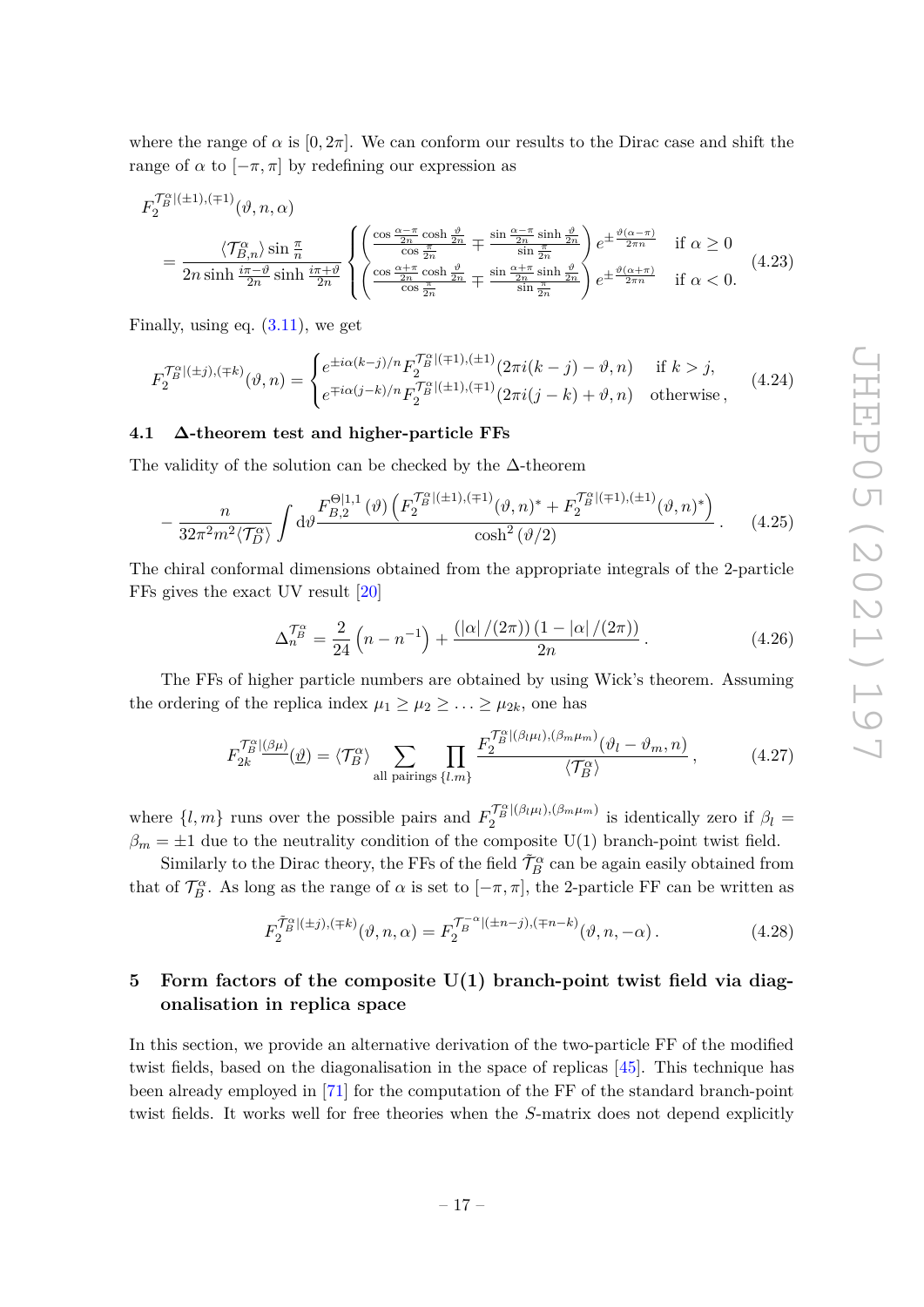on the rapidities and it is more closely related to the approach in ref. [\[20\]](#page-35-1). We will briefly summarise this formalism, discussing the case in which a non-vanishing flux is inserted.

Let us consider the creation operator  $A_{j,\pm}^{\dagger}(\vartheta)$  of a particle/antiparticle in the *j*th replica. The cyclic symmetry of replicas can be diagonalised moving to a "replica Fourier space"

<span id="page-18-0"></span>
$$
\hat{A}_{k,\pm}^{\dagger}(\vartheta) = \frac{1}{\sqrt{n}} \sum_{j=0}^{n-1} e^{\mp i \frac{2\pi kj}{n}} A_{j,\pm}^{\dagger}(\vartheta),\tag{5.1}
$$

where we identified  $j \sim j + n$  and  $k \sim k + n$ . In order to account for the correct (anti)commutation relations (and hence *S*-matrix) of bosons and fermions, the index *k* should be either integer or half-integer according to the following rules

- for bosons  $(S(\vartheta) = 1)$   $k = 0, ..., n 1;$
- for fermions  $(S(\vartheta) = -1)$   $k = -\frac{n-1}{2}$  $\frac{-1}{2}, \ldots, \frac{n-1}{2}$  $\frac{-1}{2}$ .

Actually, different prescriptions can be found in the literature for the diagonalisation in the replica space [\[20,](#page-35-1) [45,](#page-36-5) [46,](#page-36-6) [84,](#page-38-7) [85\]](#page-38-8). These prescriptions are all related to each other by unitary transformations and in the end the diagonal modes simply get a phase. Since here we are only interested in the absolute value squared of the form-factors, this issue is irrelevant and any prescription would give the same result. The advantage of this approach is that the modified twist field  $\mathcal{T}_n^{\alpha}$  does not mix different Fourier modes and, consequently, its non-vanishing 2-particle form factors are just

<span id="page-18-1"></span>
$$
\mathcal{F}_{k,\pm}^{\alpha}(\vartheta) = \langle 0|\mathcal{T}_{n}^{\alpha}(0)\hat{A}_{k,\pm}^{\dagger}(\vartheta)\hat{A}_{k,\mp}^{\dagger}(0)|0\rangle.
$$
 (5.2)

These FF have to satisfy the following bootstrap equations

$$
\mathcal{F}_{k,\pm}^{\alpha}(\vartheta + 2\pi i) = e^{\pm i\frac{\alpha}{n} \pm \frac{i2\pi k}{n}} \mathcal{F}_{k,\mp}^{\alpha}(-\vartheta),\tag{5.3}
$$

$$
\operatorname{Res}_{\vartheta=i\pi} \mathcal{F}_{k,\pm}^{\alpha}(\vartheta) = i(1 - e^{\pm i\frac{\alpha}{n} \pm \frac{i2\pi k}{n}}) \langle \mathcal{T}_n^{\alpha} \rangle,
$$
\n(5.4)

<span id="page-18-2"></span>
$$
\mathcal{F}_{k,\pm}^{\alpha}(-\vartheta) = S(\vartheta)\mathcal{F}_{k,\mp}^{\alpha}(\vartheta),\tag{5.5}
$$

which obviously differ from the equations given in [\[71\]](#page-37-5) for the conventional twist field. The only difference is the additional phase shift  $e^{\pm i\alpha/n}$ , as a consequence of the fact that  $\mathcal{T}_n^{\alpha}$ introduces a phase  $e^{i\alpha/n}$  between each couple of consecutive replicas. (In principle, other choices for the phase of the single field are possible with the constraint that the total phase is  $e^{i\alpha}$ ; however, these different choices lead to different Fourier modes [\(5.1\)](#page-18-0) for  $\mathcal{T}_n^{\alpha}$ .) For simplicity we will focus on  $\mathcal{F}_{k,+}^{\alpha}$  for  $\alpha > 0$ , since the other cases are obtained by symmetry. Given the form factors [\(5.2\)](#page-18-1) in Fourier space, the physical ones are obtained as sum over the Fourier modes. In particular one has

$$
\langle 0|\mathcal{T}_{n}^{\alpha}(0)A_{j,+}^{\dagger}(\vartheta)A_{j,-}^{\dagger}(0)|0\rangle = \langle 0|\mathcal{T}_{n}^{\alpha}(0)\left(\frac{1}{\sqrt{n}}\sum_{k}\hat{A}_{k,+}^{\dagger}(\vartheta)e^{+i\frac{2\pi k j}{n}}\right)\left(\frac{1}{\sqrt{n}}\sum_{k'}\hat{A}_{k',-}^{\dagger}(\vartheta)e^{-i\frac{2\pi k'j}{n}}\right)|0\rangle
$$

$$
=\frac{1}{n}\sum_{k}\mathcal{F}_{k,+}^{\alpha}(\vartheta).
$$
(5.6)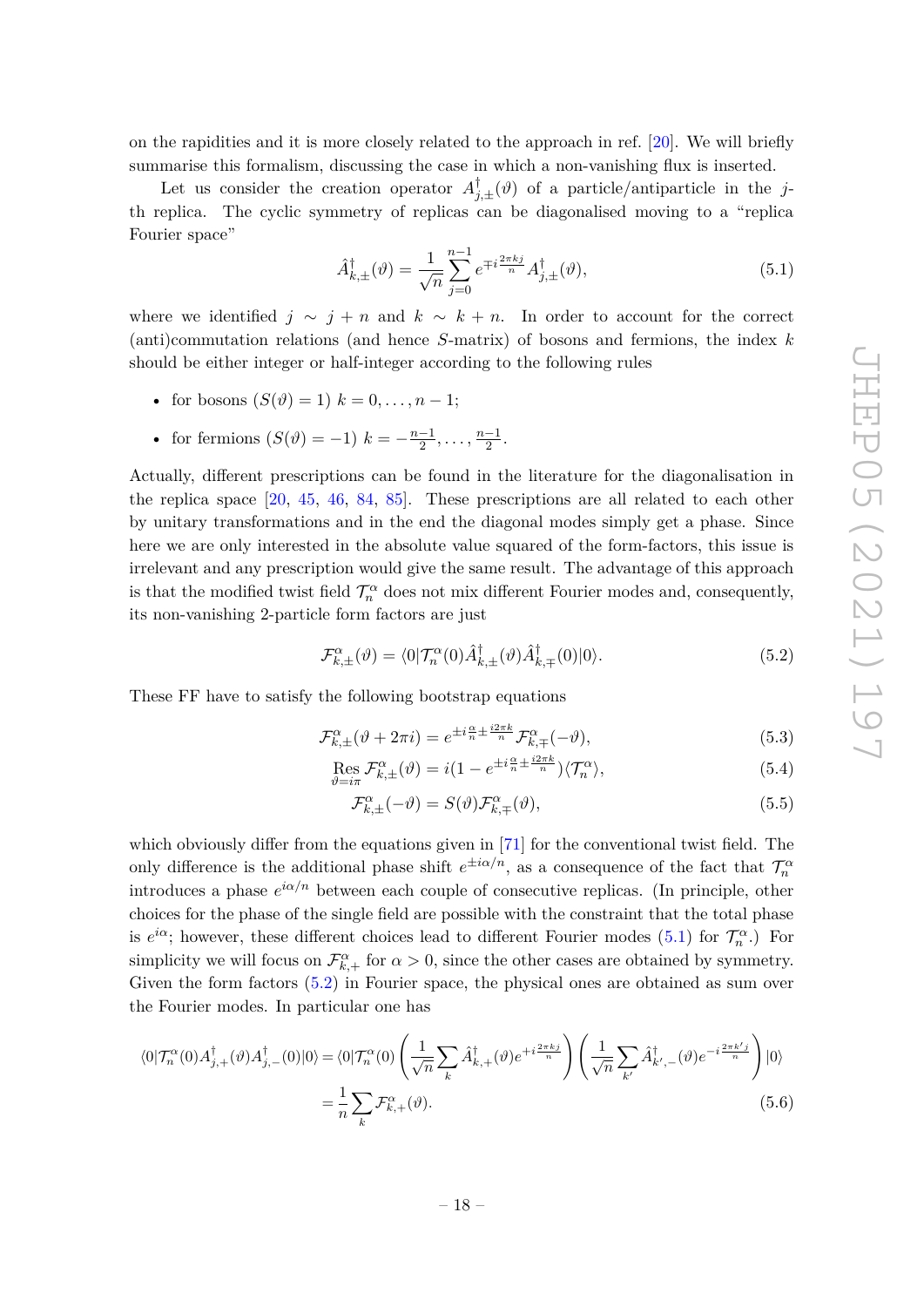# <span id="page-19-0"></span>**5.1 Complex bosons**

A solution of the bootstrap equations for the complex boson is

$$
\mathcal{F}_{k,+}^{\alpha}(\vartheta) = -\langle \mathcal{T}_{n}^{\alpha} \rangle \sin\left(\frac{\alpha}{2n} + \frac{\pi k}{n}\right) \frac{e^{\alpha \vartheta/2\pi n + k\vartheta/n - \vartheta/2}}{\cosh \vartheta/2}.
$$
 (5.7)

The sum over the modes  $(5.6)$  is easily done using

$$
\sum_{k=0}^{n-1} e^{i\gamma k} = \frac{e^{i\gamma n} - 1}{e^{i\gamma} - 1} = e^{\frac{i\gamma}{2}(n-1)} \frac{\sin \frac{n\gamma}{2}}{\sin \frac{\gamma}{2}},
$$
(5.8)

to get

$$
\langle 0|\mathcal{T}_n^{\alpha}(0)A_{1,+}^{\dagger}(\vartheta)A_{1,-}^{\dagger}(0)|0\rangle = -i\langle \mathcal{T}_n^{\alpha}\rangle \frac{e^{\alpha\vartheta/2\pi n - \vartheta/2n}}{2n\sinh\frac{\vartheta + i\pi}{2n}\sinh\frac{\vartheta - i\pi}{2n}}\left(e^{i\alpha/2n - i\pi/2n}\sinh\frac{\vartheta - i\pi}{2n} - (\text{c.c.})\right),\tag{5.9}
$$

which corresponds to the result  $(4.22)$  by standard methods. This is the physical solution only for  $\alpha > 0$ , while the one for  $\alpha < 0$  can be obtained by symmetry. One can derive the same expression starting from the ansatz

$$
\langle 0|\mathcal{T}_n^{\alpha}(0)A_{1,+}^{\dagger}(\vartheta)A_{1,-}^{\dagger}(0)|0\rangle = \langle \mathcal{T}_n^{\alpha}\rangle \frac{e^{\alpha\vartheta/2\pi n - \vartheta/2n}}{2n\sinh\frac{\vartheta + i\pi}{2n}\sinh\frac{\vartheta - i\pi}{2n}} \left(C_0e^{-\vartheta/2n} + C_1e^{\vartheta/2n}\right), \quad (5.10)
$$

compatible with the monodromy equations, and choosing  $C_0, C_1$  such that the poles are

$$
\underset{\vartheta=i\pi}{\text{Res}}\langle 0|\mathcal{T}_{n}^{\alpha}(0)A_{1,+}^{\dagger}(\vartheta)A_{1,-}^{\dagger}(0)|0\rangle = i\langle \mathcal{T}_{n}^{\alpha}\rangle, \tag{5.11}
$$

$$
\operatorname{Res}_{\vartheta=2in\pi-i\pi} \langle 0|\mathcal{T}_n^{\alpha}(0)A_{1,+}^{\dagger}(\vartheta)A_{1,-}^{\dagger}(0)|0\rangle = -ie^{i\alpha}\langle \mathcal{T}_n^{\alpha}\rangle. \tag{5.12}
$$

This result is valid also when analytically continued to  $n \to 1$ , and provides the FF of  $V_\alpha$ (nonzero if  $\alpha \neq 0$ ). Indeed, in that limit, the poles at  $\vartheta = i\pi, 2in\pi - i\pi$  collapse together with an additional zero so that a single pole is left at  $\vartheta = i\pi$ , as a consequence of

$$
\pm \frac{\sinh \frac{\vartheta \pm i\pi}{2}}{\sinh \frac{\vartheta + i\pi}{2} \sinh \frac{\vartheta - i\pi}{2}} = \pm \frac{1}{\sinh \frac{\vartheta - i\pi}{2}}.
$$
\n(5.13)

This leftover pole is exactly the one for the single replica model, namely

$$
\operatorname{Res}_{\vartheta=i\pi} \langle 0|\mathcal{V}^{\alpha}(0)A_{1,+}^{\dagger}(\vartheta)A_{1,-}^{\dagger}(0)|0\rangle = i(1 - e^{i\alpha})\langle \mathcal{V}^{\alpha}\rangle. \tag{5.14}
$$

### <span id="page-19-1"></span>**5.2 Dirac fermions**

Similar calculations can be done for free fermions, which lead to

$$
\mathcal{F}_{k,+}^{\alpha}(\vartheta) = i \langle \mathcal{T}_{n}^{\alpha} \rangle \sin \left( \frac{\alpha}{2n} + \frac{\pi k}{n} \right) \frac{e^{\alpha \vartheta / 2\pi n + k\vartheta / n}}{\cosh \frac{\vartheta}{2}}.
$$
 (5.15)

The sum over the modes is performed using

$$
\sum_{k=-\frac{n-1}{2}}^{\frac{n-1}{2}} e^{i\gamma k} = \frac{e^{i\gamma n/2} - e^{-i\gamma n/2}}{e^{i\gamma n/2} - e^{-i\gamma n/2}} = \frac{\sin \frac{n\gamma}{2}}{\sin \frac{\gamma}{2}},\tag{5.16}
$$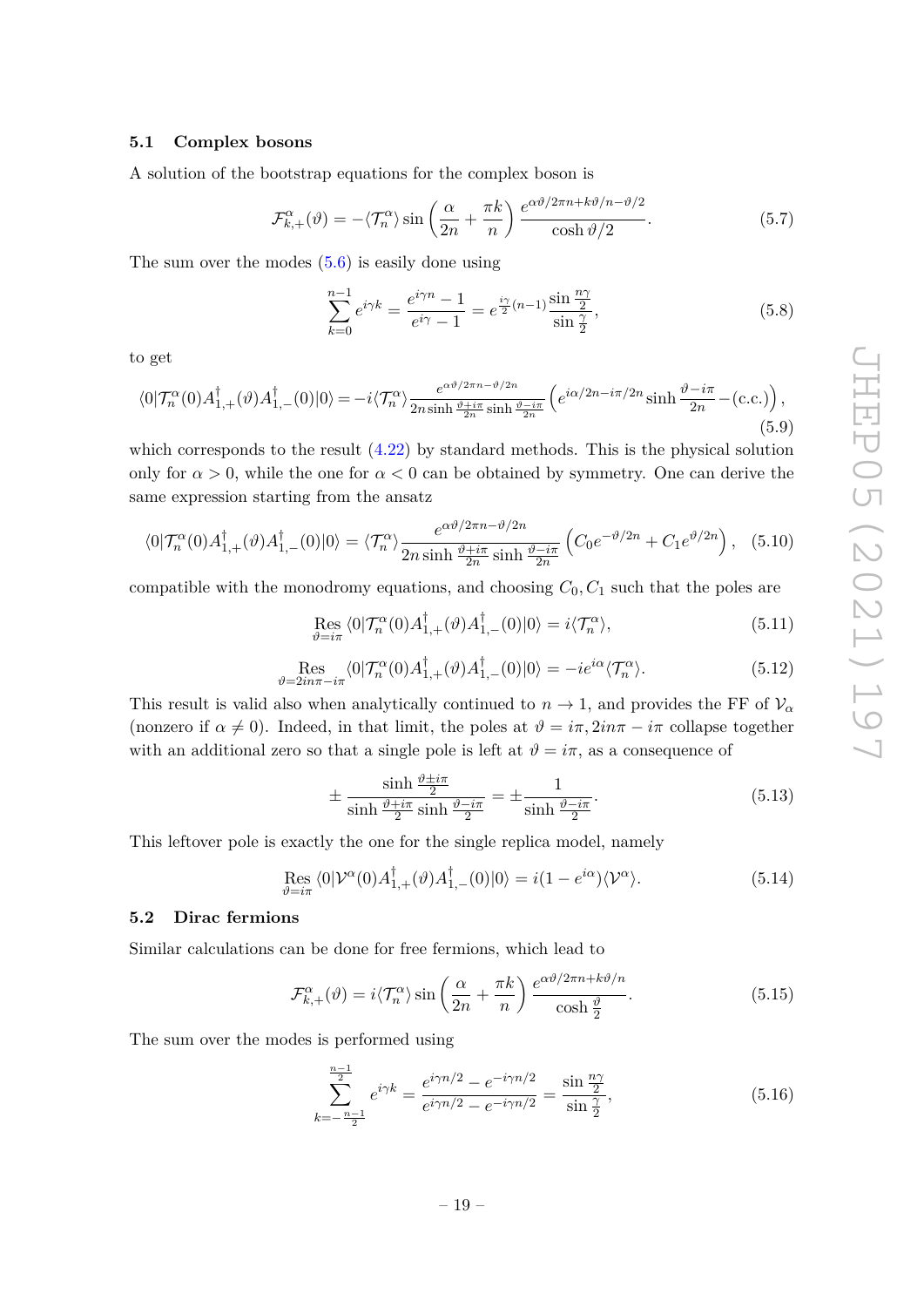to obtain

$$
\langle 0|\mathcal{T}_n^{\alpha}(0)A_{1,+}^{\dagger}(\vartheta)A_{1,-}^{\dagger}(0)|0\rangle =
$$
  
 
$$
-i\langle \mathcal{T}_n^{\alpha}\rangle \frac{e^{\alpha\vartheta/2\pi n}}{2n\sinh\frac{i\pi+\vartheta}{2n}\sinh\frac{i\pi-\vartheta}{2n}}\left(e^{i\alpha/2n}\sinh\frac{\vartheta-i\pi}{2n}+e^{-i\alpha/2n}\sinh\frac{\vartheta+i\pi}{2n}\right), \qquad (5.17)
$$

and this provides an alternative derivation of the FF in eq. [\(3.27\)](#page-13-2).

As for the case of complex boson, this solution can be also obtained making the ansatz

$$
\langle 0|\mathcal{T}_n^{\alpha}(0)A_{1,+}^{\dagger}(\vartheta)A_{1,-}^{\dagger}(0)|0\rangle = \langle \mathcal{T}_n^{\alpha}\rangle \frac{e^{\alpha\vartheta/2\pi n}}{2n\sinh\frac{\vartheta+i\pi}{2n}\sinh\frac{\vartheta-i\pi}{2n}} \left(C_0e^{-\vartheta/2n} + C_1e^{\vartheta/2n}\right), \quad (5.18)
$$

and fixing  $C_0, C_1$  compatibly with the kinematical residues.

# <span id="page-20-0"></span>**6 U(1) charged moments in free massive QFTs**

In this section, we first present some basic and elementary facts about the  $U(1)$  charged moments  $Z_n(\alpha)$  for free theories with U(1) symmetry. Exploiting the QFT scaling form, some of our results are valid for arbitrary massive QFTs with  $U(1)$  symmetry with free bosonic/fermionic type UV limiting CFT as well. We restrict our analysis to a subsystem composed of a single interval and the full quantum system is prepared in its ground state. In this setting, the charged moments and later on entropies as well can be calculated from the two-point functions of the  $U(1)$  composite twist fields, which we explicitly calculate in the following. Specifying the subsystem as an interval  $A = [u, v]$  (with  $\ell = v - u$ ), the charged moments are written as

$$
Z_n(\alpha) = \text{Tr}\left(\rho_A^n e^{i\alpha \hat{Q}_A}\right) = \zeta_n^{\alpha} \varepsilon^{2d_n^{\alpha}} \langle \mathcal{T}_n^{\alpha}(u,0) \tilde{\mathcal{T}}_n^{\alpha}(v,0) \rangle, \qquad (6.1)
$$

where  $\varepsilon$  is the UV regulator,  $\zeta_n^{\alpha}$  is a normalisation constant for the charged moments and  $d_n^{\alpha}$  is the scaling dimension of the composite twist field

$$
d_n^{\alpha} = 2\Delta_n^{\mathcal{T}^{\alpha}} = \begin{cases} \frac{1}{12} (n - n^{-1}) + \frac{\alpha^2}{(2\pi)^2 n}, & \text{Dirac,} \\ \frac{1}{6} (n - n^{-1}) - \frac{\alpha^2}{(2\pi)^2 n} + \frac{|\alpha|}{2\pi n}, & \text{complex Boson.} \end{cases}
$$
(6.2)

To keep track of the leading  $\ell$ -dependence as well, we rewrite the charged moments as

$$
Z_n(\alpha) = \zeta_n^{\alpha} \varepsilon^{2d_n^{\alpha}} \langle \mathcal{T}_n^{\alpha}(u,0) \tilde{\mathcal{T}}_n^{\alpha}(v,0) \rangle \equiv \zeta_n^{\alpha}(m\varepsilon)^{2d_n^{\alpha}} [(m^{-2d_n^{\alpha}} \langle \mathcal{T}_n^{\alpha} \rangle^2)] H_{\alpha,n}(m\ell).
$$
 (6.3)

Using the standard two-particle approximation, the scaling function of the two-point correlation,  $H_{\alpha,n}(m\ell)$ , for generic *n* can be written as

<span id="page-20-1"></span>
$$
H_{\alpha,n}^{2pt}(m\ell) = 1 + \frac{n}{4\pi^2} \int_{-\infty}^{\infty} d\vartheta f_{D/B}^{\alpha}(\vartheta, n) K_0(2m\ell \cosh(\vartheta/2)), \qquad (6.4)
$$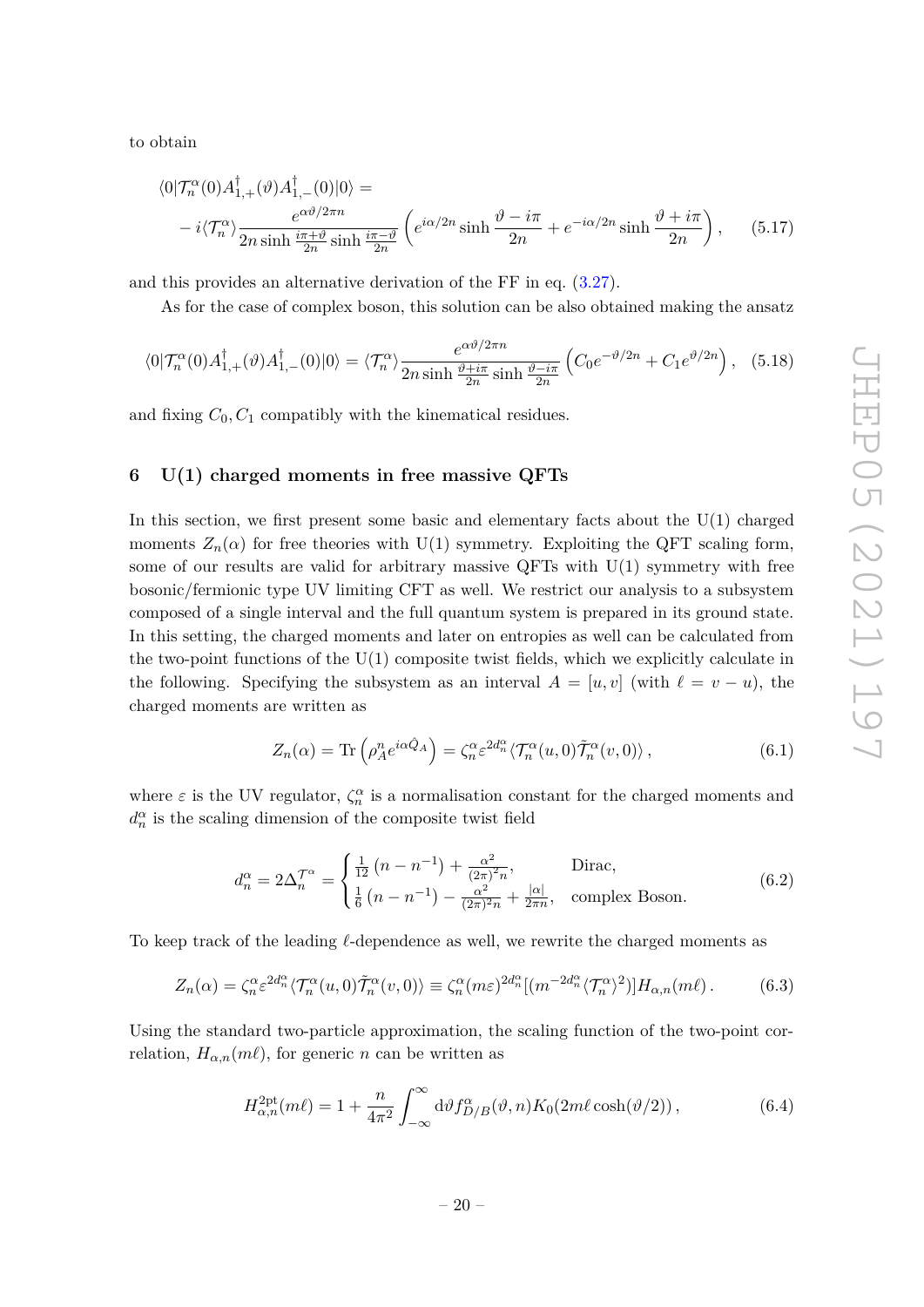due to the expansion of the 2-point function

$$
\langle \mathcal{T}_n^{\alpha}(\ell,0)\tilde{\mathcal{T}}_n^{\alpha}(0,0)\rangle \approx \langle \mathcal{T}_n^{\alpha}\rangle^2 + \sum_{j,k=1}^n \int_{-\infty}^{\infty} \frac{d\vartheta_1 d\vartheta_2}{(2\pi)^2 2!} |F_2^{\mathcal{T}^{\alpha}|(+j),(-k)}(\vartheta_{12},n)|^2 e^{-rm(\cosh\vartheta_1 + \cosh\vartheta_2)} + \sum_{j,k=1}^n \int_{-\infty}^{\infty} \frac{d\vartheta_1 d\vartheta_2}{(2\pi)^2 2!} |F_2^{\mathcal{T}^{\alpha}|(-j),(+k)}(\vartheta_{12},n)|^2 e^{-rm(\cosh\vartheta_1 + \cosh\vartheta_2)} = \langle \mathcal{T}_n^{\alpha}\rangle^2 \left(1 + \frac{n}{4\pi^2} \int_{-\infty}^{\infty} d\vartheta f_{D/B}^{\alpha}(\vartheta,n) K_0(2m\ell\cosh(\vartheta/2))\right).
$$
(6.5)

In the above formula  $f_{D/B}^{\alpha}(\vartheta, n)$  is implicitly defined as

<span id="page-21-1"></span><span id="page-21-0"></span>
$$
\langle \mathcal{T}^{\alpha}_{\kappa,n} \rangle^2 f^{\alpha}_{\kappa}(\vartheta, n) = \sum_{j=1}^n |F_2^{\mathcal{T}^{\alpha}_{\kappa}|(+1), (-j)}(\vartheta, n)|^2 + |F_2^{\mathcal{T}^{\alpha}_{\kappa}|(-1), (+j)}(\vartheta, n)|^2
$$
  
= 
$$
\sum_{j=0}^{n-1} |F_2^{\mathcal{T}^{\alpha}_{\kappa}|(-1), (+1)}(2\pi i j - \vartheta, n)|^2 + \sum_{j=0}^{n-1} |F_2^{\mathcal{T}^{\alpha}_{\kappa}|(+1), (-1)}(2\pi i j - \vartheta, n)|^2.
$$
 (6.6)

To ease our notations, we introduced the index *κ* which is either *D* or *B* referring to the Dirac fermion and complex boson respectively. The calculation of the von-Neumann entropy (and of the corresponding charged moments) requires the correct analytic continuation  $\tilde{f}_\kappa^{\alpha}(\vartheta, n)$  of the function  $f_\kappa^{\alpha}(\vartheta, n)$ , in such a way to justify the treatment of *n* as a continuous variable. While for any integer  $n \geq 2$ ,  $f_{\kappa}^{\alpha}(\vartheta, n) = \tilde{f}_{\kappa}^{\alpha}(\vartheta, n)$ , this equality is no longer true at  $n = 1$ :  $\tilde{f}_{\kappa}^{\alpha}(\vartheta, 1)$  equals  $f_{\kappa}^{\alpha}(\vartheta, 1)$  for  $\kappa = D, B$ , any  $\alpha$  and  $\vartheta \neq 0$ . In other words  $\tilde{f}_{\kappa}^{\alpha}(\vartheta,1)$  is not a continuous function in  $\vartheta$ . An important consequence of this fact is that the derivative of  $f_{\kappa}^{\alpha}(\vartheta, n)$  w.r.t. *n* contains a  $\delta(\vartheta)$  contribution. See appendix [A](#page-25-0) for more details.

Eq.  $(6.4)$  with  $(6.6)$  provides an explicit final result for the Rényi entropies with integer  $n > 1$ . In fact for the leading spatial dependence, we can use the small  $\vartheta$  behaviour of the  $f_{\kappa}^{\alpha}(\vartheta, n)$  derived also in appendix [A.](#page-25-0) Plugging the expansions in eqs. [\(A.21\)](#page-29-0) and [\(A.24\)](#page-29-1) into the integral in eq. [\(6.5\)](#page-21-1) and using [\[21\]](#page-35-2)

<span id="page-21-3"></span>
$$
\frac{1}{2\pi^2} \int_{-\infty}^{\infty} d\vartheta K_0 \left( 2m\ell \cosh\frac{\vartheta}{2} \right) \left( \frac{\vartheta}{2} \right)^{2n} = \frac{\Gamma\left(n + \frac{1}{2}\right)}{2\pi^{3/2}} \frac{e^{-2m\ell}}{(m\ell)^{n+1}} (1 + O((m\ell)^{-1}),\tag{6.7}
$$

we immediately have

<span id="page-21-2"></span>
$$
H_{\alpha,n}^{2\text{pt}}(m\ell) = 1 + \frac{n}{4\pi} \frac{e^{-2m\ell}}{m\ell} (1 + O((m\ell)^{-1}), \tag{6.8}
$$

for  $n > 1$  and for both  $\kappa = D, B$ . Notably the leading order of  $H_{\alpha,n}^{2pt}(m\ell)$  is  $\alpha$ -independent.

As already mentioned for the limit  $n \to 1$  and for the derivative of  $f_{\kappa}^{\alpha}(\vartheta, n)$  w.r.t. *n*, we have to use the proper the analytic continuation  $\tilde{f}_{\kappa}^{\alpha}(\vartheta,1)$  of  $f_{\kappa}^{\alpha}(\vartheta,n)$ . Using the Taylor expansion in  $\vartheta$  of the analytic parts of  $\tilde{f}^{\alpha}_{\kappa}(\vartheta,1)$  (that can be found in the appendix as eqs. [\(A.22\)](#page-29-2) and [\(A.25\)](#page-29-3)), the leading behaviour is determined by the constant  $2\sin^2\frac{\alpha}{2}$ . Therefore we have the *κ*-independent expression for  $H_{\alpha,1}^{\text{2pt}}$ *α,*1

$$
H_{\alpha,1}^{2pt}(m\ell) = 1 + 2\sin^2\frac{\alpha}{2}\frac{1}{4\pi}\frac{e^{-2m\ell}}{m\ell}(1 + O((m\ell)^{-1}),\tag{6.9}
$$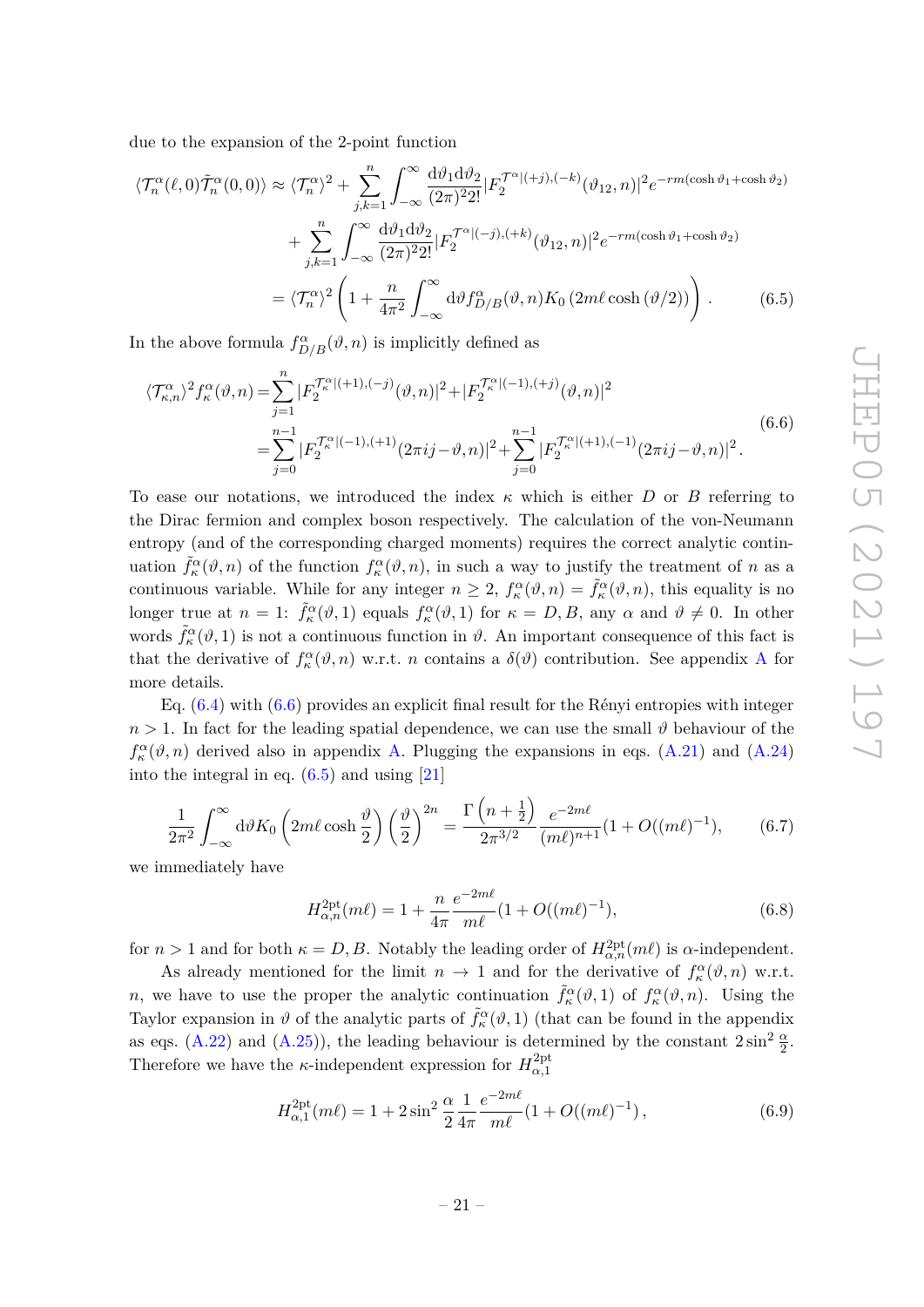manifesting the discontinuous behaviour compared to eq. [\(6.8\)](#page-21-2). For the derivative of  $H_{\alpha,n}^{\text{2pt}}$ , we have

$$
\frac{\partial}{\partial n} H_{\alpha,n}^{2pt}(m\ell)|_{n=1} = \frac{1}{4} \cos \alpha K_0(2m\ell) + 2 \sin^2 \frac{\alpha}{2} \frac{e^{-2m\ell}}{4\pi m\ell} (1 + O((m\ell)^{-1}))
$$
  
=  $\cos \alpha \frac{\sqrt{\pi}}{8} \frac{e^{-2m\ell}}{\sqrt{m\ell}} + 2 \sin^2 \frac{\alpha}{2} \frac{e^{-2m\ell}}{4\pi m\ell} + O(e^{-2m\ell}/(m\ell)^{3/2}),$  (6.10)

again for both statistics  $\kappa$ . Here the first term comes from the  $\delta(\vartheta)$  in  $\lim_{n\to 1} \frac{\partial}{\partial n}$  $\frac{\partial}{\partial n} \tilde{f}_{\kappa}^{\alpha}(\vartheta, n)$  and in the second line we also used that  $K_0(z) \approx e^{-z} \sqrt{\frac{\pi}{2z}}$ .

Summarising, the leading spatial dependence of charged moments for  $n \geq 2$  can be written as

<span id="page-22-1"></span>
$$
Z_n(\alpha) = \zeta_{\kappa,n}^{\alpha}(m\varepsilon)^{2d_{\kappa,n}^{\alpha}}[(m^{-2d_{\kappa,n}^{\alpha}}\langle \mathcal{T}_{\kappa,n}^{\alpha}\rangle^2)]\left(1 + \frac{n}{4\pi} \frac{e^{-2m\ell}}{m\ell} (1 + O((m\ell)^{-1})\right),\tag{6.11}
$$

where  $\kappa = D, B, \zeta_{\kappa,n}^{\alpha}$  is a normalisation constant,  $\varepsilon$  is a UV regulator and the VEV of the composite twist fields is calculated in appendices [B](#page-30-0) and [C](#page-32-0) for fermions and bosons, respectively. For  $n = 1$ , we have instead

$$
Z_1(\alpha) = \zeta_{\kappa,1}^{\alpha}(m\varepsilon)^{2d_{\kappa,1}^{\alpha}}[(m^{-2d_{\kappa,1}^{\alpha}}\langle \mathcal{T}_{\kappa,1}^{\alpha}\rangle^2)]\left(1+2\sin^2\frac{\alpha}{2}\frac{1}{4\pi}\frac{e^{-2m\ell}}{m\ell}(1+O((m\ell)^{-1})\right), (6.12)
$$

and for the derivative

$$
\frac{\partial}{\partial n} Z_1(\alpha) \Big|_{n=1} = \left( \frac{1}{3} - \frac{\alpha^2}{2\pi^2} \right) (m\varepsilon)^{\frac{\alpha^2}{2\pi^2}} \ln(m\varepsilon) \zeta_{\kappa,1}^{\alpha} [(m^{-\frac{\alpha^2}{2\pi^2}} \langle \mathcal{T}_{\kappa,1}^{\alpha} \rangle^2)] \left( 1 + 2\sin^2 \frac{\alpha}{2} \frac{e^{-2m\ell}}{4\pi m\ell} \right) \n+ \zeta_{\kappa,1}^{\alpha} (m\varepsilon)^{\frac{\alpha^2}{2\pi^2}} [(m^{-\frac{\alpha^2}{2\pi^2}} \langle \mathcal{T}_{\kappa,1}^{\alpha} \rangle^2)] \left( \cos \alpha \frac{\sqrt{\pi}}{8} \frac{e^{-2m\ell}}{\sqrt{m\ell}} + 2\sin^2 \frac{\alpha}{2} \frac{e^{-2m\ell}}{4\pi m\ell} \right) \n+ \zeta_{\kappa,1}^{\alpha} (m\varepsilon)^{\frac{\alpha^2}{2\pi^2}} [(m^{-\frac{\alpha^2}{2\pi^2}} \langle \mathcal{T}_{\kappa,1}^{\alpha} \rangle^2)] \left( 1 + 2\sin^2 \frac{\alpha}{2} \frac{e^{-2m\ell}}{4\pi m\ell} \right) \n\times \left( \frac{\partial}{\partial n} \ln \zeta_{\kappa,n}^{\alpha} |_{n=1} + \frac{\partial}{\partial n} \ln[(m^{-2d_{\kappa,n}^{\alpha}} \langle \mathcal{T}_{\kappa,n}^{\alpha} \rangle^2)] |_{n=1} \right). \tag{6.13}
$$

<span id="page-22-2"></span>These formulas are the final results of this paper, which are derived based solely on the form factor bootstrap. They perfectly match with the results of ref. [\[20\]](#page-35-1) derived by completely different means.

# <span id="page-22-0"></span>**7 U(1) symmetry resolved partition functions and entropies**

For free theories, the symmetry resolved partition functions and entropies have been already calculated in ref. [\[20\]](#page-35-1) from the charged moments that were equivalent to those in the previous section. It is however useful to recall some steps of this derivation within the notations of this paper, because the computation of the SR entropies from charged moments is non-trivial.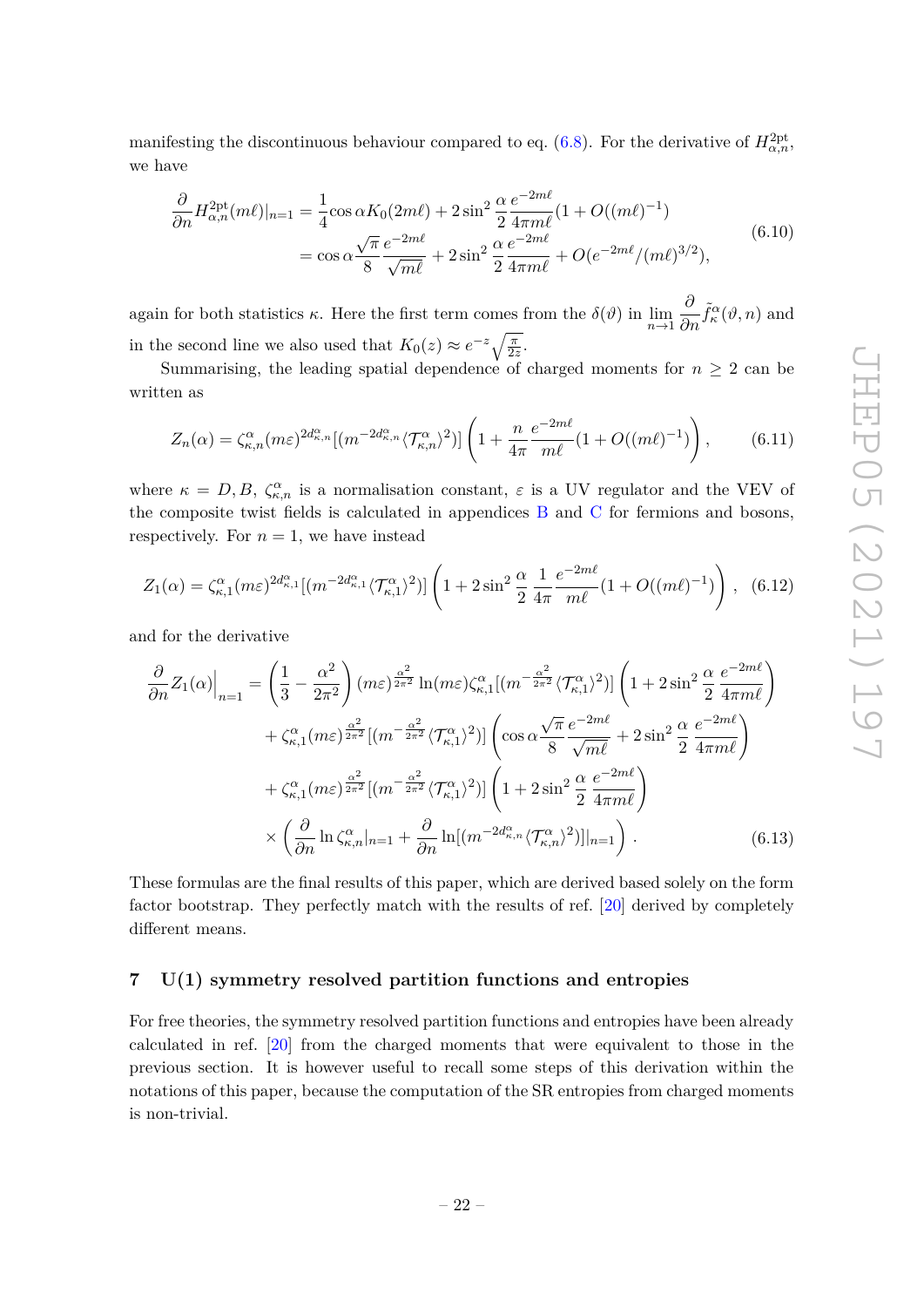Let us start recalling the definition of the symmetry resolved partition functions  $(1.7)$ in terms the charged moments  $(1.6)$ :

<span id="page-23-0"></span>
$$
\mathcal{Z}_n(q_A) = \int_{-\pi}^{\pi} \frac{d\alpha}{2\pi} Z_n(\alpha) e^{-i\alpha q_A}.
$$
\n(7.1)

To perform the Fourier transform of eqs.  $(6.11)$ – $(6.13)$ , the knowledge of both  $\langle \mathcal{T}_{\kappa,n}^{\alpha} \rangle$  and  $\zeta_{\kappa,n}^{\alpha}$  is required as well. Although we computed the VEV of the composite twist-fields (see appendices  $B$  and  $C$ ), which is a universal quantity (once the UV normalization is fixed), there is no general recipe to obtain  $\zeta_{\kappa,n}^{\alpha}$  since it is non-universal and its knowledge does not rely on QFT techniques.

Following ref.  $[20]$ , we can write the logarithm of the charged moments  $(6.11)$ – $(6.13)$ for both fermions/bosons as

$$
\ln Z_n(\alpha) \simeq \ln Z_n^{(0)}(\alpha) + \frac{ne^{-2m\ell}}{4\pi m\ell} + \dots,
$$
  
\n
$$
\ln Z_1(\alpha) \simeq \ln Z_1^{(0)}(\alpha) + \frac{e^{-2m\ell}}{2\pi m\ell} \sin^2 \frac{\alpha}{2} + \dots,
$$
  
\n
$$
\frac{d}{dn} \ln Z_n(\alpha)|_{n \to 1^+} \simeq \frac{d}{dn} \ln Z_n^{(0)}(\alpha)|_{n \to 1^+} + \frac{1}{4} \cos \alpha K_0(2m\ell) + \dots,
$$
\n(7.2)

where  $\ln Z_n^{(0)}(\alpha)$  is

$$
\ln Z_n^{(0)}(\alpha) = \left(\frac{1}{6}\left(n - n^{-1}\right) + \frac{\alpha^2}{2\pi^2 n}\right) \ln(m\epsilon), \qquad \text{for Dirac fermion,} \qquad (7.3)
$$

$$
\ln Z_n^{(0)}(\alpha) = \left(\frac{1}{3}\left(n - n^{-1}\right) - \frac{\alpha^2}{2\pi^2 n} + \frac{|\alpha|}{\pi n}\right) \ln(m\epsilon), \qquad \text{for complex boson.} \tag{7.4}
$$

The  $\ell$ -independent contributions of order  $O(1)$  (in the limit  $\epsilon \to 0$ ) are neglected explicitly and correspond to non-universal quantities.

From eq.  $(7.2)$  the symmetry resolved von Neumann  $(n = 1)$  and Rényi entropies can be straightforwardly computed following [\[20\]](#page-35-1). We only report here the leading and sub-leading contributions to the entropies as

$$
S_n(q_A) - S_n \simeq -\frac{1}{2} \ln \ln (m\varepsilon)^{-1} + \mathcal{O}(1) \text{ for Dirac fermion},
$$
  
\n
$$
S_n(q_A) - S_n \simeq -\ln \ln (m\varepsilon)^{-1} + \mathcal{O}(1) \text{ for complex boson},
$$
\n(7.5)

<span id="page-23-1"></span>for  $n \geq 1$ . The total Rényi and von Neumann entropy has the following large  $\ell$  behaviour

$$
S_n \simeq \frac{c}{6} \left( n - n^{-1} \right) \log(m\varepsilon)^{-1} - \frac{n}{n-1} \frac{e^{-2m\ell}}{4\pi m\ell} + \dots \quad n > 1,
$$
  
\n
$$
S_1 \simeq \frac{c}{3} \log(m\varepsilon)^{-1} - \frac{1}{4} K_0(2m\ell) + \dots,
$$
\n(7.6)

where the non-universal constants are again neglected explicitly and  $c = 1, 2$  for complex fermions and bosons, respectively. We recall that the result for *S*<sup>1</sup> is already known from ref. [\[46\]](#page-36-6); in particular we get  $-\frac{1}{4}K_0(2m\ell)$  which is the double of what was found in the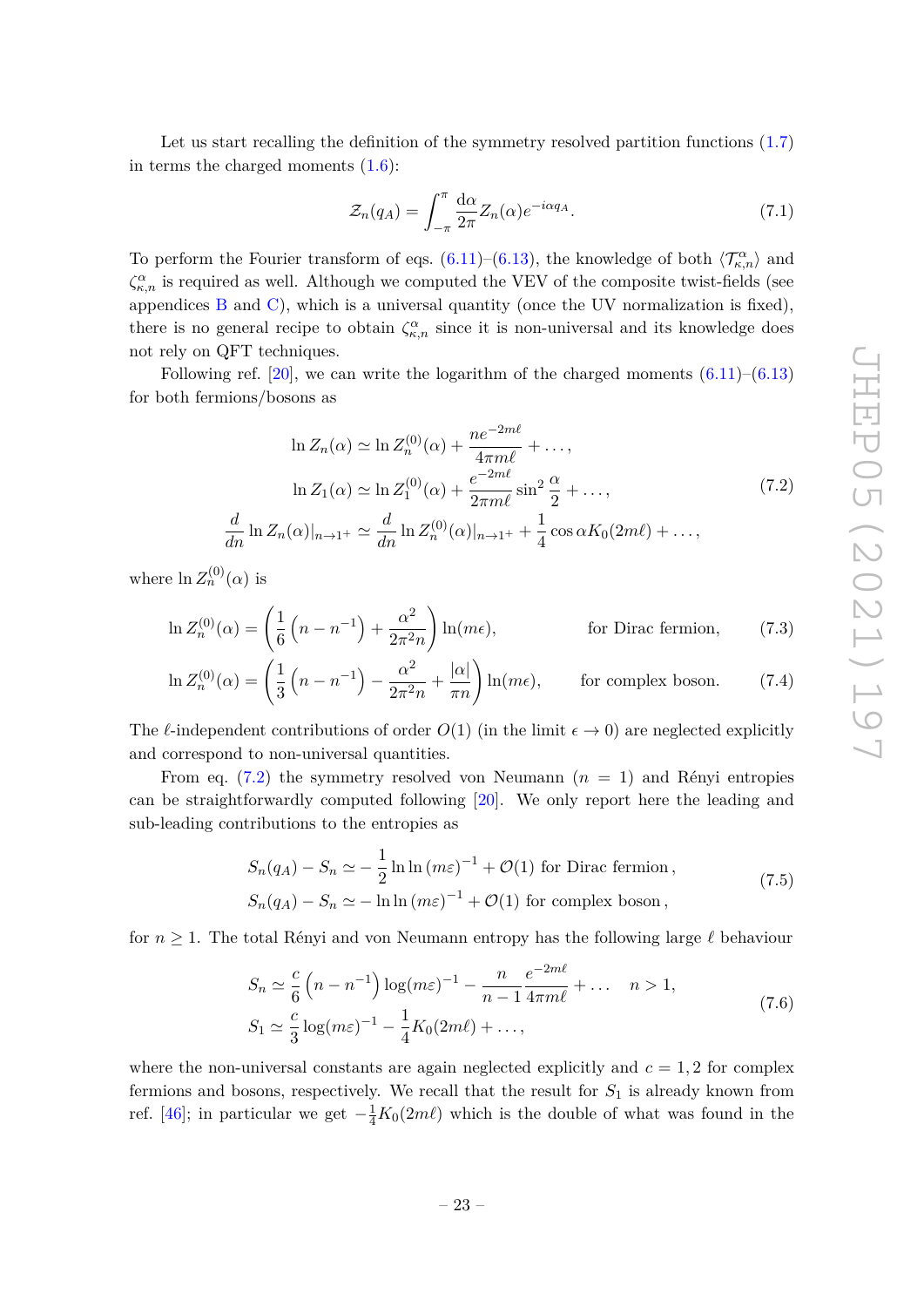Ising field theory because two particles are present in the theory. In contrast, for *n >* 1 the *n*-th entropy depends strongly on the theory under consideration beyond the leading order reported above.

At leading order in the limit  $\epsilon \to 0$ , one observes the equipartition of entanglement, namely that  $S_n(q_A)$  does not depend explicitly on  $q_A$ . Nevertheless, the equipartition is broken explicitly whenever  $\varepsilon \neq 0$ . A careful analysis has been already performed in [\[20\]](#page-35-1), where it has been shown that the terms which break explicitly equipartition maybe be written as a power series in  $\frac{1}{\log(m\varepsilon)^{-1}}$ .

Finally we want to mention that the total von Neumann entropy can be written as [\[86\]](#page-38-9)

$$
S = \sum_{q_A} p(q_A)S(q_A) - \sum_{q_A} p(q_A) \ln p(q_A) = S^c + S^f,
$$
\n(7.7)

where  $p(q_A) = \mathcal{Z}_1(q_A)$  equals the probability of finding  $q_A$  as the outcome of a measurement of  $\hat{Q}_A$ . The contribution  $S^c$  is called the configurational entanglement entropy and measures the total entropy due to each charge sector (weighted with the corresponding probability) [\[9,](#page-34-12)  $87$  and  $S<sup>f</sup>$  denotes the fluctuation (or number) entanglement entropy, which instead takes into account the entropy due to the fluctuations of the value of the charge in the subsystem *A* [\[9,](#page-34-12) [33,](#page-35-8) [88,](#page-38-11) [89\]](#page-39-0). In eq. [\(7.5\)](#page-23-1) the log-log term is necessary in the SR quantity to cancel the same contribution to the total entropy coming from  $S_f$ .

### <span id="page-24-0"></span>**8 Conclusions**

In this paper we applied the  $1+1D$  bootstrap approach to compute the form factors of the composite branch-point twist fields which are directly related to symmetry resolved entropies. The technique was initiated in ref. [\[21\]](#page-35-2) for discrete symmetries and we generalised here to a  $U(1)$  conserved charge. For simplicity, we focused on free theories, namely the free massive Dirac theory and the free massive complex boson theory, both of which admits a U(1) symmetry. The motivation for the study of these free theories is twofold. In fact, despite the absence of interactions, the form factors of the corresponding composite branchpoint twist fields are highly non-trivial. As a consequence, these calculations serve both as a warm-up toward interacting theories (without many technical complications like nondiagonal scattering etc.) and as a reference point to test future results for integrable models in the non-interacting limit.

We determined all the form factors of the composite field using two different methods: standard form factor bootstrap approach and diagonalisation in replica space. For the Dirac theory, form factors with higher particle numbers turned out to be Pfaffians of the 2-particle ones. For the complex boson, form factors with many particles can be obtained using Wick's theorem and the 2-particle form factor. The form factors for odd particle numbers and for non-neutral (with respect to the  $U(1)$  charge) particle configurations are zero. Our solutions have been tested using the ∆-theorem sum rule. Furthermore, we recovered known particular limits: when the flux corresponding to the  $U(1)$  charge is zero, the conventional branch-point twist field form factors are re-obtained, whereas for a single replica we got the conventional  $U(1)$  twist field from factors. In addition, we also determined the exact vacuum expectation values for the composite fields.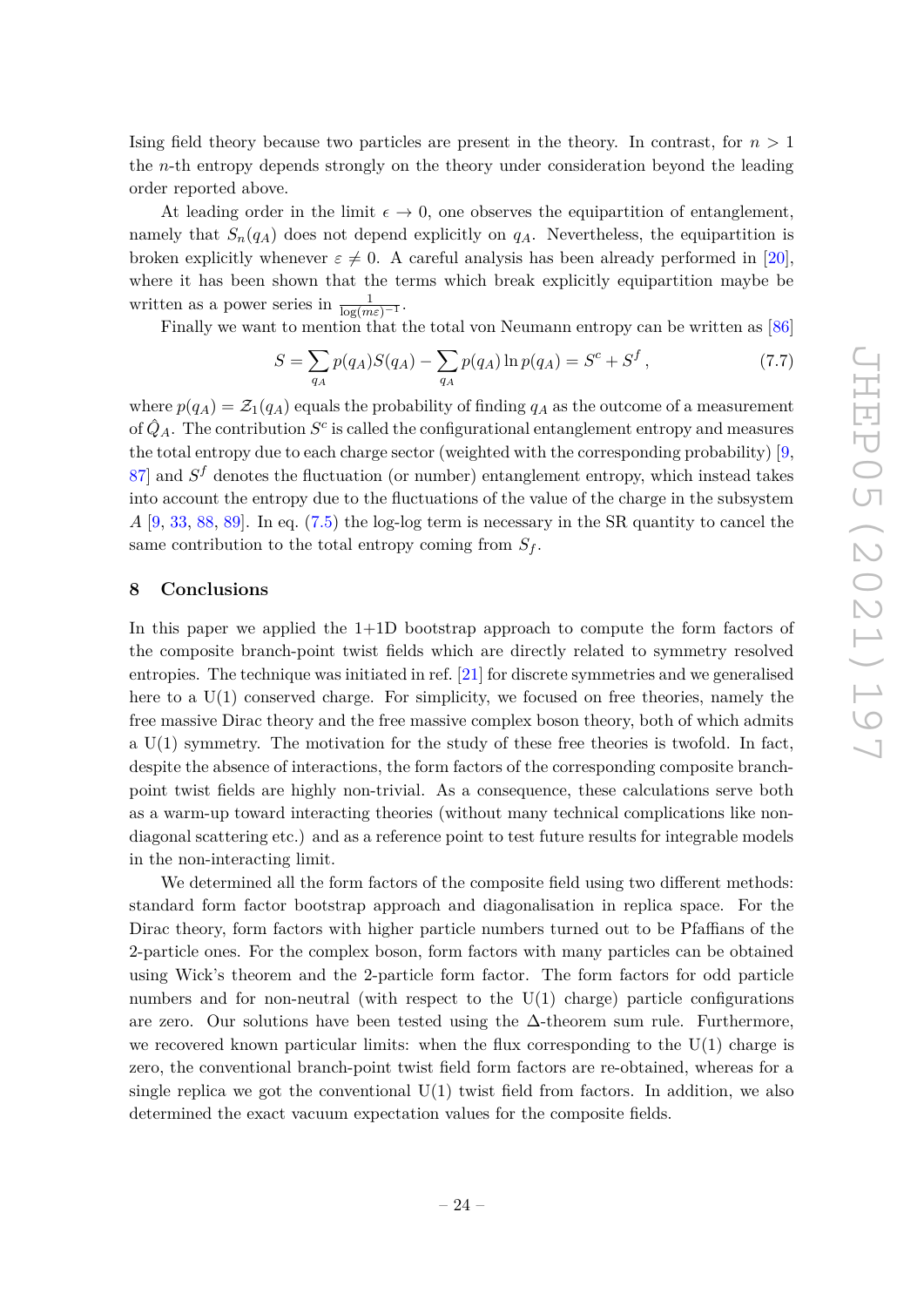Although the main goal of this work was the complete determination of the nontrivial form factors, we also presented the asymptotic results for the charged moments, the charged partition functions, and, eventually, the symmetry resolved entropies. We used the two-particle approximation for the 2-point correlation function of the composite fields, which gives accurate results for the charged moments when the considered subsystem is a long interval embedded in the ground state of an infinite system. For  $n = 1$ , a non-trivial analytic continuation is also necessary. We showed that the charged moments obtained from form factor sums equal those in ref. [\[20\]](#page-35-1) obtained by completely different means. Following ref. [\[20\]](#page-35-1), we finally re-derived the charged partition functions and the symmetry resolved entropies, including sub-leading corrections that breaks the equipartition of entanglement.

Our results are the starting point to systematically compute higher and higher corrections to the symmetry resolved entanglement and to consider subsystems consisting of disjoint intervals as well. These directions can be an interesting object of future studies. Finally, the application of these form factor techniques to interacting integrable field theories with  $U(1)$  symmetry is on the way and will be presented in forthcoming publications.

# **Acknowledgments**

We are grateful to Giuseppe Di Giulio, Cecilia De Fazio, and Olalla Castro-Alvaredo for useful discussions. All authors acknowledge support from ERC under Consolidator grant number 771536 (NEMO).

# <span id="page-25-0"></span>**A** Analytic continuation for  $f_{D/B}^{\alpha}(\vartheta, n)$

The analytic continuation of the quantity  $f_{\kappa}^{\alpha}(\vartheta, n)$  with  $\kappa = D, B$  is a subtle issue. The corresponding quantities  $f(\vartheta, n)$  for the standard branch-point twist field of the Ising and sinh-Gordon models were carefully analysed in ref. [\[46\]](#page-36-6) where it was shown that the analytic continuation  $\tilde{f}(\vartheta, n)$  with domain  $n \in [1, \infty)$  can be defined from  $f(\vartheta, n)$  for  $n = 2, 3, \ldots$  It turned out that  $\tilde{f}(\vartheta, n) = f(\vartheta, n)$  for integer  $n \geq 2$ , but, for  $n \to 1$ ,  $f(\vartheta, 1) = 0$  everywhere except in the origin, where it converges to  $\frac{1}{2}$ . (To be more precise,  $\tilde{f}(0, n)$  as well as  $f(0, n)$ are understood as  $\lim_{\vartheta\to 0} \tilde{f}(\vartheta,n)$  and  $\lim_{\vartheta\to 0} f(\vartheta,n)$ . The non-uniform convergence is present in  $\lim_{n\to 1} \lim_{\vartheta'\to\vartheta} \tilde{f}(\vartheta',n)$  as a function of  $\vartheta$ .) The convergence in *n* is therefore non-uniform, which results in a *δ*-function in the derivative  $\lim_{n\to 1} \frac{\partial}{\partial n}$  $\frac{\partial}{\partial n}$ *f*<sup>( $\vartheta$ , *n*), yielding</sup>

<span id="page-25-1"></span>
$$
\lim_{n \to 1} \frac{\partial}{\partial n} \tilde{f}(\vartheta, n) = \pi^2 \frac{1}{2} \delta(\vartheta).
$$
\n(A.1)

This derivative is an important quantity as it governs the leading long-distance behaviour of the entanglement entropy. However, not all the analysis of ref. [\[46\]](#page-36-6) is necessary here to obtain  $\tilde{f}_{\kappa}^{\alpha}(\vartheta, n)$ : only some of the basic ideas from [\[46\]](#page-36-6) are needed and presented here accordingly.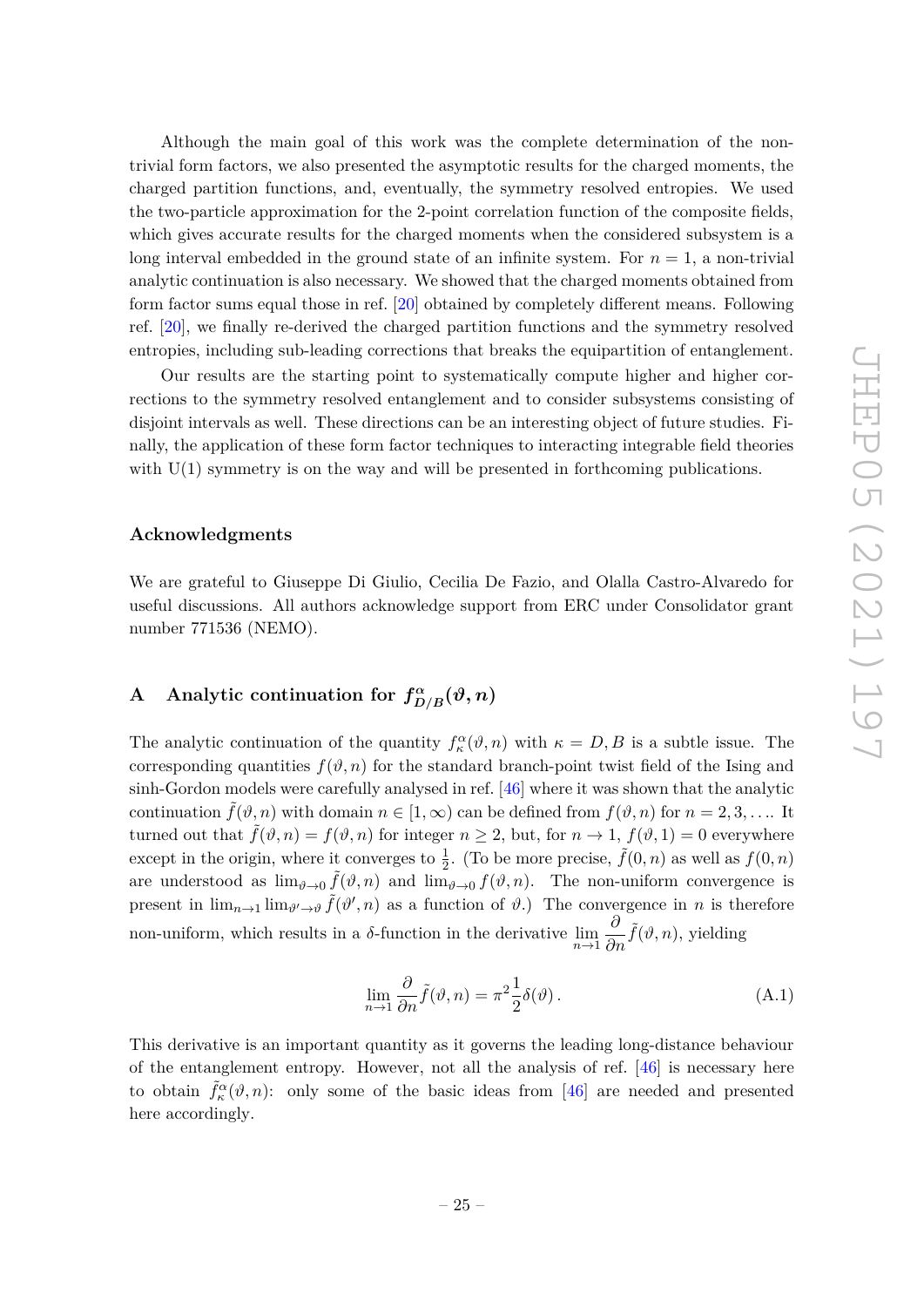We first claim, that for the conventional branch-point twist field, the functions  $\hat{f}_{\kappa}(\vartheta, n)$ can be simply written as

<span id="page-26-1"></span>
$$
\tilde{f}_{\kappa}(\vartheta, n) = -\frac{\tanh\frac{\vartheta}{2}}{\langle \mathcal{T}_{D/B,n} \rangle^2} 2\mathrm{Im} \left[ F_2^{\mathcal{T}_{\kappa} | (+1)(-1)}(-2\vartheta + i\pi, n) - F_2^{\mathcal{T}_{\kappa} | (+1)(-1)}(-2\vartheta + 2in\pi - i\pi, n) \right].
$$
\n(A.2)

This can be justified following the logic of [\[46\]](#page-36-6): recalling the definition of  $\tilde{f}_{D/B}(\vartheta, n)$ 

$$
\langle \mathcal{T}_{\kappa,n} \rangle^2 f_{\kappa}(\vartheta, n) = 2 \sum_{j=0}^{n-1} F_2^{\mathcal{T}_{\kappa}[(+1)(-1)}(-\vartheta + 2\pi i j) \left( F_2^{\mathcal{T}_{\kappa}[(+1)(-1)}(-\vartheta + 2\pi i j) \right)^* = \sum_{j=0}^{n-1} s_{\kappa}(\vartheta, j),
$$
\n(A.3)

one can consider the following contour integral and treat *j* as a continuous parameter

<span id="page-26-0"></span>
$$
\frac{1}{2\pi i} \oint_C dz \pi \cot(\pi z) s_{\kappa}(\vartheta, z), \tag{A.4}
$$

where the contour is a rectangle with vertices  $(-\epsilon - iL, n - \epsilon + iL, n - \epsilon + iL)$ . This contour integral is zero as when  $L \to \infty$ , the contributions of the horizontal lines vanish and, at least in free field theories, the vertical contributions cancel each other due to the periodicity of  $s_{\kappa}(\vartheta, z + n) = S_{\kappa}^2 s_{\kappa}(\vartheta, z)$  and  $S_{\kappa}^2 = 1$  for  $\kappa = D, B$ . We can evaluate the integral [\(A.4\)](#page-26-0) by the residue theorem; the poles are at the positions  $z = 1, 2, \ldots, n - 1$ , at  $z = \frac{1}{2} \pm \frac{\vartheta}{2\pi i}$ , and  $z = n - \frac{1}{2} \pm \frac{\vartheta}{2\pi i}$ . Using the explicit values of the residues, we end up with

$$
0 = \sum_{j=0}^{n-1} s_{\kappa}(\vartheta, j) + \frac{\tanh\frac{\vartheta}{2}}{\langle \mathcal{T}_{\kappa,n} \rangle^2} 2\mathrm{Im} \left[ F_2^{\mathcal{T}_{\kappa}|(+1)(-1)}(-2\vartheta + i\pi, n) - F_2^{\mathcal{T}_{\kappa}|(+1)(-1)}(-2\vartheta + 2i n\pi - i\pi, n) \right],
$$
\n(A.5)

from which eq.  $(A.2)$  is inferred.

More importantly, the derivatives of  $\tilde{f}_D(\vartheta, n)$  and  $\tilde{f}_B(\vartheta, n)$  at  $n = 1$  have essentially the same *δ*-type behaviour. It is straightforward to show that the difference of the two functions can be recast as

<span id="page-26-2"></span>
$$
\tilde{f}_D(\vartheta, n) - \tilde{f}_B(\vartheta, n) = \frac{4 \tanh \frac{\vartheta}{2} \cos^2 \frac{\pi}{2n} \cosh \frac{\vartheta}{n} \tanh \frac{\vartheta}{2n} \left(2 \cosh \frac{\vartheta}{n} + \cosh \frac{2\vartheta}{n} - 2 \cos \frac{\pi}{n} + 3\right)}{n \left(\cosh \frac{2\vartheta}{n} - \cos \frac{2\pi}{n}\right)}.
$$
\n(A.6)

This is a smooth analytic function also when *n* approaches one. Differentiating [\(A.6\)](#page-26-2) and taking  $n \to 1$ , we obtain identically zero. Therefore, combining eq. [\(A.1\)](#page-25-1) with  $\tilde{f}_D(\vartheta, n) =$  $2\tilde{f}_{\text{Ising}}(\vartheta, n)$ , we have

$$
\lim_{n \to 1} \tilde{f}_{\kappa}(\vartheta, n) = \begin{cases} 0 & \vartheta \neq 0, \\ 1 & \vartheta = 0. \end{cases}
$$
 (A.7)

$$
\lim_{n \to 1} \frac{\partial}{\partial n} \tilde{f}_{\kappa}(\vartheta, n) = \pi^2 \delta(\vartheta).
$$
\n(A.8)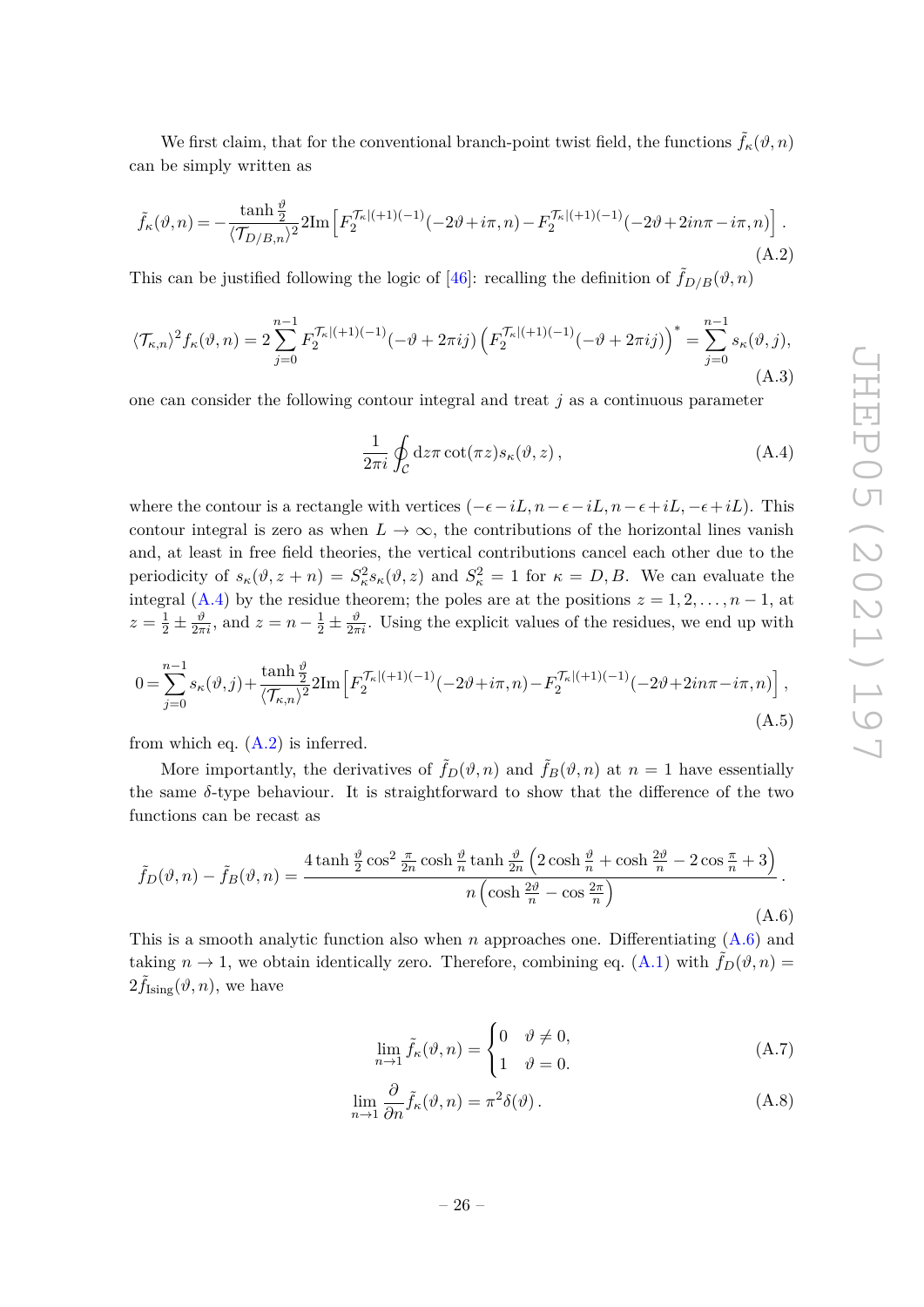In a similar spirit, we can easily derive the corresponding derivatives for  $\tilde{f}_{\kappa}^{\alpha}(\vartheta, n)$ . For both the complex boson and the Dirac theory, we can write  $\tilde{f}_{\kappa}^{\alpha}(\vartheta, n)$  as

$$
\langle \mathcal{T}_{\kappa,n}^{\alpha} \rangle^2 f_{\kappa}^{\alpha}(\vartheta, n) = \sum_{j=0}^{n-1} F_2^{\mathcal{T}_{\kappa}^{\alpha}|(+1)(-1)}(-\vartheta + 2\pi i j) \left( F_2^{\mathcal{T}_{\kappa}^{\alpha}|(+1)(-1)}(-\vartheta + 2\pi i j) \right)^* + \sum_{j=0}^{n-1} F_2^{\mathcal{T}_{\kappa}^{\alpha}|(-1)(+1)}(-\vartheta + 2\pi i j) \left( F_2^{\mathcal{T}_{\kappa}^{\alpha}|(-1)(+1)}(-\vartheta + 2\pi i j) \right)^* = \sum_{j=0}^{n-1} s_{\kappa}^{\alpha}(\vartheta, j),
$$
 (A.9)

and consider the contour integral

<span id="page-27-0"></span>
$$
\frac{1}{2\pi i} \oint_C dz \pi \cot(\pi z) s_\kappa^\alpha(\vartheta, z) , \qquad (A.10)
$$

with the same contour as before. This contour integral is again zero for the same reasons as above: the contributions of the horizontal lines vanish and, in free field theories, the vertical contributions cancel each other because  $S_{\kappa}^2 = 1$ . We can evaluate the integral [\(A.10\)](#page-27-0) by the residue theorem. The poles are at the positions  $z = 1, 2, \ldots, n - 1$ , at  $z = \frac{1}{2} \pm \frac{\vartheta}{2\pi i}$ , and  $z = n - \frac{1}{2} \pm \frac{\vartheta}{2\pi i}$ . Using the explicit values of the residues, we end up with

$$
\sum_{j=1}^{n-1} s_{\kappa}^{\alpha}(\vartheta, j) = -\frac{\tanh\frac{\vartheta}{2}}{\langle \mathcal{T}_{\kappa,n}^{\alpha}\rangle^{2}} \text{Im}\left[F_{2}^{\mathcal{T}_{\kappa}^{\alpha}|(+1)(-1)}(-2\vartheta + i\pi, n) + F_{2}^{\mathcal{T}_{\kappa}^{\alpha}|(-1)(+1)}(-2\vartheta + i\pi, n) - e^{-i\alpha}F_{2}^{\mathcal{T}_{\kappa}^{\alpha}|(+1)(-1)}(-2\vartheta + i2\pi n - i\pi, n) - e^{i\alpha}F_{2}^{\mathcal{T}_{\kappa}^{\alpha}|(-1)(+1)}(-2\vartheta + i2\pi n - i\pi, n)\right]
$$
\n(A.11)

from which the analytic continuation of  $f_{\kappa}^{\alpha}(\vartheta, n)$  for both  $\kappa = D, B$  is inferred as

<span id="page-27-1"></span>
$$
\tilde{f}_{\kappa}^{\alpha}(\vartheta,n) = -\frac{\tanh\frac{\vartheta}{2}}{\langle \mathcal{T}_{\kappa,n}^{\alpha}\rangle^{2}} \text{Im}\left[F_{2}^{\mathcal{T}_{\kappa}^{\alpha}|(+1)(-1)}(-2\vartheta+i\pi,n) + F_{2}^{\mathcal{T}_{\kappa}^{\alpha}|(-1)(+1)}(-2\vartheta+i\pi,n) - e^{-i\alpha}F_{2}^{\mathcal{T}_{\kappa}^{\alpha}|(+1)(-1)}(-2\vartheta+i2\pi n-i\pi,n) - e^{i\alpha}F_{2}^{\mathcal{T}_{\kappa}^{\alpha}|(-1)(+1)}(-2\vartheta+i2\pi n-i\pi,n)\right].
$$
\n(A.12)

It is easy to check that  $\tilde{f}_{\kappa}^{\alpha}(\vartheta, n) = f_{\kappa}^{\alpha}(\vartheta, n)$  for integers  $n > 1$ .

The derivative of  $\tilde{f}_{\kappa}^{\alpha}(\vartheta, n)$  can be obtained without further work exploiting the property that the function  $\tilde{f}_{D/B}^{\alpha}(\vartheta, n) - \cos \alpha \tilde{f}_{D/B}(\vartheta, n)$  is smooth and converges to a smooth function as  $n \to 1$ . Indeed, using eqs. [\(A.2\)](#page-26-1) and [\(A.12\)](#page-27-1) we immediately have

$$
\tilde{f}_D^{\alpha}(\vartheta, 1) - \cos \alpha \, \tilde{f}_D(\vartheta, 1) = \frac{8 \sinh^2 \vartheta \sin^2 \frac{\alpha}{2} \cosh \frac{\vartheta \alpha}{\pi}}{(\cosh \vartheta + 1)(\cosh(2\vartheta) - 1)},\tag{A.13}
$$

and

$$
\lim_{n \to 1} \frac{\partial}{\partial n} \left[ \tilde{f}_D^{\alpha}(\vartheta, n) - \cos \alpha \tilde{f}_D(\vartheta, n) \right]
$$
\n
$$
= \frac{1}{\pi (\cosh \vartheta + 1)} \left[ 2\pi \cosh \frac{\vartheta \alpha}{\pi} \left( 2\vartheta \coth \vartheta \sin^2 \frac{\alpha}{2} - 2\sin^2 \frac{\alpha}{2} - \alpha \sin \alpha \right) + 2\sinh \frac{\vartheta \alpha}{\pi} \left( \pi^2 \coth \vartheta \sin \alpha - 2\vartheta \alpha \sin^2 \frac{\alpha}{2} \right) \right]
$$
\n(A.14)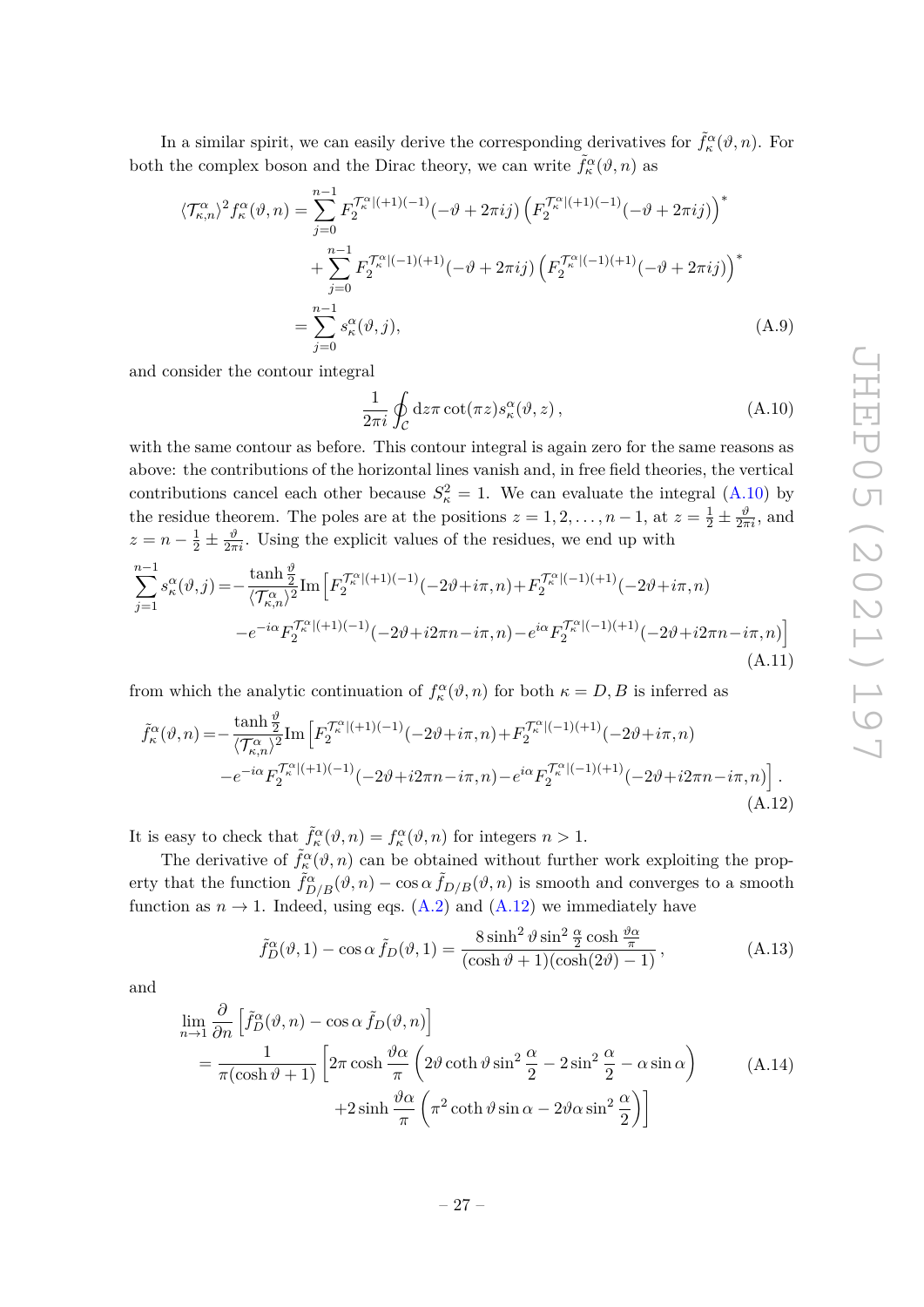for the Dirac theory and

$$
\tilde{f}_B^{\alpha}(\vartheta, 1) - \cos \alpha \tilde{f}_B(\vartheta, 1) = 2\mathrm{sech}^2 \frac{\vartheta}{2} \sin^2 \frac{\alpha}{2} \cosh \left(\vartheta - \frac{\vartheta |\alpha|}{\pi}\right), \tag{A.15}
$$

and

$$
\lim_{n \to 1} \frac{\partial}{\partial n} \left[ \tilde{f}_B^{\alpha}(\vartheta, n) - \cos \alpha \tilde{f}_B(\vartheta, n) \right] = \frac{2 \tanh \frac{\vartheta}{2} \text{csch}^2 \vartheta \left| \sin \frac{\alpha}{2} \right|}{\pi} \times \left[ \pi \cos \frac{\alpha}{2} \left( (2\pi - |\alpha|) |\sinh \frac{\vartheta \alpha}{\pi}| - |\alpha| \sinh \left( \vartheta \left( 2 - \frac{|\alpha|}{\pi} \right) \right) \right) \right] + \left| \sin \frac{\alpha}{2} \right| \left( \vartheta \left| \alpha \right| \cosh \left( \vartheta \left( 2 - \frac{|\alpha|}{\pi} \right) \right) + \vartheta (2\pi - |\alpha|) \cosh \frac{\vartheta \alpha}{\pi} \right) - 2\pi \left| \sin \frac{\alpha}{2} \right| \sinh \vartheta \cosh \left( \vartheta - \frac{\vartheta |\alpha|}{\pi} \right) \right]
$$
(A.16)

for the complex boson theory.

These expressions lead to the main result of this appendix namely

$$
\lim_{n \to 1} \tilde{f}_D^{\alpha}(\vartheta, n) = \begin{cases} \frac{8 \sinh^2 \vartheta \sin^2 \frac{\alpha}{2} \cosh \frac{\vartheta \alpha}{\pi}}{(\cosh \vartheta + 1)(\cosh(2\vartheta) - 1)} & \vartheta \neq 0, \\ 1 & \vartheta = 0, \end{cases}
$$
\n(A.17)

and

$$
\lim_{n \to 1} \frac{\partial}{\partial n} \tilde{f}_D^{\alpha}(\vartheta, n) = \pi^2 \cos \alpha \delta(\vartheta) + \frac{1}{\pi (\cosh \vartheta + 1)} \left[ 2\pi \cosh \frac{\vartheta \alpha}{\pi} \left( 2\vartheta \coth \vartheta \sin^2 \frac{\alpha}{2} - 2\sin^2 \frac{\alpha}{2} - \alpha \sin \alpha \right) \right. \\
\left. + 2\sinh \frac{\vartheta \alpha}{\pi} \left( \pi^2 \coth \vartheta \sin \alpha - 2\vartheta \alpha \sin^2 \frac{\alpha}{2} \right) \right],
$$
\n(A.18)

for the Dirac theory and

$$
\lim_{n \to 1} \tilde{f}_B^{\alpha}(\vartheta, n) = \begin{cases} 2\mathrm{sech}^2 \frac{\vartheta}{2} \sin^2 \frac{\alpha}{2} \cosh \left(\vartheta - \frac{\vartheta |\alpha|}{\pi}\right) & \vartheta \neq 0, \\ 1 & \vartheta = 0, \end{cases}
$$
(A.19)

and

$$
\lim_{n \to 1} \frac{\partial}{\partial n} \tilde{f}_B^{\alpha}(\vartheta, n) = \pi^2 \cos \alpha \delta(\vartheta) + \frac{2 \tanh \frac{\vartheta}{2} \text{csch}^2 \vartheta |\sin \frac{\alpha}{2}|}{\pi} \times \left[ \pi \cos \frac{\alpha}{2} \left( (2\pi - |\alpha|) \left| \sin \frac{\alpha}{2} \right| - |\alpha| \sinh \left( \vartheta \left( 2 - \frac{|\alpha|}{\pi} \right) \right) \right) \right] + \left| \sin \frac{\alpha}{2} \right| \left( \vartheta |\alpha| \cosh \left( \vartheta \left( 2 - \frac{|\alpha|}{\pi} \right) \right) + \vartheta (2\pi - |\alpha|) \cosh \frac{\vartheta \alpha}{\pi} \right) - 2\pi \left| \sin \frac{\alpha}{2} \right| \sinh \vartheta \cosh \left( \vartheta - \frac{\vartheta |\alpha|}{\pi} \right) \right], \quad (A.20)
$$

for the complex boson.

The computation of further, sub-leading  $\ell$ -dependent corrections is not addressed in this work, but can be straightforwardly achieved. To use eq.  $(6.7)$ , one eventually needs to expand  $\tilde{f}_{\kappa}^{\alpha}(\vartheta, n)$ ,  $\tilde{f}_{\kappa,analytic}^{\alpha}(\vartheta, 1)$  and  $\lim_{n\to 1} \frac{\partial}{\partial n}$  $\frac{\partial}{\partial n} \tilde{f}_{\kappa,analytic}^{\alpha}(\vartheta, n)$  into series around  $\vartheta = 0$ , which can be computed easily using the above formulas. The quantities  $\tilde{f}_{\kappa,analytic}^{\alpha}(\vartheta,1)$ and  $\lim_{n\to 1} \frac{\partial}{\partial n}$  $\frac{\partial}{\partial n} \tilde{f}^{\alpha}_{\kappa,analytic}(\vartheta, n)$  are understood as first performing the  $n \to 1$  limit and only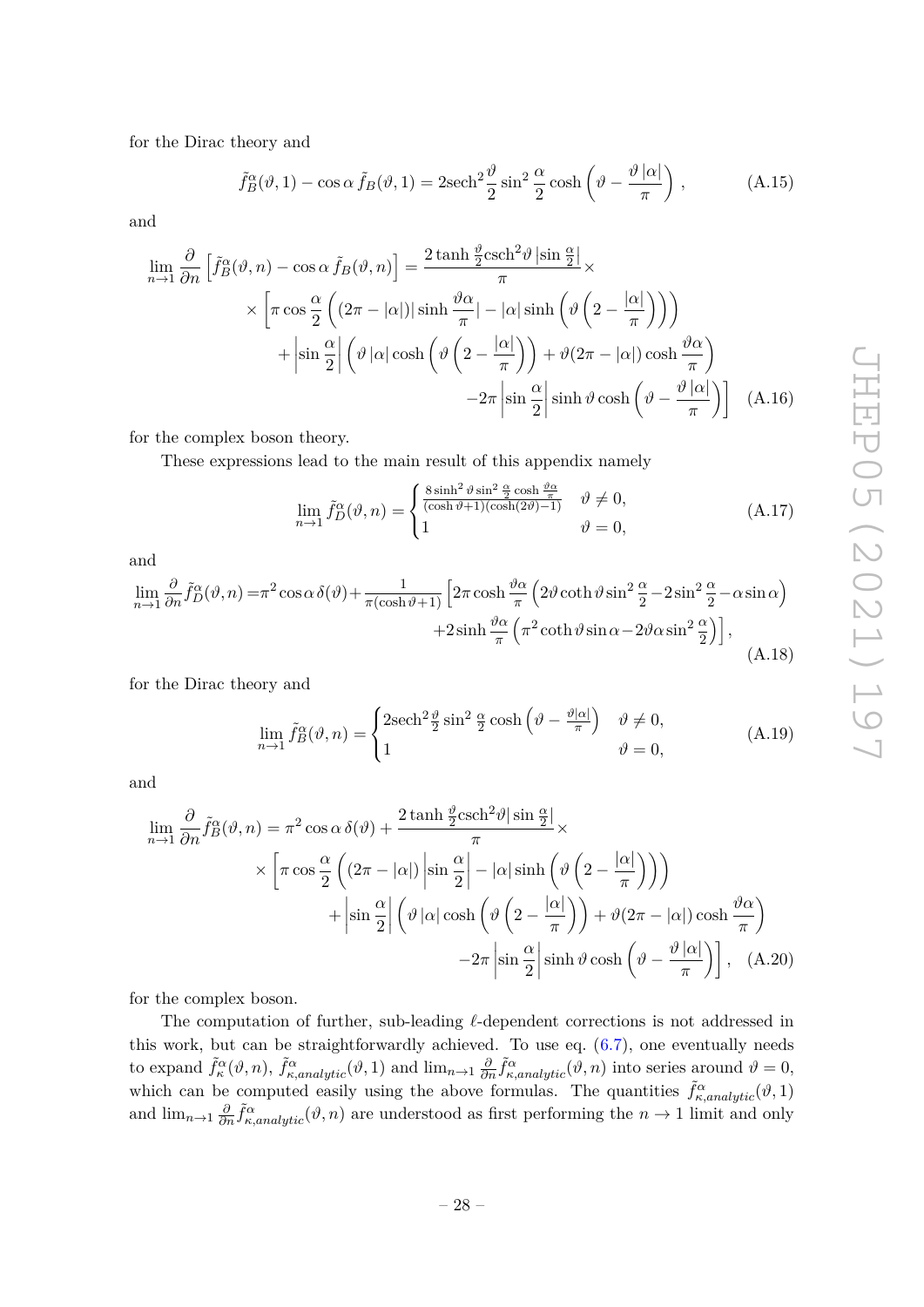then the  $\vartheta' \to \vartheta$  limit (and in particular  $\vartheta' \to 0$ ). For the Dirac fermions we have

<span id="page-29-0"></span>
$$
\tilde{f}_D^{\alpha}(\vartheta, n) = 1 + \frac{-\pi^2 \left(n^2 + 2\right) + 12\pi \csc \frac{\pi}{n} \left(\alpha \sin \frac{\alpha}{n} + \pi \cot \frac{\pi}{n} \cos \frac{\alpha}{n}\right) + 6\alpha^2}{12\pi^2 n^2} \vartheta^2 + \mathcal{O}(\vartheta^4), \text{ (A.21)}
$$

for  $n \neq 1$  and

<span id="page-29-2"></span><span id="page-29-1"></span>
$$
\tilde{f}_{D,analytic}^{\alpha}(\vartheta,1) = 2\sin^2\frac{\alpha}{2} - \frac{((\pi^2 - 2\alpha^2)\sin^2\frac{\alpha}{2})}{2\pi^2}\vartheta^2 + \mathcal{O}(\vartheta^4),\tag{A.22}
$$

for  $n = 1$  and for the derivative

$$
\lim_{n \to 1} \frac{\partial}{\partial n} \tilde{f}_{D,analytic}^{\alpha}(\vartheta, n) = \left( -\frac{\alpha^3 \sin \alpha}{3\pi^2} - \frac{2\alpha^2 \sin^2 \frac{\alpha}{2}}{\pi^2} + \frac{2}{3} \sin^2 \frac{\alpha}{2} + \frac{1}{3} \alpha \sin \alpha \right) \vartheta^2 + \mathcal{O}(\vartheta^4),\tag{A.23}
$$

and for the complex Boson

$$
\tilde{f}_B^{\alpha}(\vartheta, n) = 1 - \frac{\pi^2 (n^2 - 4) + 6\pi \csc^2 \frac{\pi}{n} \left( |\alpha| \cos \frac{2\pi - |\alpha|}{n} + (2\pi - |\alpha|) \cos \frac{\alpha}{n} \right) - 6\alpha^2 + 12\pi |\alpha|}{12\pi^2 n^2} \vartheta^2
$$
\n
$$
+ \mathcal{O}(\vartheta^4) \tag{A.24}
$$

for  $n \neq 1$  and

<span id="page-29-3"></span>
$$
\tilde{f}_{B,analytic}^{\alpha}(\vartheta,1) = 2\sin^2\frac{\alpha}{2} + 2\left(\frac{1}{2}\left(1 - \frac{|\alpha|}{\pi}\right)^2 - \frac{1}{4}\right)\sin^2\frac{\alpha}{2}\vartheta^2 + \mathcal{O}(\vartheta^4),\tag{A.25}
$$

for  $n = 1$  and for the derivative

$$
\lim_{n \to 1} \frac{\partial}{\partial n} \tilde{f}_{B,analytic}^{\alpha}(\vartheta, n)
$$
\n
$$
= -\left(\frac{|\alpha| \left(|\alpha| - 2\pi\right)(|\alpha| - \pi)| \sin \alpha| - (3\alpha^2 - 6\pi |\alpha| + 2\pi^2) (\cos \alpha - 1)}{3\pi^2}\right) \vartheta^2 + \mathcal{O}(\vartheta^4).
$$
\n(A.26)

We conclude this appendix mentioning the behaviour for  $n \to \infty$ , for which we are going to show that the limiting functions for  $\tilde{f}_\kappa^{\alpha}(\vartheta,n)$  and  $\tilde{f}_\kappa(\vartheta,n)$  are the same. More precisely, we have that

$$
\lim_{n \to \infty} \tilde{f}_D^{\alpha}(\vartheta, e^{i\phi} n + c) = 2 \frac{(2\vartheta^2 + \pi^2) \tanh \frac{\vartheta}{2}}{\vartheta (\vartheta^2 + \pi^2)},
$$
\n(A.27)

and

$$
\lim_{n \to \infty} \tilde{f}_B^{\alpha}(\vartheta, e^{i\phi} n + c) = 2 \frac{\pi^2 \tanh \frac{\vartheta}{2}}{\vartheta (\vartheta^2 + \pi^2)},
$$
\n(A.28)

for any constant *c* and any direction  $\phi$  on the complex plane. This large *n* behaviour is related to the unicity of the analytic continuation  $[46]$  by Carlson's theorem  $[90]$ . Indeed, Let us suppose the existence of another function  $\tilde{g}^{\alpha}_{\kappa}(\vartheta, n)$ , which satisfies  $\tilde{g}^{\alpha}_{\kappa}(\vartheta, n) = \tilde{f}^{\alpha}_{\kappa}(\vartheta, n)$ for *n*-s with  $n \ge 1$ . We assume that  $\tilde{g}_\kappa^\alpha(\vartheta, n) < C e^{q|n|}$  for  $\text{Re}(n) > 0$  and with  $q < \frac{\pi}{2}$ ; this assumption is motivated by the fact that both  $\text{Tr}(\rho_A^n)$  and  $\text{Tr}(\rho_A^n e^{i\alpha \hat{Q}_A})$  behave so for finite systems, see again ref. [\[46\]](#page-36-6) for a detailed discussion. Then Carlson's theorem can be applied to  $\tilde{f}^{\alpha}_{\kappa}(\vartheta,n) - \tilde{g}^{\alpha}_{\kappa}(\vartheta,n)$ , which is zero for all positive integers. Based on our motivating assumptions for  $\tilde{g}^{\alpha}_{\kappa}(\vartheta, n)$  and the actual behaviour of  $\tilde{f}^{\alpha}_{\kappa}(\vartheta, n)$  the theorem implies the unicity of the continuation  $\tilde{f}_{\kappa}^{\alpha}(\vartheta, n)$ .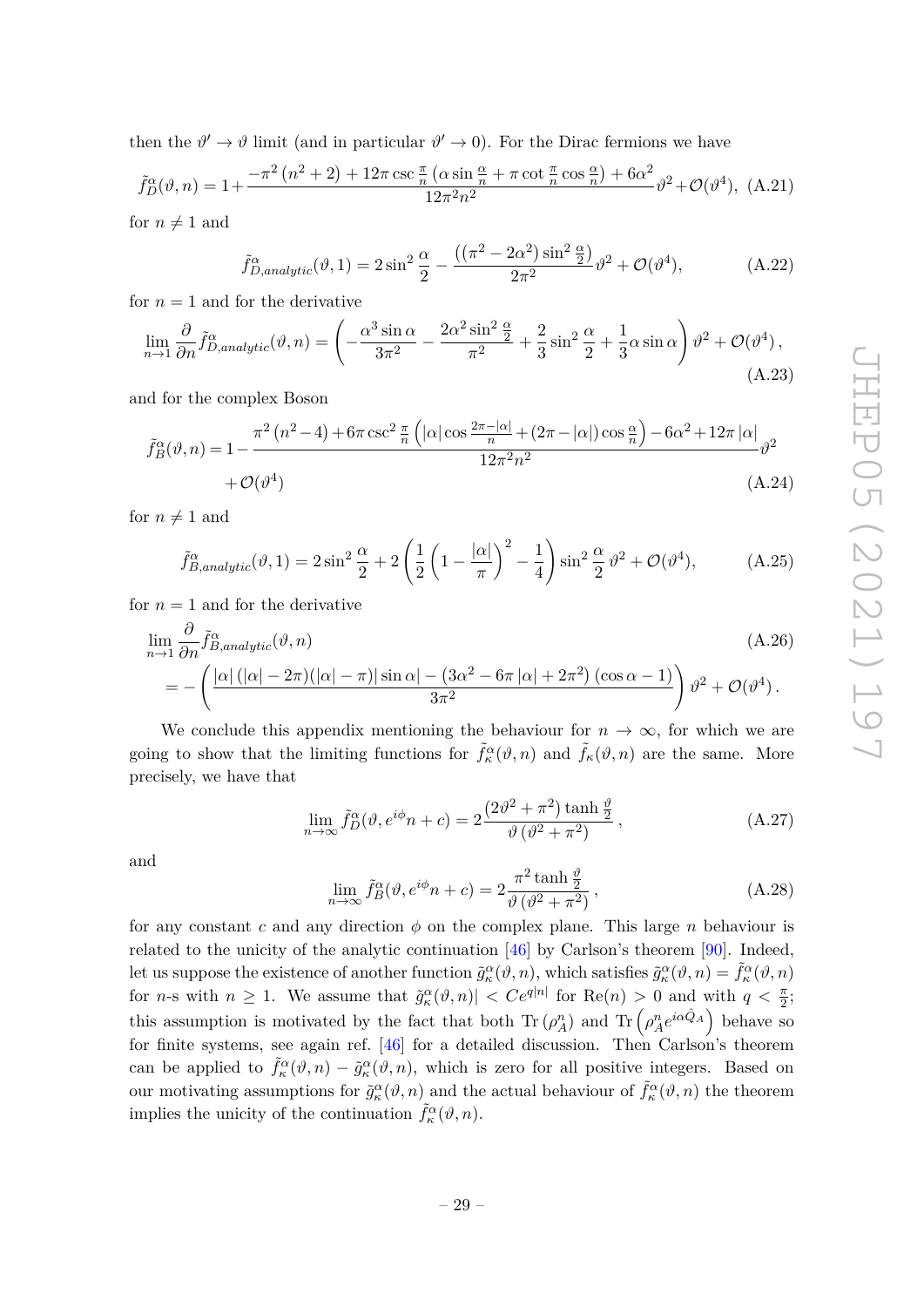### <span id="page-30-0"></span>**B** Vacuum expectation value of  $\mathcal{T}_D^{\alpha}$ *D.n*

The determination of the vacuum expectation value (VEV), i.e., the zero particle FF is generally a difficult task and for the branch-point twist fields, the VEV has been derived only for the Ising model, both for the conventional field [\[46\]](#page-36-6) and for the composite one [\[21\]](#page-35-2) and for the conventional twist field in the complex boson theory [\[83\]](#page-38-6). Strictly speaking the VEV is not unique, of course, but prescribing the standard conformal normalisation, i.e., requiring that

$$
\lim_{l \to 0} \langle \mathcal{T}_n^{\alpha}(\ell, 0) \tilde{\mathcal{T}}_n^{\alpha}(0, 0) \rangle |\ell|^{2d_n^{\alpha}} = 1
$$
\n(B.1)

it can be usually unambiguously defined. In this appendix, we derive the VEV  $\mathcal{T}_{D,n}^{\alpha}$  for the Dirac field using and modifying ideas taken from refs. [\[21,](#page-35-2) [45,](#page-36-5) [46,](#page-36-6) [91\]](#page-39-2). Following these ideas, we eventually proceed in a very similar way to the logic of section [5,](#page-17-1) that is, we essentially perform a diagonalisation in the space of replicas and exploit the factorisation of the field into Fourier components in the replica space.

Let us consider Dirac fermion fields and denote the one living on the *j*th replica by Ψ*<sup>j</sup>* . Similarly to section [5,](#page-17-1) we can consider the replica space spanned by vectors of the form  $(\Psi_1, \ldots, \Psi_n)^T$  and search for a matrix  $\tau$  whose action in the space replica corresponds to the  $U(1)$  composite twist field. Since the total phase picked up by the twist field when turning around the entire Riemann surface is *e iα*, the transformation matrix *τ* can be obtained by multiplying the transformation matrix of the conventional fields  $[45]$  by  $e^{i\alpha/n}$ , as done in ref. [\[20\]](#page-35-1). Accordingly the following representation is obtained

$$
\tau = e^{i\frac{\alpha}{n}} \begin{pmatrix} 0 & 0 & 0 & \cdots & 0 & (-1)^{n+1} \\ 1 & 0 & 0 & \cdots & 0 & & 0 \\ 0 & 1 & 0 & 0 & \cdots & 0 & 0 \\ 0 & 0 & 1 & 0 & & 0 & 0 \\ \vdots & \vdots & \ddots & \ddots & & \vdots & \vdots \\ 0 & 0 & 0 & 0 & \cdots & 0 & 0 \\ 0 & 0 & 0 & \cdots & 1 & 0 \end{pmatrix}
$$
(B.2)

The transformation matrix  $\tau$  has to be diagonalised for the determination of the VEV [\[46\]](#page-36-6). The eigenvalues of  $\tau$  can be written as  $e^{i2\pi k/n}e^{i\alpha/n}$  with *k* ranging from  $-(n-1)/2$  to  $(n-1)/2$  for both even and odd *n*. Using the eigenvectors of  $\tau$  new fermion fields  $\Psi_k$ can be defined as well. These new fermion fields satisfy the canonical anticommutation relations  $\{\Psi_k(x), \Psi_k^{\dagger}\}$  $\phi_{k'}^{\dagger}(x')$ } =  $\delta_{k,k'}\delta(x-x')$ , { $\Psi_k(x)$ ,  $\Psi_{k'}(x')$ } = 0 and { $\Psi_k^{\dagger}$ }  $\frac{1}{k}(x), \Psi_k^{\dagger}$  $\chi^{\dagger}_{k'}(x')\} = 0.$ 

The eigenvalues of the transformation  $\tau$  obtained above are compatible with the fourpoint function of the composite  $U(1)$  branch-point twist field [\[20\]](#page-35-1)

<span id="page-30-1"></span>
$$
\frac{\langle \Psi_k^{\dagger}(z)\Psi_k(z')\mathcal{T}_n^{\alpha}(w)\tilde{\mathcal{T}}_n^{\alpha}(w')\rangle}{\langle \mathcal{T}_n^{\alpha}(w)\tilde{\mathcal{T}}_n^{\alpha}(w')\rangle} = \frac{1}{z-z'}\left(\frac{(z-w)(z'-w')}{(z-w')(z'-w)}\right)^{\frac{k}{n}+\frac{\alpha}{2\pi n}},\tag{B.3}
$$

at the UV critical point. Eq. [\(B.3\)](#page-30-1) means that performing a clock-wise turn on  $\Psi_k(z)$ around the twist field  $\mathcal{T}^{\alpha}$  inserted at *w*, the correct factor of  $e^{i\pi(2k+\alpha)/n}$  is accumulated.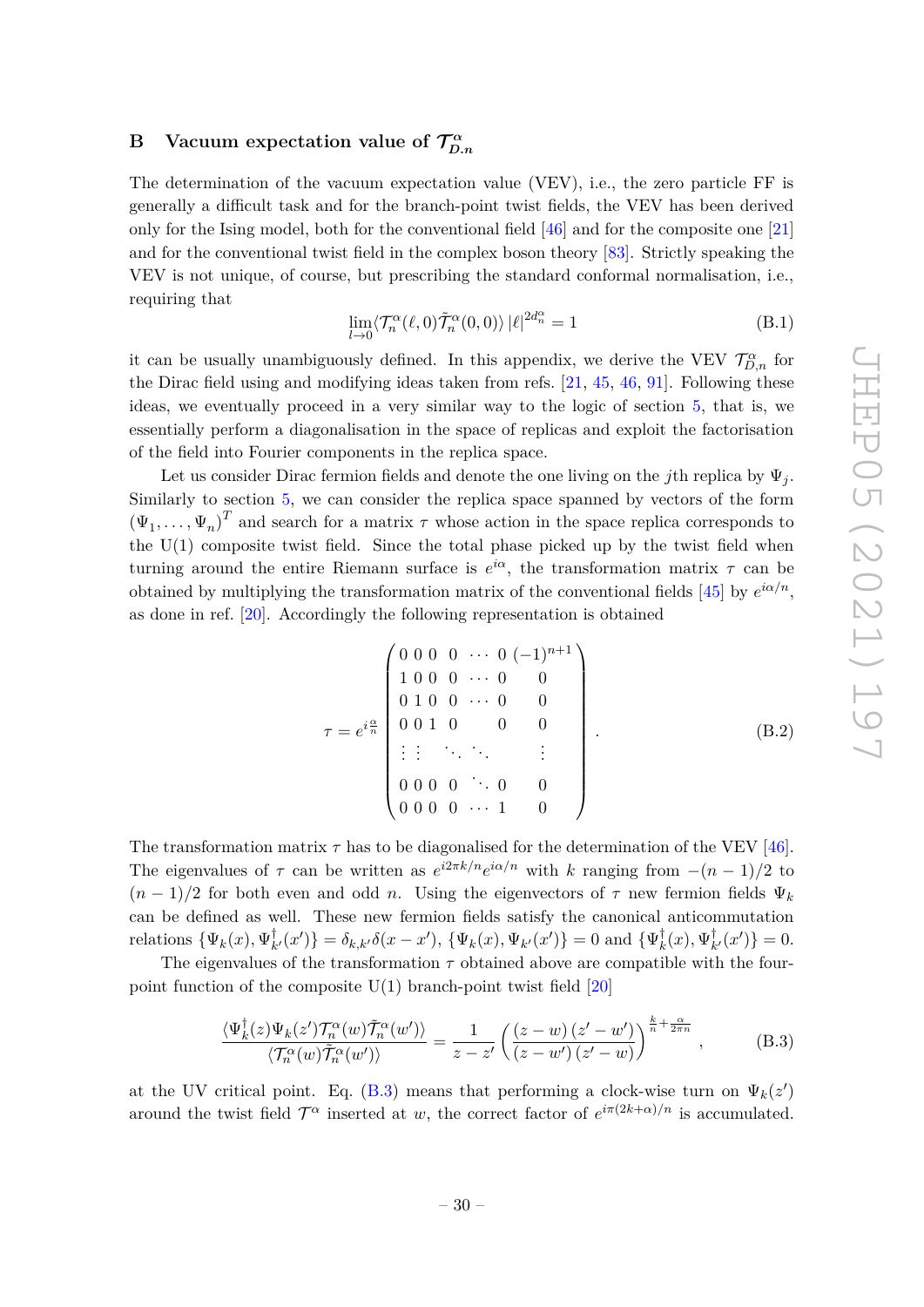From eq.  $(B.3)$  the factorisation of the composite  $U(1)$  branch-point twist field naturally follows and this fact makes it possible to compute the UV dimensions of the factorised components and eventually to determine the VEV in the massive theory. The factorisation of the composite  $U(1)$  branch-point twist field in our case can be written as

$$
\mathcal{T}_n^{\alpha}(w) = \prod_{k=-(n-1)/2}^{(n-1)/2} \mathcal{T}_{k,n}^{\alpha}(w) ,\qquad (B.4)
$$

and the action of  $\mathcal{T}_{k,n}^{\alpha}(w)$  is non trivial only on the  $\Psi_k$  and  $\Psi_k^{\dagger}$  $\overline{k}$  fields. The (chiral) conformal dimension of  $\mathcal{T}_{k,n}^{\alpha}$  can be can be obtained from the relation [\[12,](#page-34-11) [47,](#page-36-7) [48\]](#page-36-8)

$$
\frac{\langle T_k(z)\mathcal{T}_{k,n}^{\alpha}(w)\tilde{\mathcal{T}}_{k,n}^{\alpha}(w')\rangle}{\langle \mathcal{T}_{k,n}^{\alpha}(w)\tilde{\mathcal{T}}_{k,n}^{\alpha}(w')\rangle} = \Delta_k \frac{(w-w')^2}{(z-w')^2},
$$
(B.5)

where  $T_k$  is the stress-energy tensor of the  $k$  components, as the stress-energy tensor can be shown to factorise into *k* sectors as well. The analysis of computing the conformal dimensions was performed in [\[20\]](#page-35-1) leading us to the result

$$
\Delta_k = \frac{1}{2} \left( \frac{k}{n} + \frac{\alpha}{2\pi n} \right)^2.
$$
\n(B.6)

It can now be checked that the total conformal dimension of the composite twist field agrees with the known value  $\frac{1}{24}(n - n^{-1}) + \frac{\alpha^2}{2(2\pi)}$  $\frac{\alpha^2}{2(2\pi)^2 n}$  because for even *n* we have

$$
\sum_{l=1}^{\frac{n}{2}\left(\frac{l-1/2}{n}\right)^2} + \frac{\alpha^2}{2\left(2\pi\right)^2 n} = \frac{1}{24} \left(n - n^{-1}\right) + \frac{\alpha^2}{2\left(2\pi\right)^2 n},\tag{B.7}
$$

and for odd *n*

$$
\sum_{l=1}^{\frac{n-1}{2}} \left(\frac{l}{n}\right)^2 + \frac{\alpha^2}{2\left(2\pi\right)^2 n} = \frac{1}{24} \left(n - n^{-1}\right) + \frac{\alpha^2}{2\left(2\pi\right)^2 n}.
$$
 (B.8)

Based on the above analysis, a natural assumption is that the decomposition of the composite branch-point twist fields can be equivalently written in terms of conventional U(1) twist fields/vertex operators  $\mathcal{V}_{D}^{\alpha_{p,n}}$  as

$$
\mathcal{T}_n^{\alpha}(w,\bar{w}) = \prod_k \mathcal{V}^{\alpha_{k,n}}(w,\bar{w}) = \prod_{k=-\frac{n-1}{2}}^{\frac{n-1}{2}} \mathcal{V}_D^{\frac{k}{n} + \frac{\alpha}{2\pi n}}(w,\bar{w})
$$
(B.9)

since the left and right conformal dimension of these fields is exactly  $\frac{1}{2} \left( \frac{k}{n} + \frac{\alpha}{2\pi n} \right)^2$ . Under the plausible assumption that this factorisation of the composite branch-point twist field also holds in the off-critical theory (which is also justified by section [5\)](#page-17-1) its vacuum expectation value can be obtained by exploiting the results in ref. [\[92\]](#page-39-3)

$$
\langle \mathcal{V}_D^{\varphi} \rangle = \left(\frac{m}{2}\right)^{\varphi^2} \frac{1}{G(1-\varphi)G(1+\varphi)},\tag{B.10}
$$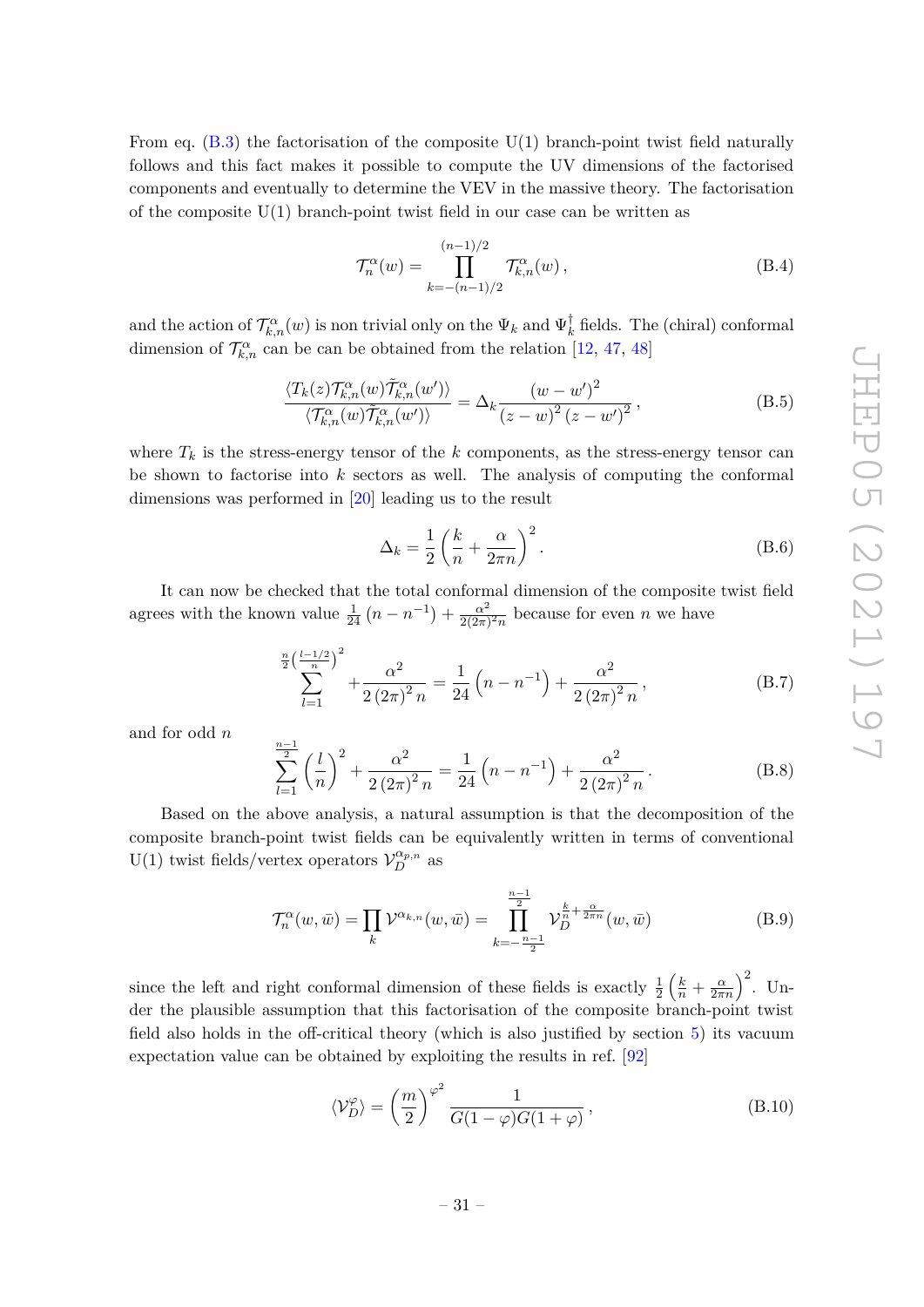where  $G(x)$  is the Barnes G-function. Hence, for the *n*-copy Dirac theory we have

$$
\langle \mathcal{T}_{D,n}^{\alpha} \rangle = \left(\frac{m}{2}\right)^{\left(\frac{n-n^{-1}}{12} + \frac{\alpha^2}{(2\pi)^2 n}\right)} \prod_{k=-\frac{n-1}{2}}^{\frac{n-1}{2}} \frac{1}{G(1 - \frac{2k + \alpha/\pi}{2n})G(1 + \frac{2k + \alpha/\pi}{2n})}.
$$
(B.11)

Using the integral representation of the Barnes G-function, we can rewrite the VEV as

$$
\langle \mathcal{T}_{D,n}^{\alpha} \rangle = \left( \frac{m}{2} \right)^{\left( \frac{n-n^{-1}}{12} + \frac{\alpha^2}{(2\pi)^2 n} \right)} \times \exp \left[ \int_0^\infty \frac{dt}{t} \left( \frac{\sinh t \cosh \left( \frac{t\alpha}{\pi n} \right) - n \sinh \frac{t}{n}}{2 \sinh \frac{t}{n} \sinh^2 t} - \left( \frac{n-n^{-1}}{12} + \frac{\alpha^2}{(2\pi)^2 n} \right) e^{-2t} \right) \right].
$$
 (B.12)

### <span id="page-32-0"></span>**C** Vacuum expectation value of  $\mathcal{T}_R^{\alpha}$ *B,n*

To determine the VEV of the composite  $U(1)$  branch-point twist field in the free complex boson theory, we can proceed in a similar fashion, and our eventual computation boils down again to writing the VEV of the composite branch-point twist field as a product of VEVs for conventional  $U(1)$  twist fields. Contrary to the case of the free Dirac theory, however, we now face an important subtlety when defining the VEVs  $\langle V_B^{\varphi} \rangle$  in the complex boson theory. This theory is not compact and as a consequence the short-distance behaviour of the theory and the proper definition of the VEV are non-trivial [\[83\]](#page-38-6), because of the presence of a zero mode. Consequently, the explicit value of the VEV is non-universal, in the sense that depends on the employed normalisation. This problem was carefully discussed in ref. [\[83\]](#page-38-6), where an expression for the VEV was actually proposed based on a natural regularisation of the fields and on the angular quantisation scheme. In the following derivation, we adopt this convention, which was already used in [\[83\]](#page-38-6) to derive the VEV of the conventional branch-point twist field (in a similar calculation to what follows).

To proceed with our eventual derivation in the standard way, we first of all need again the transformation matrix *τ* , whose action in the space replica space (i.e. on the vector  $(\Phi_1, \ldots, \Phi_n)^T$  corresponds to the composite twist field can now be written as [\[20\]](#page-35-1)

$$
\tau = e^{i\frac{\alpha}{n}} \begin{pmatrix} 0 & 0 & 0 & 0 & \cdots & 0 & 1 \\ 1 & 0 & 0 & 0 & \cdots & 0 & 0 \\ 0 & 1 & 0 & 0 & \cdots & 0 & 0 \\ 0 & 0 & 1 & 0 & & 0 & 0 \\ \vdots & \vdots & \ddots & \ddots & \ddots & \vdots \\ 0 & 0 & 0 & 0 & \cdots & 0 & 0 \\ 0 & 0 & 0 & 0 & \cdots & 1 & 0 \end{pmatrix} .
$$
 (C.1)

The eigenvalues of  $\tau$  are the roots of unity times  $e^{i\alpha/n}$  that is  $e^{i2\pi k/n}e^{i\alpha/n}$  with *k* ranging from 0 to *n*−1. Similarly to the Dirac case, one can introduce new Bose fields, which satisfy the canonical commutation relations  $[\Phi_k(x), \Phi_k^{\dagger}]$  $\delta_{k,k'}(x)$ ] =  $\delta_{k,k'}\delta(x-x'), \ [\Phi_k(x), \Phi_{k'}(x')] = 0$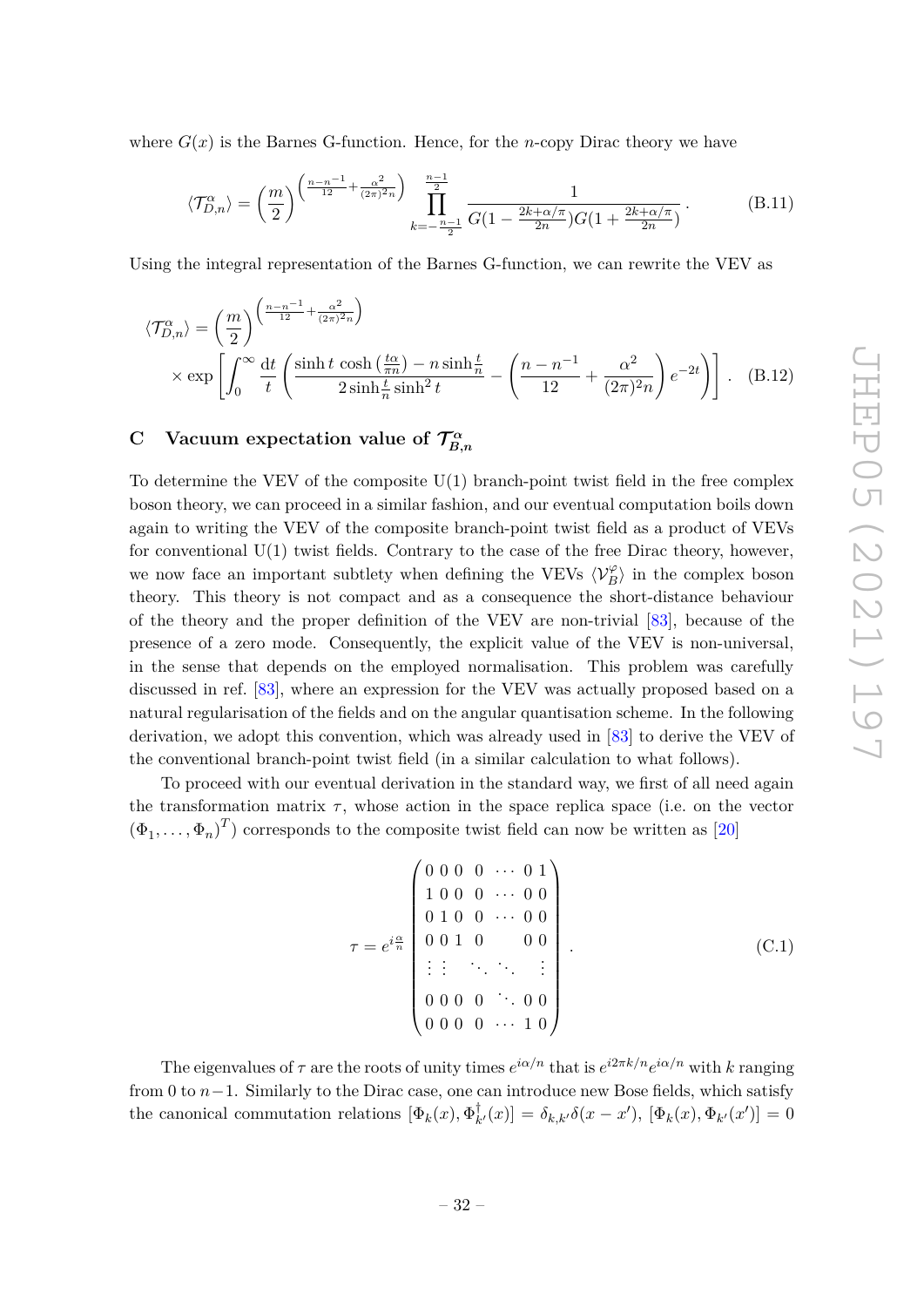and  $[\Phi_k^{\dagger}(x), \Phi_k^{\dagger}]$  $\chi^{\dagger}_{k'}(x')$  = 0. In complete analogy with the Dirac case, the factorisation of composite twist field is inferred as [\[20\]](#page-35-1)

$$
\mathcal{T}_n^{\alpha}(w) = \prod_{k=0}^{n-1} \mathcal{T}_{k,n}^{\alpha}(w), \qquad (C.2)
$$

where the conformal dimension of each component is

$$
\Delta_k = \frac{1}{2} \left( \frac{k}{n} + \frac{|\alpha|}{2\pi n} \right) \left( 1 - \frac{k}{n} - \frac{|\alpha|}{2\pi n} \right). \tag{C.3}
$$

The total conformal dimension of the composite twist field agrees with the known value for any *n*, that is

$$
\Delta = \sum_{k=0}^{n} \frac{1}{2} \left( \frac{k}{n} + \frac{|\alpha|}{2\pi n} \right) \left( 1 - \frac{k}{n} - \frac{|\alpha|}{2\pi n} \right) = \frac{1}{12} \left( n - n^{-1} \right) - \frac{\alpha^2}{2(2\pi)^2 n} + \frac{|\alpha|}{4\pi n} \,. \tag{C.4}
$$

Based on the above analysis, the decomposition of the composite branch-point twist fields is assumed again and is rephrased as

$$
\mathcal{T}_n^{\alpha}(w,\bar{w}) = \prod_{k=0}^n \mathcal{T}_{k,n}^{\alpha}(w,\bar{w}) = \prod_{k=0}^n \mathcal{V}_B^{\varphi_k}(w,\bar{w}),\tag{C.5}
$$

in terms of conventional bosonic U(1) twist field  $V_B^{\varphi_k}$ , with  $\varphi_k = \frac{k}{n} + \frac{\alpha}{2\pi}$  $\frac{\alpha}{2\pi n}$  and whose left and right conformal dimensions are exactly  $\frac{1}{2} \left( \frac{k}{n} + \frac{\alpha}{2\pi n} \right) \left( 1 - \frac{k}{n} - \frac{\alpha}{2\pi n} \right)$ . Assuming that this type of factorisation of the composite branch-point twist field also holds in the off-critical theory we can obtain its vacuum expectation value exploiting the results in ref. [\[83\]](#page-38-6)

$$
\langle \mathcal{V}_{B}^{\varphi} \rangle = \mathcal{N}(me^{\gamma_{E}})^{\varphi(1-\varphi)/(2\pi)^{2}} \exp \left\{ -\frac{2}{\pi} \int_{0}^{\infty} dt \frac{\sinh t \ln(\cosh t)}{(4t^{2}+\pi^{2})\cosh^{2} t} \left[ \pi \cos \frac{\varphi}{2} \sinh \left( t \left( 1 - \frac{\varphi}{\pi} \right) \right) \right] + 2t \sin \frac{\varphi}{2} \cosh \left( t \left( 1 - \frac{\varphi}{\pi} \right) \right) \right] \right\}, \tag{C.6}
$$

with

$$
\mathcal{N} = \exp\left\{-\frac{1}{3}(\gamma_E + \ln 2) + \frac{1}{2}(1 - \ln(2\pi)) - \int_0^\infty \frac{dt}{t} e^{-t} \left(\frac{\sinh t - t}{(e^{-t} - 1)(\cosh t - 1)} + \frac{1}{3}\right)\right\},\tag{C.7}
$$

where  $\gamma_E$  is Euler's constant.

Hence, for the VEV of the composite  $U(1)$  branch-point twist field in complex boson theory we have

$$
\langle \mathcal{T}_{B,n}^{\alpha} \rangle = \mathcal{N}^{n} \left( m e^{\gamma_E} \right)^{\left( \frac{1}{6} \left( n - \frac{1}{n} \right) - \frac{\alpha^2}{(2\pi)^2 n} + \frac{|\alpha|}{(2\pi)^n} \right)} \exp \left\{ -\frac{1}{2\pi} \int_0^\infty dt \frac{\sinh t \ln(\cosh t)}{\left( 4t^2 + \pi^2 \right) \cosh^2 t} \right\}
$$
  
 
$$
\times \left[ (2t - i\pi) \csc \left( \frac{\pi - 2it}{2n} \right) \cos \left( \frac{-2i\pi (n + 1)t + 2it |\alpha| - \pi |\alpha| + \pi^2}{2\pi n} \right) \right.
$$

$$
+ (2t + i\pi) \csc \left( \frac{\pi + 2it}{2n} \right) \cos \left( \frac{\pi (\pi + 2i(n + 1)t) - (\pi + 2it) |\alpha|}{2\pi n} \right)
$$

$$
+ (2t - i\pi) \csc \left( \frac{\pi - 2it}{2n} \right) \sin \left( \frac{(\pi - 2it)(\pi (n - 1) + |\alpha|)}{2\pi n} \right)
$$

$$
+ (2t + i\pi) \csc \left( \frac{\pi + 2it}{2n} \right) \sin \left( \frac{(\pi + 2it)(\pi (n - 1) + |\alpha|)}{2\pi n} \right) \right].
$$

$$
(C.8)
$$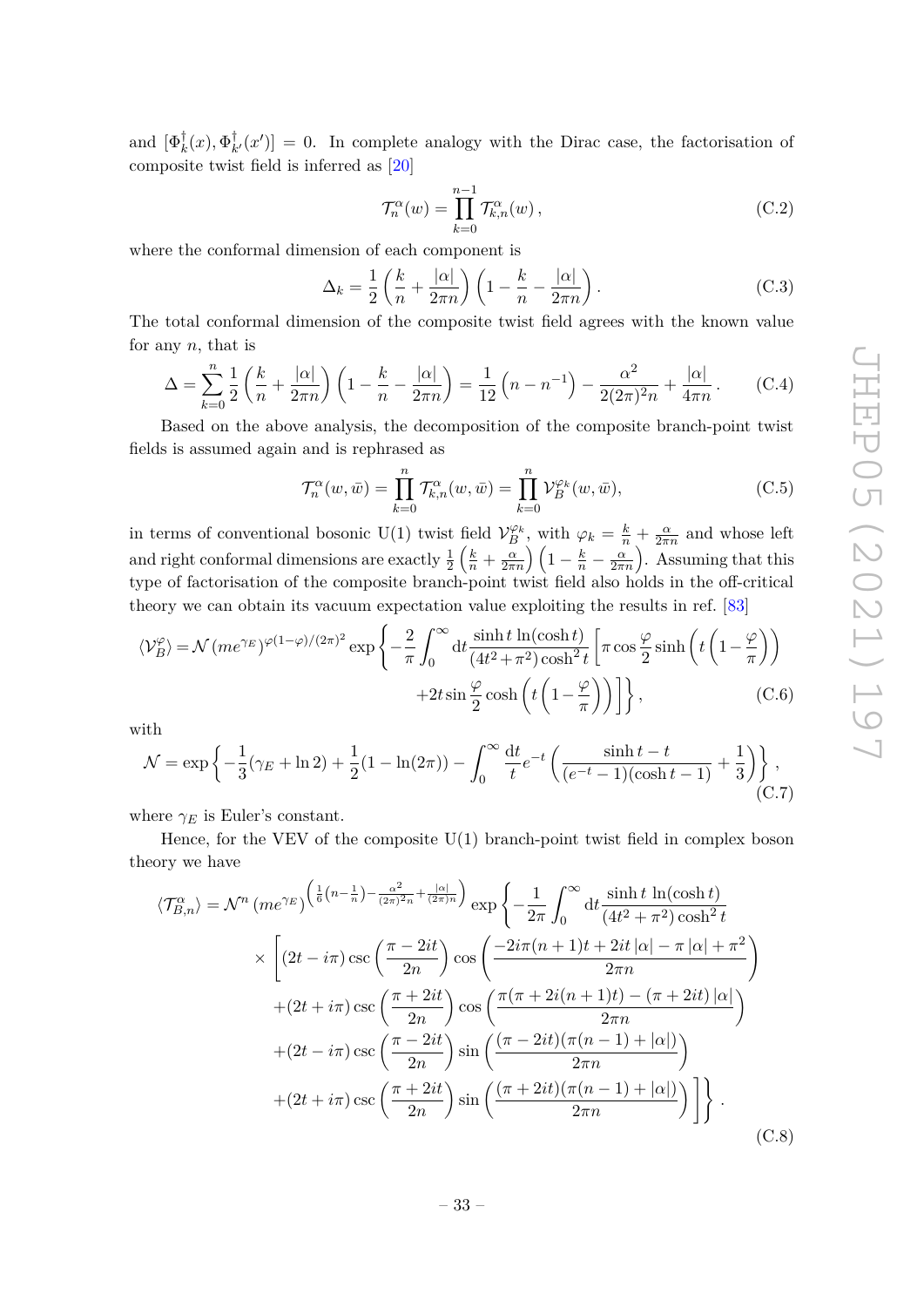For  $n = 1$ , this formula again equals the vacuum expectation value of the standard  $U(1)$ twist field [\[83\]](#page-38-6).

**Open Access.** This article is distributed under the terms of the Creative Commons Attribution License [\(CC-BY 4.0\)](https://creativecommons.org/licenses/by/4.0/), which permits any use, distribution and reproduction in any medium, provided the original author(s) and source are credited.

# **References**

- <span id="page-34-0"></span>[1] L. Amico, R. Fazio, A. Osterloh and V. Vedral, *Entanglement in many-body systems*, *[Rev.](https://doi.org/10.1103/RevModPhys.80.517) [Mod. Phys.](https://doi.org/10.1103/RevModPhys.80.517)* **80** (2008) 517 [[quant-ph/0703044](https://arxiv.org/abs/quant-ph/0703044)] [IN[SPIRE](https://inspirehep.net/search?p=find+J%20%22Rev.Mod.Phys.%2C80%2C517%22)].
- [2] P. Calabrese, J. Cardy and B. Doyon, *Entanglement entropy in extended quantum systems*, *[J.](https://doi.org/10.1088/1751-8121/42/50/500301) Phys. A* **42** [\(2009\) 500301.](https://doi.org/10.1088/1751-8121/42/50/500301)
- [3] J. Eisert, M. Cramer and M.B. Plenio, *Area laws for the entanglement entropy a review*, *[Rev. Mod. Phys.](https://doi.org/10.1103/RevModPhys.82.277)* **82** (2010) 277 [[arXiv:0808.3773](https://arxiv.org/abs/0808.3773)] [IN[SPIRE](https://inspirehep.net/search?p=find+J%20%22Rev.Mod.Phys.%2C82%2C277%22)].
- <span id="page-34-1"></span>[4] D.J.E. Marsh, *Axion Cosmology*, *[Phys. Rept.](https://doi.org/10.1016/j.physrep.2016.06.005)* **643** (2016) 1 [[arXiv:1510.07633](https://arxiv.org/abs/1510.07633)] [IN[SPIRE](https://inspirehep.net/search?p=find+J%20%22Phys.Rept%2C643%2C1%22)].
- <span id="page-34-2"></span>[5] P. Calabrese and A. Lefevre, *Entanglement spectrum in one-dimensional systems*, *[Phys. Rev.](https://doi.org/10.1103/PhysRevA.78.032329) A* **78** [\(2008\) 032329.](https://doi.org/10.1103/PhysRevA.78.032329)
- <span id="page-34-3"></span>[6] V. Alba, P. Calabrese and E. Tonni, *Entanglement spectrum degeneracy and the Cardy formula in 1+1 dimensional conformal field theories*, *J. Phys. A* **51** [\(2018\) 024001](https://doi.org/10.1088/1751-8121/aa9365) [[arXiv:1707.07532](https://arxiv.org/abs/1707.07532)] [IN[SPIRE](https://inspirehep.net/search?p=find+J%20%22J.Phys.%2CA51%2C024001%22)].
- <span id="page-34-4"></span>[7] N. Laflorencie and S. Rachel, *Spin-resolved entanglement spectroscopy of critical spin chains and Luttinger liquids*, *J. Stat. Mech.* [\(2014\) P11013.](https://doi.org/10.1088/1742-5468/2014/11/P11013)
- <span id="page-34-6"></span>[8] M. Goldstein and E. Sela, *Symmetry-resolved entanglement in many-body systems*, *[Phys.](https://doi.org/10.1103/PhysRevLett.120.200602) Rev. Lett.* **120** [\(2018\) 200602](https://doi.org/10.1103/PhysRevLett.120.200602) [[arXiv:1711.09418](https://arxiv.org/abs/1711.09418)] [IN[SPIRE](https://inspirehep.net/search?p=find+J%20%22Phys.Rev.Lett.%2C120%2C200602%22)].
- <span id="page-34-12"></span>[9] A. Lukin et al., *Probing entanglement in a many-body localized system*, *[Science](https://doi.org/10.1126/science.aau0818)* **364** (2019) [6437.](https://doi.org/10.1126/science.aau0818)
- <span id="page-34-5"></span>[10] E. Cornfeld, M. Goldstein and E. Sela, *Imbalance entanglement: Symmetry decomposition of negativity*, *Phys. Rev. A* **98** [\(2018\) 032302](https://doi.org/10.1103/PhysRevA.98.032302) [[arXiv:1804.00632](https://arxiv.org/abs/1804.00632)] [IN[SPIRE](https://inspirehep.net/search?p=find+J%20%22Phys.Rev.%2CA98%2C032302%22)].
- <span id="page-34-7"></span>[11] C.G. Callan Jr. and F. Wilczek, *On geometric entropy*, *[Phys. Lett. B](https://doi.org/10.1016/0370-2693(94)91007-3)* **333** (1994) 55 [[hep-th/9401072](https://arxiv.org/abs/hep-th/9401072)] [IN[SPIRE](https://inspirehep.net/search?p=find+J%20%22Phys.Lett.%2CB333%2C55%22)].
- <span id="page-34-11"></span>[12] P. Calabrese and J. Cardy, *Entanglement entropy and quantum field theory*, *[J. Stat. Mech.](https://doi.org/10.1088/1742-5468/2004/06/P06002)* [\(2004\) P06002.](https://doi.org/10.1088/1742-5468/2004/06/P06002)
- <span id="page-34-8"></span>[13] P. Calabrese and J. Cardy, *Entanglement entropy and conformal field theory*, *[J. Phys. A](https://doi.org/10.1088/1751-8113/42/50/504005)* **42** [\(2009\) 504005.](https://doi.org/10.1088/1751-8113/42/50/504005)
- <span id="page-34-9"></span>[14] J.C. Xavier, F.C. Alcaraz and G. Sierra, *Equipartition of the entanglement entropy*, *[Phys.](https://doi.org/10.1103/PhysRevB.98.041106) Rev. B* **98** [\(2018\) 041106](https://doi.org/10.1103/PhysRevB.98.041106) [[arXiv:1804.06357](https://arxiv.org/abs/1804.06357)] [IN[SPIRE](https://inspirehep.net/search?p=find+J%20%22Phys.Rev.%2CB98%2C041106%22)].
- [15] N. Feldman and M. Goldstein, *Dynamics of Charge-Resolved Entanglement after a Local Quench*, *Phys. Rev. B* **100** [\(2019\) 235146](https://doi.org/10.1103/PhysRevB.100.235146) [[arXiv:1905.10749](https://arxiv.org/abs/1905.10749)] [IN[SPIRE](https://inspirehep.net/search?p=find+J%20%22Phys.Rev.%2CB100%2C235146%22)].
- <span id="page-34-10"></span>[16] R. Bonsignori and P. Calabrese, *Boundary effects on symmetry resolved entanglement*, *[J.](https://doi.org/10.1088/1751-8121/abcc3a) Phys. A* **54** [\(2021\) 015005](https://doi.org/10.1088/1751-8121/abcc3a) [[arXiv:2009.08508](https://arxiv.org/abs/2009.08508)] [IN[SPIRE](https://inspirehep.net/search?p=find+J%20%22J.Phys.%2CA54%2C015005%22)].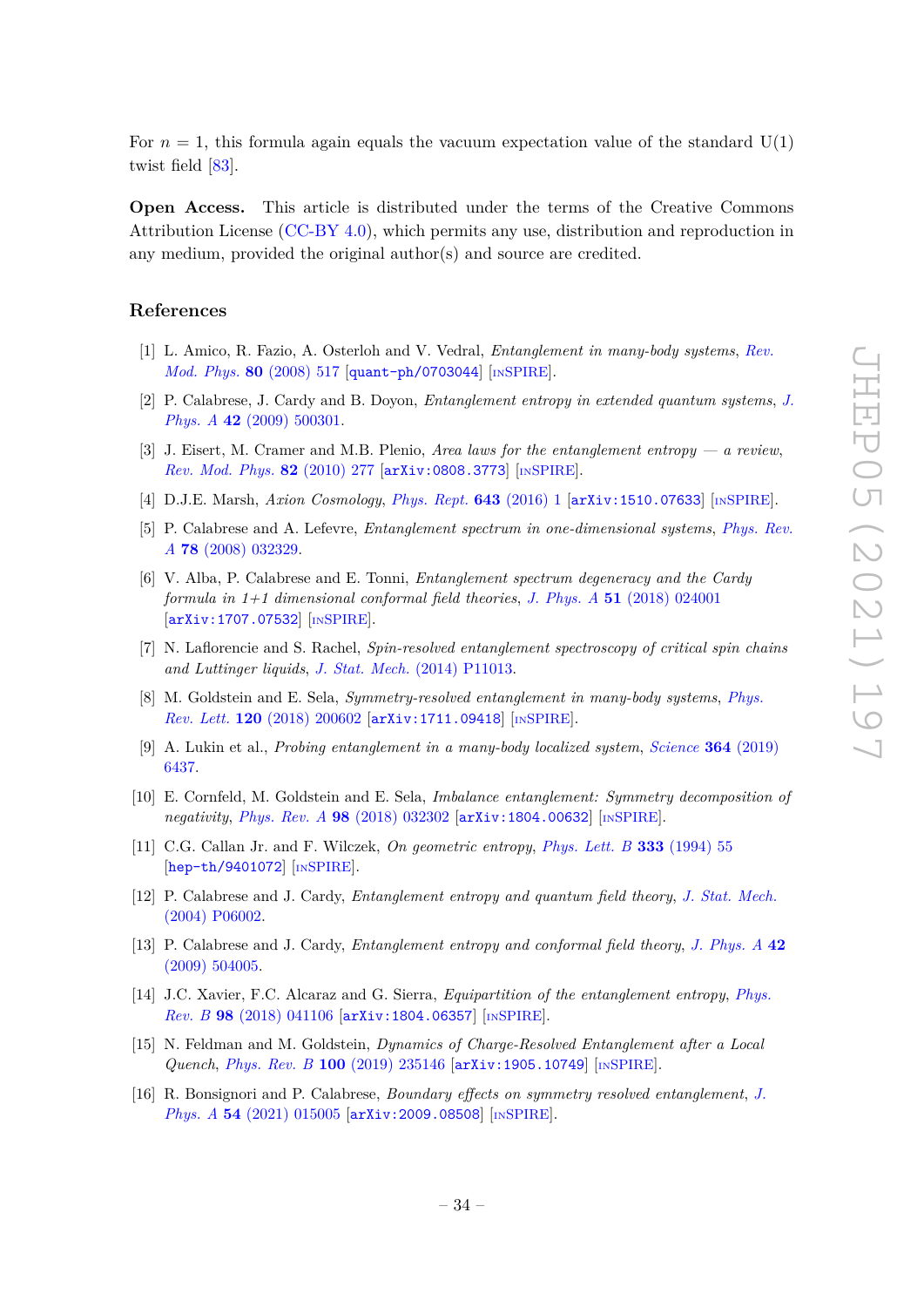- [17] L. Capizzi, P. Ruggiero and P. Calabrese, *Symmetry resolved entanglement entropy of excited states in a CFT*, *J. Stat. Mech.* [\(2020\) 073101.](https://doi.org/10.1088/1742-5468/ab96b6)
- [18] B. Estienne, Y. Ikhlef and A. Morin-Duchesne, *Finite-size corrections in critical symmetry-resolved entanglement*, *[SciPost Phys.](https://doi.org/10.21468/SciPostPhys.10.3.054)* **10** (2021) 054 [[arXiv:2010.10515](https://arxiv.org/abs/2010.10515)] [IN[SPIRE](https://inspirehep.net/search?p=find+EPRINT%2BarXiv%3A2010.10515)].
- <span id="page-35-0"></span>[19] S. Murciano, R. Bonsignori and P. Calabrese, *Symmetry decomposition of negativity of massless free fermions*, [arXiv:2102.10054](https://arxiv.org/abs/2102.10054) [IN[SPIRE](https://inspirehep.net/search?p=find+EPRINT%2BarXiv%3A2102.10054)].
- <span id="page-35-1"></span>[20] S. Murciano, G. Di Giulio and P. Calabrese, *Entanglement and symmetry resolution in two dimensional free quantum field theories*, *JHEP* **08** [\(2020\) 073](https://doi.org/10.1007/JHEP08(2020)073) [[arXiv:2006.09069](https://arxiv.org/abs/2006.09069)] [IN[SPIRE](https://inspirehep.net/search?p=find+J%20%22JHEP%2C2008%2C073%22%20and%20year%3D2020)].
- <span id="page-35-2"></span>[21] D.X. Horváth and P. Calabrese, *Symmetry resolved entanglement in integrable field theories via form factor bootstrap*, *JHEP* **11** [\(2020\) 131](https://doi.org/10.1007/JHEP11(2020)131) [[arXiv:2008.08553](https://arxiv.org/abs/2008.08553)] [IN[SPIRE](https://inspirehep.net/search?p=find+J%20%22JHEP%2C2011%2C131%22%20and%20year%3D2020)].
- <span id="page-35-3"></span>[22] S. Zhao, C. Northe and R. Meyer, *Symmetry-Resolved Entanglement in AdS*3*/CFT*<sup>2</sup> *coupled to* U(1) *Chern-Simons Theory*, [arXiv:2012.11274](https://arxiv.org/abs/2012.11274) [IN[SPIRE](https://inspirehep.net/search?p=find+EPRINT%2BarXiv%3A2012.11274)].
- <span id="page-35-4"></span>[23] R. Bonsignori, P. Ruggiero and P. Calabrese, *Symmetry resolved entanglement in free fermionic systems*, *J. Phys. A* **52** [\(2019\) 475302](https://doi.org/10.1088/1751-8121/ab4b77) [[arXiv:1907.02084](https://arxiv.org/abs/1907.02084)] [IN[SPIRE](https://inspirehep.net/search?p=find+J%20%22J.Phys.%2CA52%2C475302%22)].
- [24] S. Fraenkel and M. Goldstein, *Symmetry resolved entanglement: Exact results in 1d and beyond*, *J. Stat. Mech.* [\(2020\) 033106.](https://doi.org/10.1088/1742-5468/ab7753)
- [25] H. Barghathi, C.M. Herdman and A. Del Maestro, *Rényi Generalization of the Accessible Entanglement Entropy*, *[Phys. Rev. Lett.](https://doi.org/10.1103/PhysRevLett.121.150501)* **121** (2018) 150501.
- [26] H. Barghathi, E. Casiano-Diaz and A. Del Maestro, *Operationally accessible entanglement of one-dimensional spinless fermions*, *Phys. Rev. A* **100** [\(2019\) 022324](https://doi.org/10.1103/PhysRevA.100.022324) [[arXiv:1905.03312](https://arxiv.org/abs/1905.03312)] [IN[SPIRE](https://inspirehep.net/search?p=find+J%20%22Phys.Rev.%2CA100%2C022324%22)].
- [27] S. Murciano, G. Di Giulio and P. Calabrese, *Symmetry resolved entanglement in gapped integrable systems: a corner transfer matrix approach*, *[SciPost Phys.](https://doi.org/10.21468/SciPostPhys.8.3.046)* **8** (2020) 046 [[arXiv:1911.09588](https://arxiv.org/abs/1911.09588)] [IN[SPIRE](https://inspirehep.net/search?p=find+J%20%22SciPost%20Phys.%2C8%2C046%22)].
- [28] P. Calabrese, M. Collura, G. Di Giulio and S. Murciano, *Full counting statistics in the gapped XXZ spin chain*, *[Europhys. Lett.](https://doi.org/10.1209/0295-5075/129/60007)* **129** (2020) 60007.
- [29] G. Parez, R. Bonsignori and P. Calabrese, *Quasiparticle dynamics of symmetry-resolved entanglement after a quench: Examples of conformal field theories and free fermions*, *[Phys.](https://doi.org/10.1103/PhysRevB.103.L041104) Rev. B* **103** [\(2021\) L041104](https://doi.org/10.1103/PhysRevB.103.L041104) [[arXiv:2010.09794](https://arxiv.org/abs/2010.09794)] [IN[SPIRE](https://inspirehep.net/search?p=find+J%20%22Phys.Rev.%2CB103%2CL041104%22)].
- [30] M.T. Tan and S. Ryu, *Particle number fluctuations, Rényi entropy, and symmetry-resolved entanglement entropy in a two-dimensional Fermi gas from multidimensional bosonization*, *Phys. Rev. B* **101** [\(2020\) 235169](https://doi.org/10.1103/PhysRevB.101.235169) [[arXiv:1911.01451](https://arxiv.org/abs/1911.01451)] [IN[SPIRE](https://inspirehep.net/search?p=find+J%20%22Phys.Rev.%2CB101%2C235169%22)].
- <span id="page-35-5"></span>[31] S. Murciano, P. Ruggiero and P. Calabrese, *Symmetry resolved entanglement in two-dimensional systems via dimensional reduction*, *J. Stat. Mech.* [\(2020\) 083102.](https://doi.org/10.1088/1742-5468/aba1e5)
- <span id="page-35-6"></span>[32] X. Turkeshi, P. Ruggiero, V. Alba and P. Calabrese, *Entanglement equipartition in critical random spin chains*, *Phys. Rev. B* **102** [\(2020\) 014455](https://doi.org/10.1103/PhysRevB.102.014455) [[arXiv:2005.03331](https://arxiv.org/abs/2005.03331)] [IN[SPIRE](https://inspirehep.net/search?p=find+J%20%22Phys.Rev.%2CB102%2C014455%22)].
- <span id="page-35-8"></span>[33] M. Kiefer-Emmanouilidis, R. Unanyan, M. Fleischhauer and J. Sirker, *Evidence for Unbounded Growth of the Number Entropy in Many-Body Localized Phases*, *[Phys. Rev. Lett.](https://doi.org/10.1103/PhysRevLett.124.243601)* **124** [\(2020\) 243601](https://doi.org/10.1103/PhysRevLett.124.243601) [[arXiv:2003.04849](https://arxiv.org/abs/2003.04849)] [IN[SPIRE](https://inspirehep.net/search?p=find+J%20%22Phys.Rev.Lett.%2C124%2C243601%22)].
- <span id="page-35-7"></span>[34] M. Kiefer-Emmanouilidis, R. Unanyan, M. Fleischhauer and J. Sirker, *Unlimited growth of particle fluctuations in many-body localized phases,*  $arXiv:2012.12436$  *[IN[SPIRE](https://inspirehep.net/search?p=find+EPRINT%2BarXiv%3A2012.12436)].*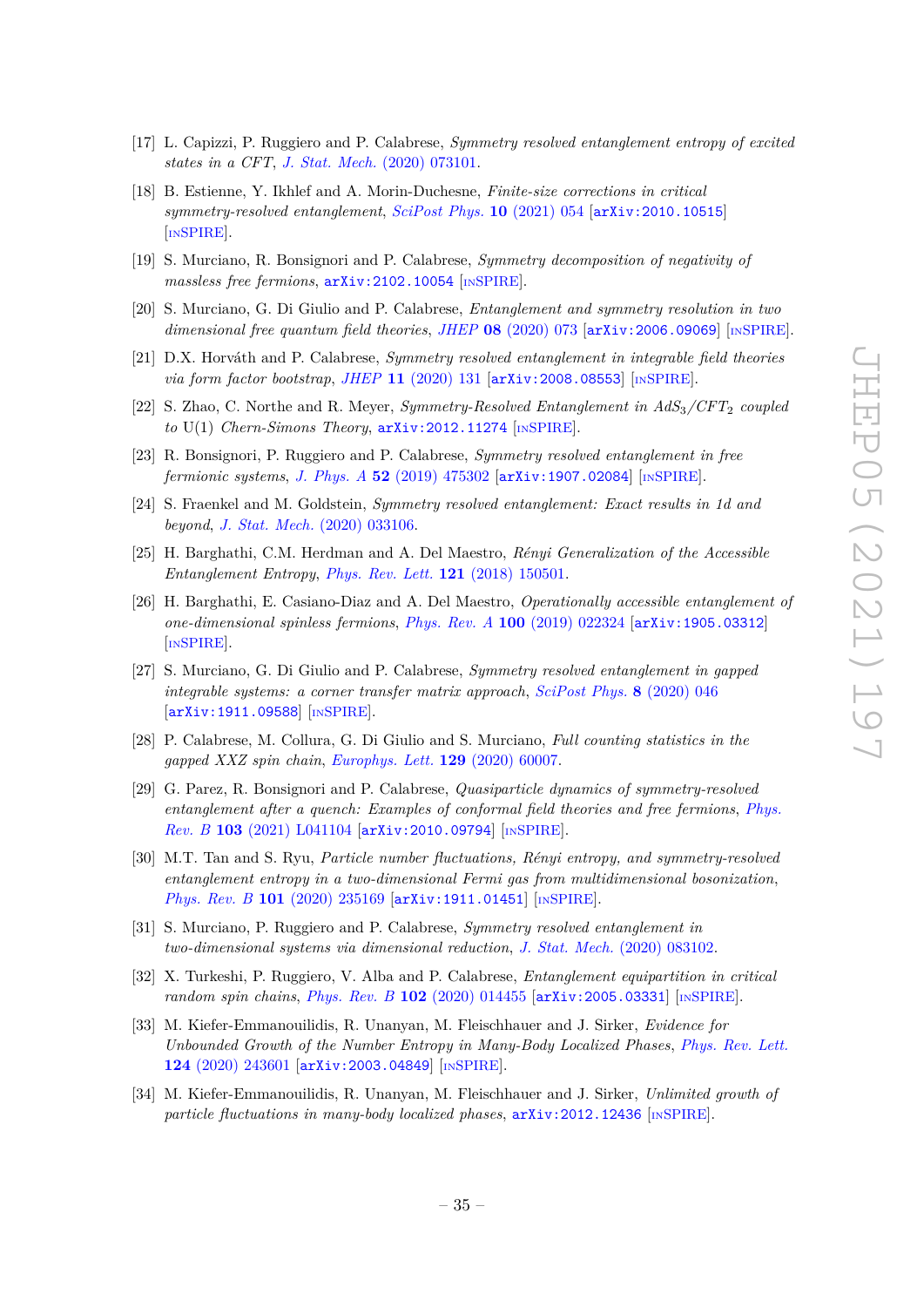- <span id="page-36-0"></span>[35] K. Monkman and J. Sirker, *Operational Entanglement of Symmetry-Protected Topological Edge States*, *[Phys. Rev. Res.](https://doi.org/10.1103/PhysRevResearch.2.043191)* **2** (2020) 043191.
- <span id="page-36-1"></span>[36] E. Cornfeld, L.A. Landau, K. Shtengel and E. Sela, *Entanglement spectroscopy of non-Abelian anyons: Reading off quantum dimensions of individual anyons*, *[Phys. Rev. B](https://doi.org/10.1103/PhysRevB.99.115429)* **99** [\(2019\) 115429](https://doi.org/10.1103/PhysRevB.99.115429) [[arXiv:1810.01853](https://arxiv.org/abs/1810.01853)] [IN[SPIRE](https://inspirehep.net/search?p=find+J%20%22Phys.Rev.%2CB99%2C115429%22)].
- <span id="page-36-2"></span>[37] V. Vitale et al., *Symmetry-resolved dynamical purification in synthetic quantum matter*, [arXiv:2101.07814](https://arxiv.org/abs/2101.07814) [IN[SPIRE](https://inspirehep.net/search?p=find+EPRINT%2BarXiv%3A2101.07814)].
- <span id="page-36-3"></span>[38] A. Belin, L.-Y. Hung, A. Maloney, S. Matsuura, R.C. Myers and T. Sierens, *Holographic Charged Rényi Entropies*, *JHEP* **12** [\(2013\) 059](https://doi.org/10.1007/JHEP12(2013)059) [[arXiv:1310.4180](https://arxiv.org/abs/1310.4180)] [IN[SPIRE](https://inspirehep.net/search?p=find+J%20%22JHEP%2C1312%2C059%22%20and%20year%3D2013)].
- [39] P. Caputa, G. Mandal and R. Sinha, *Dynamical entanglement entropy with angular momentum and* U(1) *charge*, *JHEP* 11 [\(2013\) 052](https://doi.org/10.1007/JHEP11(2013)052) [[arXiv:1306.4974](https://arxiv.org/abs/1306.4974)] [IN[SPIRE](https://inspirehep.net/search?p=find+J%20%22JHEP%2C1311%2C052%22%20and%20year%3D2013)].
- [40] P. Caputa, M. Nozaki and T. Numasawa, *Charged Entanglement Entropy of Local Operators*, *Phys. Rev. D* 93 [\(2016\) 105032](https://doi.org/10.1103/PhysRevD.93.105032) [[arXiv:1512.08132](https://arxiv.org/abs/1512.08132)] [IN[SPIRE](https://inspirehep.net/search?p=find+J%20%22Phys.Rev.%2CD93%2C105032%22)].
- [41] J.S. Dowker, *Conformal weights of charged Rényi entropy twist operators for free scalar fields in arbitrary dimensions, J. Phys. A* **49** [\(2016\) 145401](https://doi.org/10.1088/1751-8113/49/14/145401) [IN[SPIRE](https://inspirehep.net/search?p=find+J%20%22J.Phys.%2CA49%2C145401%22)].
- [42] J.S. Dowker, *Charged Rényi entropies for free scalar fields*, *J. Phys. A* **50** [\(2017\) 165401](https://doi.org/10.1088/1751-8121/aa6178) [[arXiv:1512.01135](https://arxiv.org/abs/1512.01135)] [IN[SPIRE](https://inspirehep.net/search?p=find+J%20%22J.Phys.%2CA50%2C165401%22)].
- [43] H. Shapourian, K. Shiozaki and S. Ryu, *Partial time-reversal transformation and entanglement negativity in fermionic systems*, *Phys. Rev. B* **95** [\(2017\) 165101](https://doi.org/10.1103/PhysRevB.95.165101) [[arXiv:1611.07536](https://arxiv.org/abs/1611.07536)] [IN[SPIRE](https://inspirehep.net/search?p=find+J%20%22Phys.Rev.%2CB95%2C165101%22)].
- <span id="page-36-4"></span>[44] H. Shapourian, P. Ruggiero, S. Ryu and P. Calabrese, *Twisted and untwisted negativity spectrum of free fermions*, *[SciPost Phys.](https://doi.org/10.21468/SciPostPhys.7.3.037)* **7** (2019) 037 [[arXiv:1906.04211](https://arxiv.org/abs/1906.04211)] [IN[SPIRE](https://inspirehep.net/search?p=find+J%20%22SciPost%20Phys.%2C7%2C037%22)].
- <span id="page-36-5"></span>[45] H. Casini, C.D. Fosco and M. Huerta, *Entanglement and alpha entropies for a massive Dirac field in two dimensions*, *J. Stat. Mech.* [\(2005\) P07007.](https://iopscience.iop.org/article/10.1088/1742-5468/2005/07/P07007)
- <span id="page-36-6"></span>[46] J.L. Cardy, O.A. Castro-Alvaredo and B. Doyon, *Form factors of branch-point twist fields in quantum integrable models and entanglement entropy*, *[J. Statist. Phys.](https://doi.org/10.1007/s10955-007-9422-x)* **130** (2008) 129 [[arXiv:0706.3384](https://arxiv.org/abs/0706.3384)] [IN[SPIRE](https://inspirehep.net/search?p=find+J%20%22J.Stat.Phys.%2C130%2C129%22)].
- <span id="page-36-7"></span>[47] V.G. Knizhnik, *Analytic Fields on Riemann Surfaces. 2*, *[Commun. Math. Phys.](https://doi.org/10.1007/BF01225373)* **112** (1987) [567](https://doi.org/10.1007/BF01225373) [IN[SPIRE](https://inspirehep.net/search?p=find+J%20%22Commun.Math.Phys.%2C112%2C567%22)].
- <span id="page-36-8"></span>[48] L.J. Dixon, D. Friedan, E.J. Martinec and S.H. Shenker, *The Conformal Field Theory of Orbifolds*, *[Nucl. Phys. B](https://doi.org/10.1016/0550-3213(87)90676-6)* **282** (1987) 13 [IN[SPIRE](https://inspirehep.net/search?p=find+J%20%22Nucl.Phys.%2CB282%2C13%22)].
- <span id="page-36-9"></span>[49] S. Furukawa, V. Pasquier and J. Shiraishi, *Mutual Information and Compactification Radius in a c=1 Critical Phase in One Dimension*, *[Phys. Rev. Lett.](https://doi.org/10.1103/PhysRevLett.102.170602)* **102** (2009) 170602 [[arXiv:0809.5113](https://arxiv.org/abs/0809.5113)] [IN[SPIRE](https://inspirehep.net/search?p=find+J%20%22Phys.Rev.Lett.%2C102%2C170602%22)].
- [50] P. Calabrese, J. Cardy and E. Tonni, *Entanglement entropy of two disjoint intervals in conformal field theory*, *J. Stat. Mech.* [\(2009\) P11001.](https://doi.org/10.1088/1742-5468/2009/11/P11001)
- [51] M. Headrick, *Entanglement Rényi entropies in holographic theories*, *[Phys. Rev. D](https://doi.org/10.1103/PhysRevD.82.126010)* **82** (2010) [126010](https://doi.org/10.1103/PhysRevD.82.126010) [[arXiv:1006.0047](https://arxiv.org/abs/1006.0047)] [IN[SPIRE](https://inspirehep.net/search?p=find+J%20%22Phys.Rev.%2CD82%2C126010%22)].
- [52] P. Calabrese, J. Cardy and E. Tonni, *Entanglement entropy of two disjoint intervals in conformal field theory II*, *J. Stat. Mech.* [\(2011\) P01021.](https://doi.org/10.1088/1742-5468/2011/01/P01021)
- [53] V. Alba, L. Tagliacozzo and P. Calabrese, *Entanglement entropy of two disjoint intervals in c=1 theories*, *J. Stat. Mech.* [\(2011\) P06012.](https://doi.org/10.1088/1742-5468/2011/06/P06012)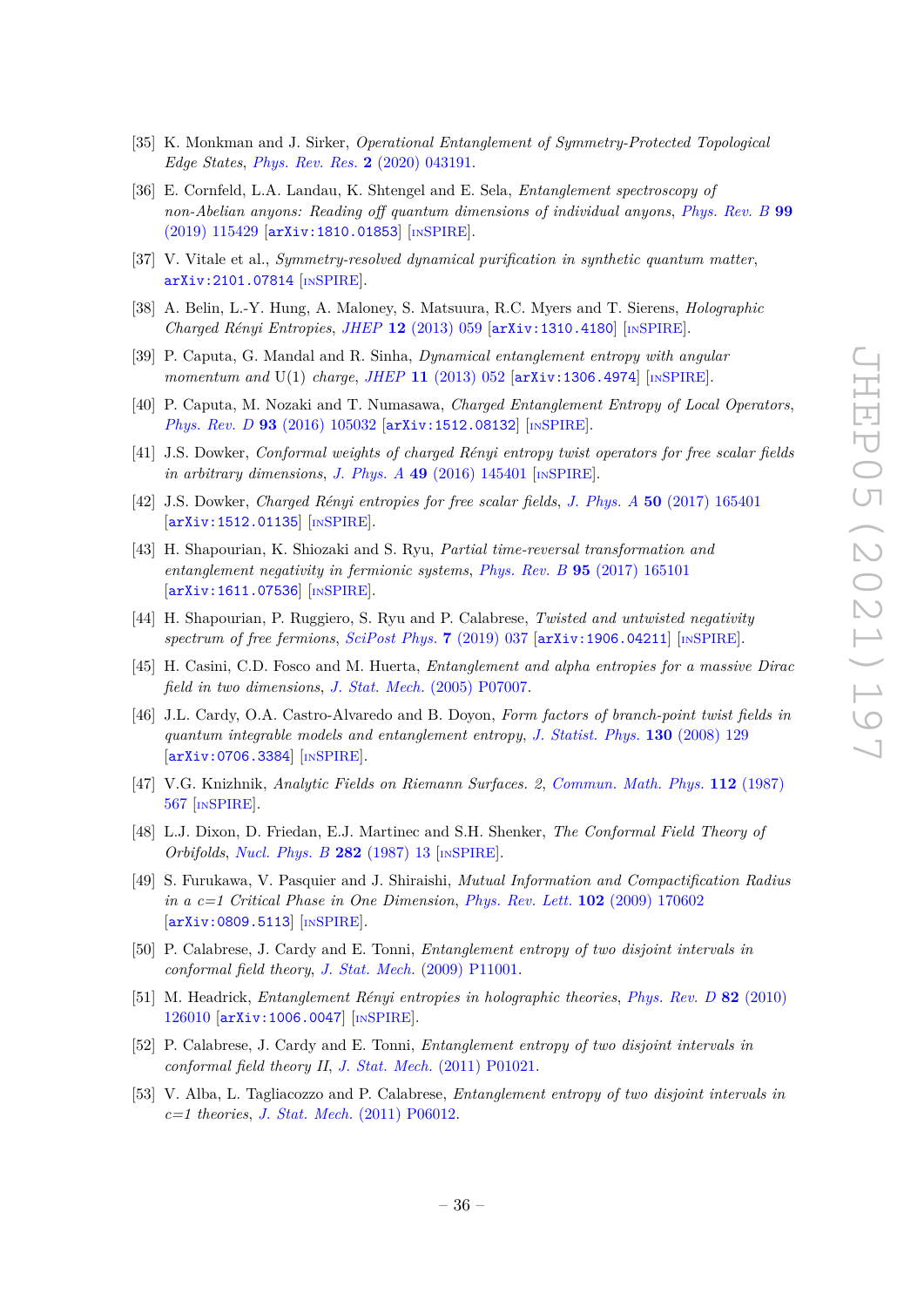- [54] M.A. Rajabpour and F. Gliozzi, *Entanglement entropy of two disjoint intervals from fusion algebra of twist fields*, *J. Stat. Mech.* [\(2012\) P02016.](https://doi.org/10.1088/1742-5468/2012/02/P02016)
- [55] P. Ruggiero, E. Tonni and P. Calabrese, *Entanglement entropy of two disjoint intervals and the recursion formula for conformal blocks*, *J. Stat. Mech.* [113101 \(2018\).](https://doi.org/10.1088/1742-5468/aae5a8)
- [56] T. Dupic, B. Estienne and Y. Ikhlef, *Entanglement entropies of minimal models from null-vectors*, *[SciPost Phys.](https://doi.org/10.21468/SciPostPhys.4.6.031)* **4** (2018) 031 [[arXiv:1709.09270](https://arxiv.org/abs/1709.09270)] [IN[SPIRE](https://inspirehep.net/search?p=find+J%20%22SciPost%20Phys.%2C4%2C031%22)].
- <span id="page-37-0"></span>[57] A. Coser, L. Tagliacozzo and E. Tonni, *On Rényi entropies of disjoint intervals in conformal field theory*, *J. Stat. Mech.* [\(2014\) P01008.](https://doi.org/10.1088/1742-5468/2014/01/P01008)
- <span id="page-37-1"></span>[58] O.A. Castro-Alvaredo and B. Doyon, *Bi-partite entanglement entropy in integrable models with backscattering*, *J. Phys. A* 41 [\(2008\) 275203](https://doi.org/10.1088/1751-8113/41/27/275203) [[arXiv:0802.4231](https://arxiv.org/abs/0802.4231)] [IN[SPIRE](https://inspirehep.net/search?p=find+J%20%22J.Phys.%2CA41%2C275203%22)].
- <span id="page-37-2"></span>[59] O.A. Castro-Alvaredo and B. Doyon, *Bi-partite entanglement entropy in massive 1+1-dimensional quantum field theories*, *J. Phys. A* **42** [\(2009\) 504006](https://doi.org/10.1088/1751-8113/42/50/504006) [[arXiv:0906.2946](https://arxiv.org/abs/0906.2946)] [IN[SPIRE](https://inspirehep.net/search?p=find+J%20%22J.Phys.%2CA42%2C504006%22)].
- <span id="page-37-3"></span>[60] O.A. Castro-Alvaredo and B. Doyon, *Bi-partite entanglement entropy in massive QFT with a boundary: The Ising model*, *[J. Statist. Phys.](https://doi.org/10.1007/s10955-008-9664-2)* **134** (2009) 105 [[arXiv:0810.0219](https://arxiv.org/abs/0810.0219)] [IN[SPIRE](https://inspirehep.net/search?p=find+J%20%22J.Stat.Phys.%2C134%2C105%22)].
- [61] O.A. Castro-Alvaredo and E. Levi, *Higher particle form factors of branch point twist fields in integrable quantum field theories*, *J. Phys. A* **44** [\(2011\) 255401](https://doi.org/10.1088/1751-8113/44/25/255401) [[arXiv:1103.2069](https://arxiv.org/abs/1103.2069)] [IN[SPIRE](https://inspirehep.net/search?p=find+J%20%22J.Phys.%2CA44%2C255401%22)].
- [62] O.A. Castro-Alvaredo, B. Doyon and E. Levi, *Arguments towards a c-theorem from branch-point twist fields*, *J. Phys. A* **44** [\(2011\) 492003](https://doi.org/10.1088/1751-8113/44/49/492003) [[arXiv:1107.4280](https://arxiv.org/abs/1107.4280)] [IN[SPIRE](https://inspirehep.net/search?p=find+J%20%22J.Phys.%2CA44%2C492003%22)].
- [63] E. Levi, *Composite branch-point twist fields in the Ising model and their expectation values*, *J. Phys. A* **45** [\(2012\) 275401](https://doi.org/10.1088/1751-8113/45/27/275401) [[arXiv:1204.1192](https://arxiv.org/abs/1204.1192)] [IN[SPIRE](https://inspirehep.net/search?p=find+J%20%22J.Phys.%2CA45%2C275401%22)].
- [64] E. Levi, O.A. Castro-Alvaredo and B. Doyon, *Universal corrections to the entanglement entropy in gapped quantum spin chains: a numerical study*, *Phys. Rev. B* **88** [\(2013\) 094439](https://doi.org/10.1103/PhysRevB.88.094439) [[arXiv:1304.6874](https://arxiv.org/abs/1304.6874)] [IN[SPIRE](https://inspirehep.net/search?p=find+J%20%22Phys.Rev.%2CB88%2C094439%22)].
- [65] A.M. Green and B.J. Kavanagh, *Primordial Black Holes as a dark matter candidate*, *[J. Phys.](https://doi.org/10.1088/1361-6471/abc534) G* **48** [\(2021\) 4](https://doi.org/10.1088/1361-6471/abc534) [[arXiv:2007.10722](https://arxiv.org/abs/2007.10722)] [IN[SPIRE](https://inspirehep.net/search?p=find+J%20%22J.Phys.%2CA48%2C04%22)].
- [66] D. Bianchini, O.A. Castro-Alvaredo and B. Doyon, *Entanglement Entropy of Non-Unitary Integrable Quantum Field Theory*, *[Nucl. Phys. B](https://doi.org/10.1016/j.nuclphysb.2015.05.013)* **896** (2015) 835 [[arXiv:1502.03275](https://arxiv.org/abs/1502.03275)] [IN[SPIRE](https://inspirehep.net/search?p=find+J%20%22Nucl.Phys.%2CB896%2C835%22)].
- <span id="page-37-4"></span>[67] O. Blondeau-Fournier, O.A. Castro-Alvaredo and B. Doyon, *Universal scaling of the logarithmic negativity in massive quantum field theory*, *J. Phys. A* **49** [\(2016\) 125401](https://doi.org/10.1088/1751-8113/49/12/125401) [[arXiv:1508.04026](https://arxiv.org/abs/1508.04026)] [IN[SPIRE](https://inspirehep.net/search?p=find+J%20%22J.Phys.%2CA49%2C125401%22)].
- [68] D. Bianchini and O.A. Castro-Alvaredo, *Branch Point Twist Field Correlators in the Massive Free Boson Theory*, *[Nucl. Phys. B](https://doi.org/10.1016/j.nuclphysb.2016.10.016)* **913** (2016) 879 [[arXiv:1607.05656](https://arxiv.org/abs/1607.05656)] [IN[SPIRE](https://inspirehep.net/search?p=find+J%20%22Nucl.Phys.%2CB913%2C879%22)].
- [69] O.A. Castro-Alvaredo, *Massive Corrections to Entanglement in Minimal E8 Toda Field Theory*, *[SciPost Phys.](https://doi.org/10.21468/SciPostPhys.2.1.008)* **2** (2017) 008.
- [70] O.A. Castro-Alvaredo, C. De Fazio, B. Doyon and I.M. Szécsényi, *Entanglement Content of Quasiparticle Excitations*, *[Phys. Rev. Lett.](https://doi.org/10.1103/PhysRevLett.121.170602)* **121** (2018) 170602 [[arXiv:1805.04948](https://arxiv.org/abs/1805.04948)] [IN[SPIRE](https://inspirehep.net/search?p=find+J%20%22Phys.Rev.Lett.%2C121%2C170602%22)].
- <span id="page-37-5"></span>[71] O.A. Castro-Alvaredo, C. De Fazio, B. Doyon and I.M. Szécsényi, *Entanglement Content of Quantum Particle Excitations I. Free Field Theory*, *JHEP* **10** [\(2018\) 039](https://doi.org/10.1007/JHEP10(2018)039) [[arXiv:1806.03247](https://arxiv.org/abs/1806.03247)] [IN[SPIRE](https://inspirehep.net/search?p=find+J%20%22JHEP%2C1810%2C039%22%20and%20year%3D2018)].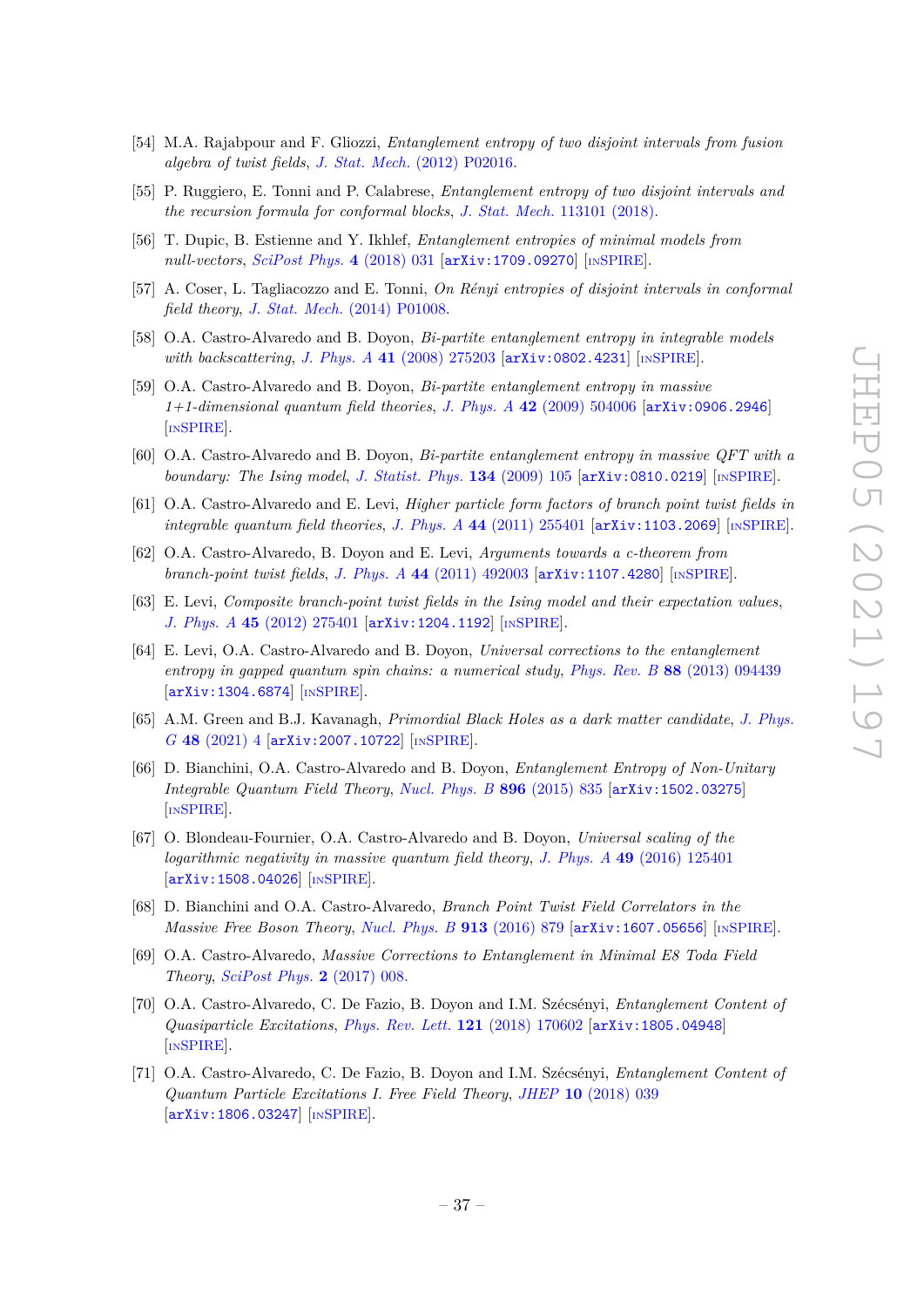- [72] O.A. Castro-Alvaredo, C. De Fazio, B. Doyon and I.M. Szécsényi, *Entanglement Content of Quantum Particle Excitations II. Disconnected Regions and Logarithmic Negativity*, *[JHEP](https://doi.org/10.1007/JHEP11(2019)058)* **11** [\(2019\) 058](https://doi.org/10.1007/JHEP11(2019)058) [[arXiv:1904.01035](https://arxiv.org/abs/1904.01035)] [IN[SPIRE](https://inspirehep.net/search?p=find+J%20%22JHEP%2C1911%2C058%22%20and%20year%3D2019)].
- [73] O.A. Castro-Alvaredo, C. De Fazio, B. Doyon and I.M. Szécsényi, *Entanglement Content of Quantum Particle Excitations III. Graph Partition Functions*, *[J. Math. Phys.](https://doi.org/10.1063/1.5098892)* **60** (2019) [082301](https://doi.org/10.1063/1.5098892) [[arXiv:1904.02615](https://arxiv.org/abs/1904.02615)] [IN[SPIRE](https://inspirehep.net/search?p=find+J%20%22J.Math.Phys.%2C60%2C082301%22)].
- [74] O.A. Castro-Alvaredo, M. Lencsés, I.M. Szécsényi and J. Viti, *Entanglement Dynamics after a Quench in Ising Field Theory: A Branch Point Twist Field Approach*, *JHEP* **12** [\(2019\)](https://doi.org/10.1007/JHEP12(2019)079) [079](https://doi.org/10.1007/JHEP12(2019)079) [[arXiv:1907.11735](https://arxiv.org/abs/1907.11735)] [IN[SPIRE](https://inspirehep.net/search?p=find+J%20%22JHEP%2C1912%2C079%22%20and%20year%3D2019)].
- <span id="page-38-0"></span>[75] O.A. Castro-Alvaredo, M. Lencsés, I.M. Szécsényi and J. Viti, *Entanglement Oscillations near a Quantum Critical Point*, *[Phys. Rev. Lett.](https://doi.org/10.1103/PhysRevLett.124.230601)* **124** (2020) 230601 [[arXiv:2001.10007](https://arxiv.org/abs/2001.10007)] [IN[SPIRE](https://inspirehep.net/search?p=find+J%20%22Phys.Rev.Lett.%2C124%2C230601%22)].
- <span id="page-38-1"></span>[76] G. Delfino, P. Simonetti and J.L. Cardy, *Asymptotic factorization of form-factors in two-dimensional quantum field theory*, *[Phys. Lett. B](https://doi.org/10.1016/0370-2693(96)01035-0)* **387** (1996) 327 [[hep-th/9607046](https://arxiv.org/abs/hep-th/9607046)] [IN[SPIRE](https://inspirehep.net/search?p=find+J%20%22Phys.Lett.%2CB387%2C327%22)].
- <span id="page-38-2"></span>[77] B. Berg, M. Karowski and P. Weisz, *Construction of Green Functions from an Exact S Matrix*, *[Phys. Rev. D](https://doi.org/10.1103/PhysRevD.19.2477)* **19** (1979) 2477 [IN[SPIRE](https://inspirehep.net/search?p=find+J%20%22Phys.Rev.%2CD19%2C2477%22)].
- [78] A.N. Kirillov and F.A. Smirnov, *A Representation of the Current Algebra Connected With the* SU(2) *Invariant Thirring Model*, *[Phys. Lett. B](https://doi.org/10.1016/0370-2693(87)90908-7)* **198** (1987) 506 [IN[SPIRE](https://inspirehep.net/search?p=find+J%20%22Phys.Lett.%2CB198%2C506%22)].
- <span id="page-38-3"></span>[79] F.A. Smirnov, *Form Factors in Completely Integrable Models of Quantum Field Theory*, World Scientific, Singapore, (1992), [\[DOI\]](https://doi.org/10.1142/1115).
- <span id="page-38-4"></span>[80] C. Efthimiou and A. LeClair, *Particle-field duality and form-factors from vertex operators*, *[Commun. Math. Phys.](https://doi.org/10.1007/BF02104677)* **171** (1995) 531 [[hep-th/9312121](https://arxiv.org/abs/hep-th/9312121)] [IN[SPIRE](https://inspirehep.net/search?p=find+J%20%22Commun.Math.Phys.%2C171%2C531%22)].
- [81] M. Karowski and P. Weisz, *Exact Form-Factors in (1+1)-Dimensional Field Theoretic Models with Soliton Behavior*, *[Nucl. Phys. B](https://doi.org/10.1016/0550-3213(78)90362-0)* **139** (1978) 455 [IN[SPIRE](https://inspirehep.net/search?p=find+J%20%22Nucl.Phys.%2CB139%2C455%22)].
- <span id="page-38-5"></span>[82] E.C. Marino, B. Schroer and J.A. Swieca, *Euclidean Functional Integral Approach for Disorder Variables and Kinks*, *[Nucl. Phys. B](https://doi.org/10.1016/0550-3213(82)90523-5)* **200** (1982) 473 [IN[SPIRE](https://inspirehep.net/search?p=find+J%20%22Nucl.Phys.%2CB200%2C473%22)].
- <span id="page-38-6"></span>[83] O. Blondeau-Fournier and B. Doyon, *Expectation values of twist fields and universal entanglement saturation of the free massive boson*, *J. Phys. A* **50** [\(2017\) 274001](https://doi.org/10.1088/1751-8121/aa7492) [[arXiv:1612.04238](https://arxiv.org/abs/1612.04238)] [IN[SPIRE](https://inspirehep.net/search?p=find+J%20%22J.Phys.%2CA50%2C274001%22)].
- <span id="page-38-7"></span>[84] H. Casini and M. Huerta, *Entanglement and alpha entropies for a massive scalar field in two dimensions*, *J. Stat. Mech.* [\(2005\) P12012.](https://doi.org/10.1088/1742-5468/2005/12/P12012)
- <span id="page-38-8"></span>[85] H. Casini and M. Huerta, *Entanglement entropy in free quantum field theory*, *[J. Phys. A](https://doi.org/10.1088/1751-8113/42/50/504007)* **42** [\(2009\) 504007](https://doi.org/10.1088/1751-8113/42/50/504007) [[arXiv:0905.2562](https://arxiv.org/abs/0905.2562)] [IN[SPIRE](https://inspirehep.net/search?p=find+J%20%22J.Phys.%2CA42%2C504007%22)].
- <span id="page-38-9"></span>[86] M.A. Nielsen and I.L. Chuang, *Quantum computation and quantum information*, 10th anniversary ed., Cambridge University Press, Cambridge, U.K. (2010), [\[DOI\]](https://doi.org/10.1017/CBO9780511976667).
- <span id="page-38-10"></span>[87] H.M. Wiseman and J.A. Vaccaro, *Entanglement of Indistinguishable Particles Shared between Two Parties*, *[Phys. Rev. Lett.](https://doi.org/10.1103/PhysRevLett.91.097902)* **91** (2003) 097902.
- <span id="page-38-11"></span>[88] M. Kiefer-Emmanouilidis, R. Unanyan, J. Sirker and M. Fleischhauer, *Bounds on the entanglement entropy by the number entropy in non-interacting fermionic systems*, *[SciPost](https://doi.org/10.21468/SciPostPhys.8.6.083) Phys.* **8** [\(2020\) 083.](https://doi.org/10.21468/SciPostPhys.8.6.083)